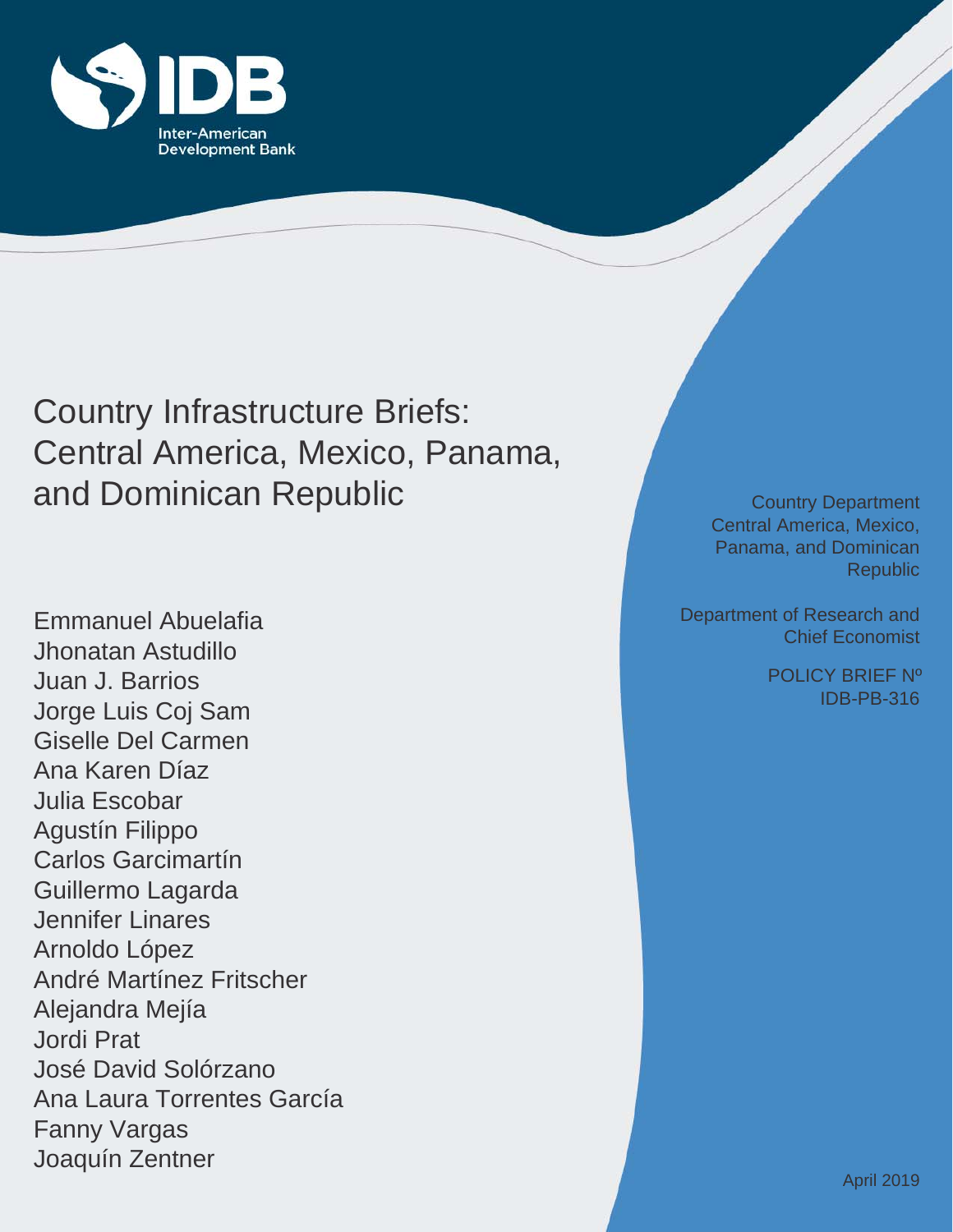# Country Infrastructure Briefs: Central America, Mexico, Panama, and Dominican Republic

Emmanuel Abuelafia Jhonatan Astudillo Juan J. Barrios Jorge Luis Coj Sam Giselle Del Carmen Ana Karen Díaz Julia Escobar Agustín Filippo Carlos Garcimartín Guillermo Lagarda Jennifer Linares Arnoldo López André Martínez Fritscher Alejandra Mejía Jordi Prat José David Solórzano Ana Laura Torrentes García Fanny Vargas Joaquín Zentner

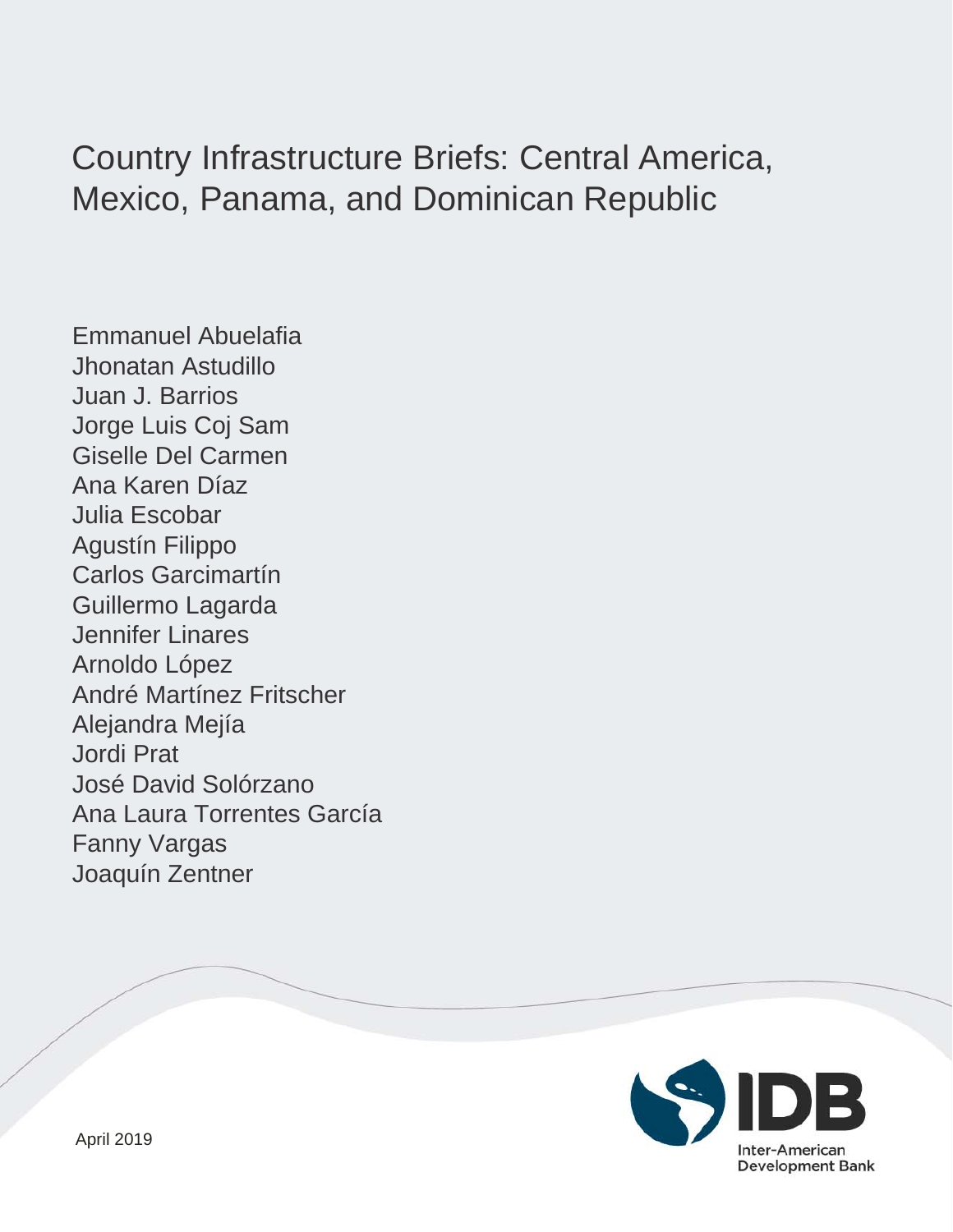Cataloging-in-Publication data provided by the

Inter-American Development Bank

Felipe Herrera Library

Country infrastructure briefs: Central America, Mexico, Panama and the Dominican Republic / Emmanuel Abuelafia…[et al.]

p. cm. — (IDB Policy Brief ; 316)

Includes bibliographic references.

1. Infrastructure (Economics)-Capital investments-Central America. 2. Infrastructure (Economics)-Capital investments-Dominican Republic. 3. Transportation-Government policy-Central America. 4. Transportation-Government policy-Dominican Republic. 5. Public-private sector cooperation-Central America. 6. Public-private sector cooperation-Central America. 7. Energy development-Central America. 8. Energy development-Dominican Republic. I. Abuelafia, Emmanuel. II. Astudillo, Jhonatan A. III. Barrios, Juan José. IV. Inter-American Development Bank. Department of Research and Chief Economist. V. Inter-American Development Bank. Country Department Central America, Haiti, Mexico, Panama and the Dominican Republic. VI. Series. IDB-PB-316

#### http://www.iadb.org

Copyright © 2019 Inter-American Development Bank. This work is licensed under a Creative Commons IGO 3.0 Attribution-NonCommercial-NoDerivatives (CC-IGO BY-NC-ND 3.0 IGO) license (http://creativecommons.org/licenses/by-nc-nd/3.0/igo/ legalcode) and may be reproduced with attribution to the IDB and for any non-commercial purpose. No derivative work is allowed.

Any dispute related to the use of the works of the IDB that cannot be settled amicably shall be submitted to arbitration pursuant to the UNCITRAL rules. The use of the IDB's name for any purpose other than for attribution, and the use of IDB's logo shall be subject to a separate written license agreement between the IDB and the user and is not authorized as part of this CC-IGO license.

Note that link provided above includes additional terms and conditions of the license.

The opinions expressed in this publication are those of the authors and do not necessarily reflect the views of the Inter-American Development Bank, its Board of Directors, or the countries they represent.

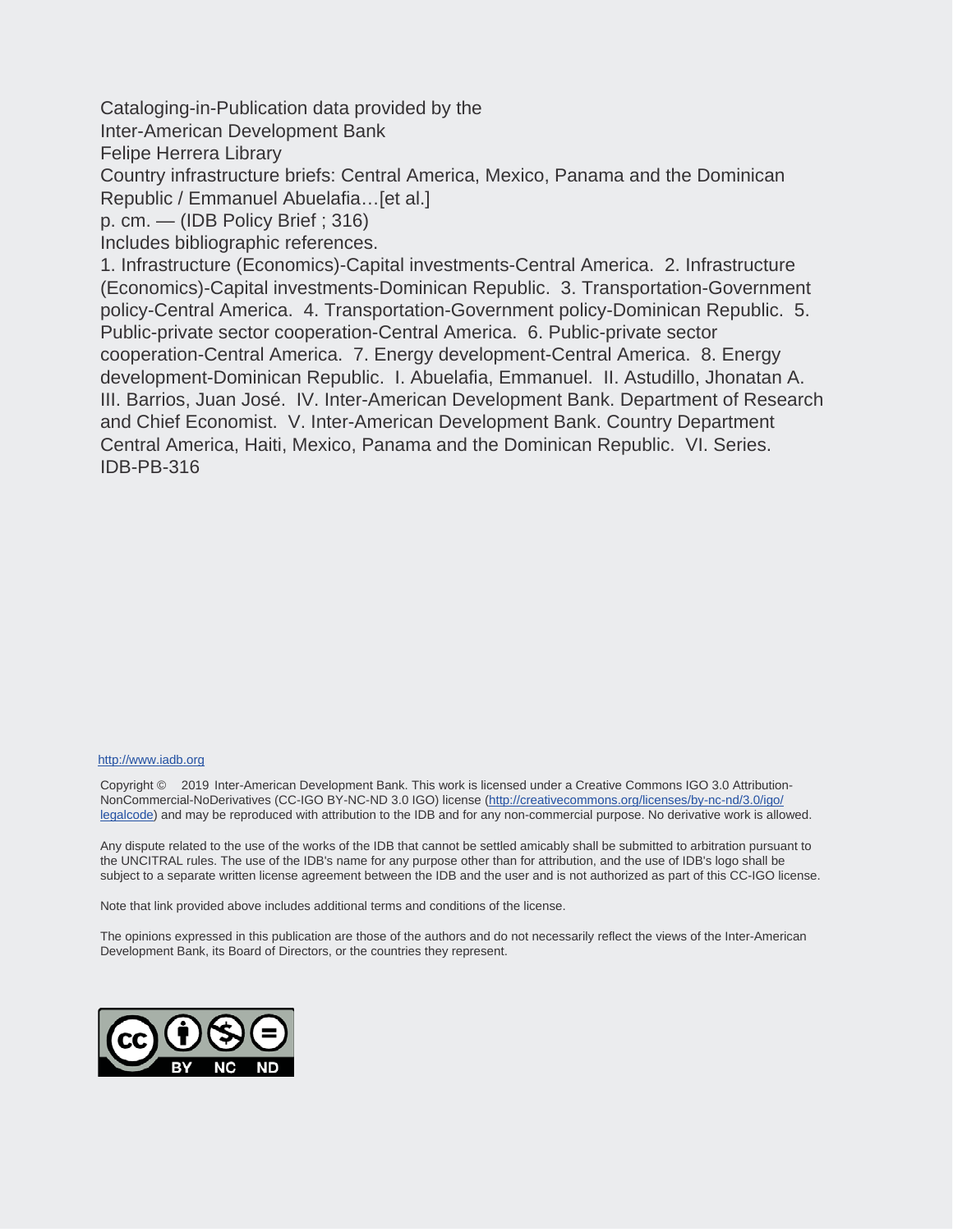## **Abstract**

This policy brief summarizes challenges in the infrastructure sectors of Belize, Costa Rica, the Dominican Republic, El Salvador, Guatemala, Haiti, Honduras, Mexico, Nicaragua, and Panama. It also includes recommendations to overcome these challenges, along with an overview of the PPP framework, national development plans, and ongoing initiatives.

**Key Words:** Infrastructure, Capital, Public Goods, Public-Private Partnerships, Economic Growth, Transportation, Water and Sanitation, Energy, Environment, Telecommunications

**JEL Codes:** D24, H41, H54, L32, L90, O18, Q53



[This policy brief is released as complementary documentation to the](http://www.iadb.org/macroreport2019) 2019 Latin American and [Caribbean Macroeconomic Report: Building](http://www.iadb.org/macroreport2019)  [Opportunities to Grow in a Challenging World. To download the full report,](http://www.iadb.org/macroreport2019)  please access: **[www.iadb.org/macroreport2019](http://www.iadb.org/macroreport2019)**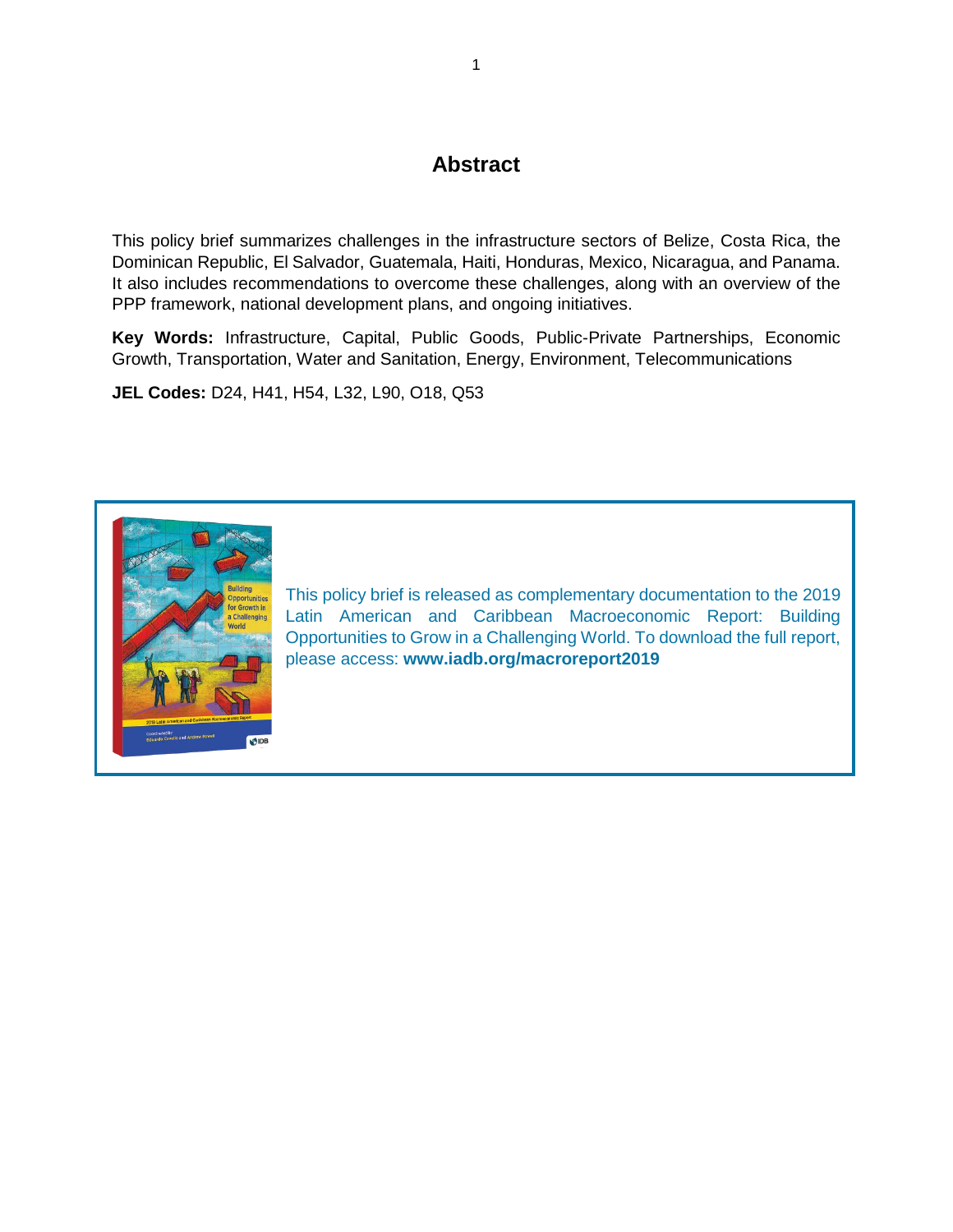## **Contents**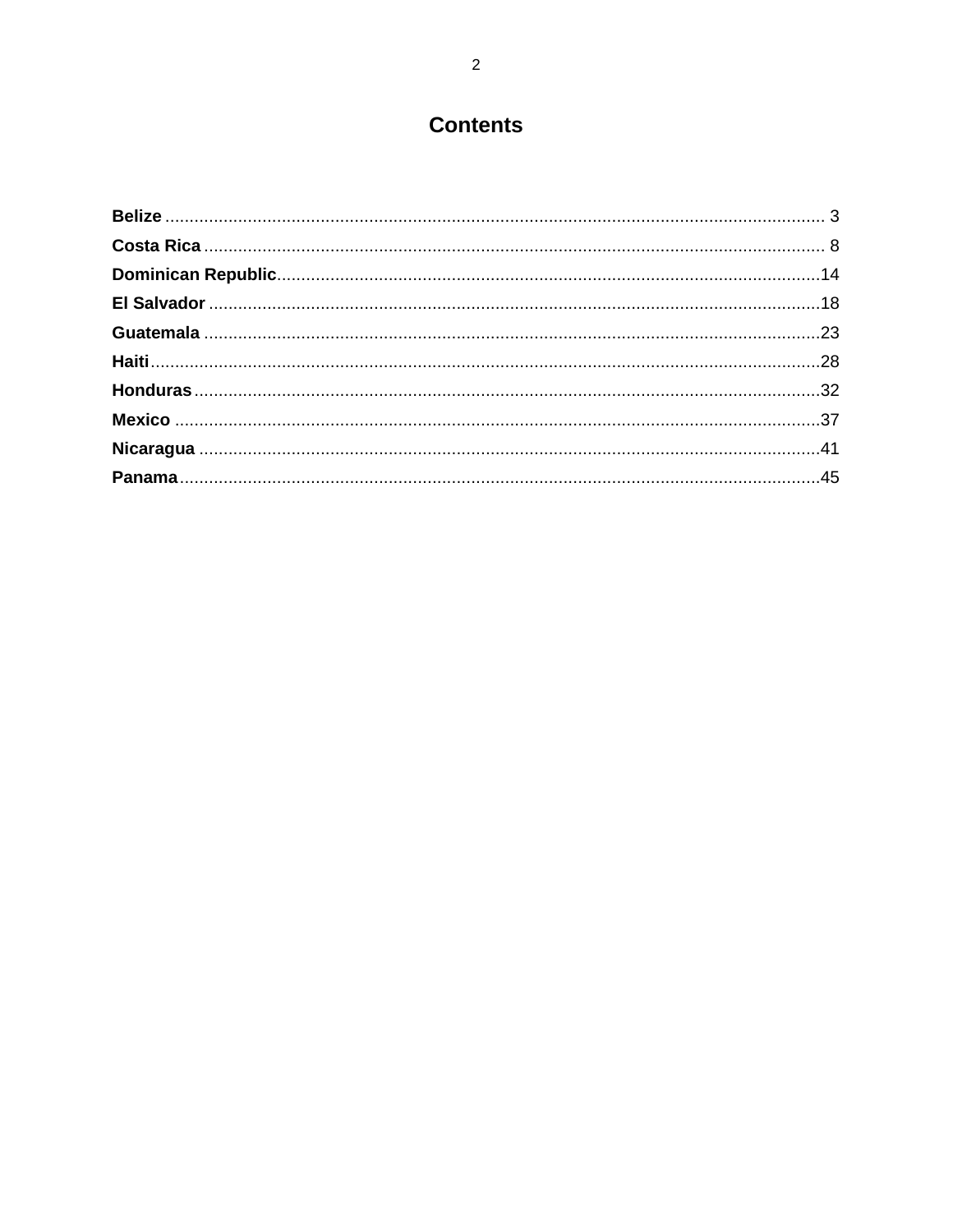## **Belize<sup>1</sup>**

Alejandra Mejía, Emmanuel Abuelafia and Jennifer Linares

#### <span id="page-5-0"></span>**1. INFRASTRUCTURE CHALLENGES**

Belize invested approximately US\$67 million (3.9 percent of GDP) in infrastructure in 2015. Most of the infrastructure investment has been allocated to transportation (1.3 percent of GDP) and telecommunications (1.1 percent of GDP).

In general terms, given its level of income, Belize presents net positive gaps in energy and water. In sanitation, transport, and telecommunications, Belize presents negative gaps.

**Transportation:** The country shows an overall negative gap in transportation. The only positive gap is that associated with connectivity given that registered air carrier departures worldwide are above the number expected given Belize's GDP per capita. The negative gap in quality is consistent with the outcomes of the last global competitiveness report in which Belize participated (World Economic Forum, 2011). The report highlights weaknesses in quality of roads and port infrastructure, which affects the two main drivers of growth in the country, agribusiness and tourism, and at the same time can exacerbate the impacts of natural disasters on the economy. Similarly, there is a negative gap in safety given that there are more accidents in Belize, on average, than in other Central American countries.

The transportation Master Plan for Belize (2018) identified the following challenges in road infrastructure: deficiencies in the road maintenance system, lack of alternative routes in the road network, and capacity weaknesses in public and private transport sector. Additionally, given that road designs have not adequately incorporated extreme weather events and risk mitigation measures, roads become unsafe during flooding events (World Bank, 2016).

**Energy:** Belize shows positive gaps in energy. In terms of access, the country is above the expected given its GDP per capita. The country reports a 97 percent rate of electrification in urban areas and 88 percent in rural areas (World Bank, 2018). Furthermore, the number of electrical outages in a typical month, their duration and the commercial losses as percentage of annual sales that result from these outages are lower than the world average (World Bank, 2010), leading to a positive gap in quality. Similarly, Belize outperformed its peers in energy intensity, which contributes to the large positive gap depicted in the sustainability dimension.

Even though the methodology proposed by Borensztein et al. (2014) resulted in positive gaps for the Belizean energy sector, according to the 2010 Enterprise Survey, 36.4 percent of enterprises still identify electricity as a major constraint. Some of challenges identified include: the high electricity rates for residential consumers—which, despite being similar to those found in the Caribbean region, are still higher than those found in Central American countries. In addition, the lack of resilience to climate change and the characteristics of the transmission and distribution

 $\overline{a}$ <sup>1</sup> This document describes the infrastructure development challenges that the country faces in four specific sectors: (i) energy, (ii) telecommunications, (iii) transportation and (iv) water and sanitation. The identification of the challenges is based on the development gaps methodology described in Borensztein et al. (2014).

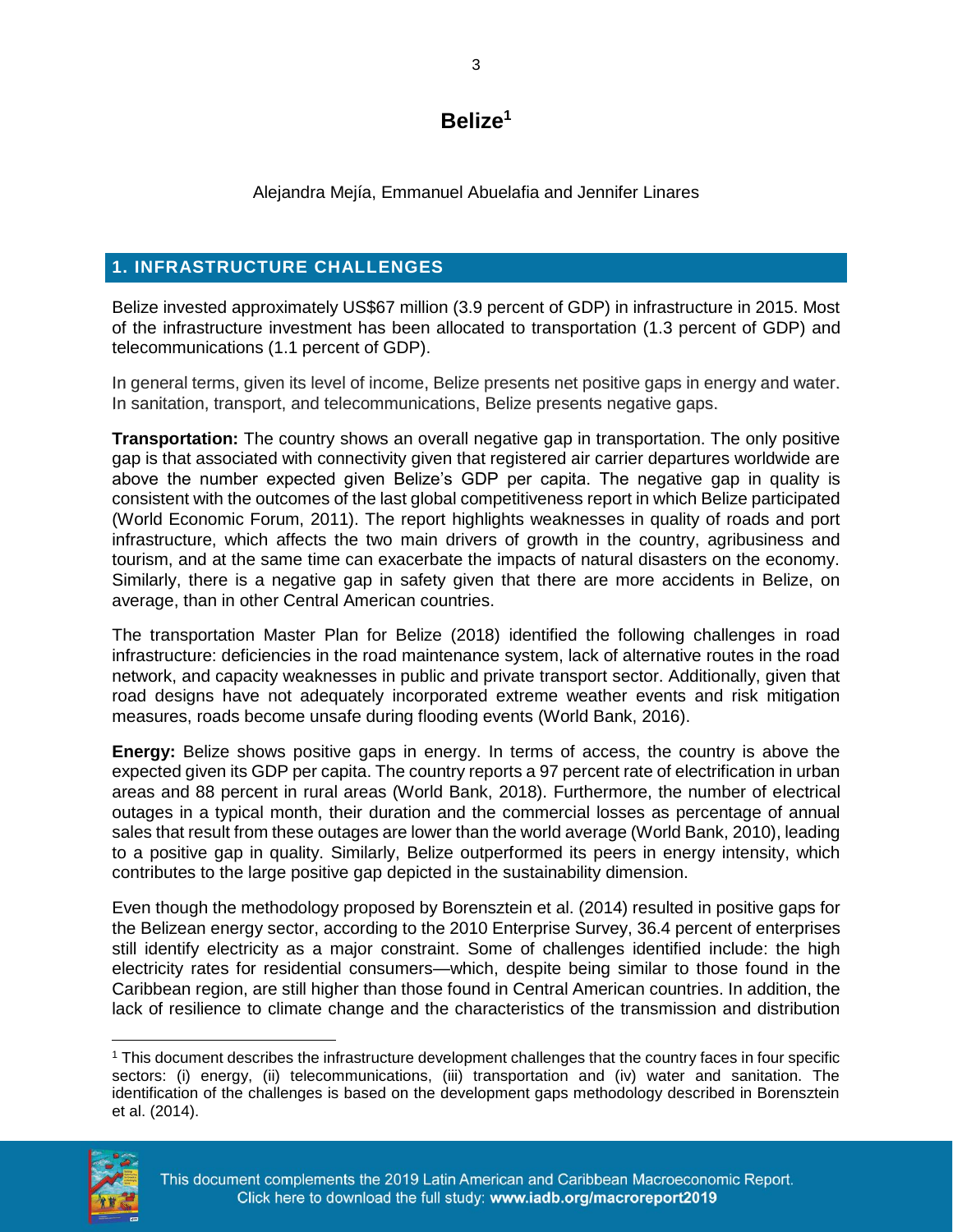network (i.e., a single-circuit radial transmission network, which feeds various distribution systems) jeopardizes the national power supply (World Bank, 2016).

**Water and sanitation:** The country shows mixed results in the water sector, but an overall positive gap. In terms of access, Belize has plentiful surface and groundwater resources with coverage of 99 percent and 96 percent, respectively, of urban and rural population (UNICEF/WHO, 2017). Similarly, the quality dimension reflects a positive gap given that 97 percent of the population are using improved water, which is accessible on premises. The sustainability dimension shows a slightly positive gap attributed to the percentage of available freshwater, which is above the expected levels given the country's GDP per capita. On the other hand, the impact of business dimension shows a negative gap given that 20.7 percent of firms report experiencing water insufficiencies, which is 5 percent higher than the worldwide average (World Bank, 2010). Grau and Rihm (2013) highlight how water and wastewater services face constant operational, maintenance, and institutional challenges in the country.

In addition, Belize shows an overall negative gap in sanitation. The only positive gap is reflected in terms of access, with sanitation coverage of 97 percent and 91 percent, respectively, of urban and rural population (UNICEF/WHO, 2017). The quality and impact on the health dimension resulted in a negative gap given that sewerage coverage is limited mostly to a few urban areas, with only 11 percent of the population having access to the service.

The sector faces additional challenges such as the need for wastewater treatment in touristic areas of the country and the small size and number of systems, which makes it difficult to adequately staff the service providers with technical and financial capacity to ensure those systems' sustainability.

**Telecommunications:** Belize faces an overall negative gap in the telecommunications sector. In March 2018, the number of fixed broadband connections in Belize was equivalent to a household penetration rate of 38 percent, below the regional average of 45 percent (García, 2018).

Quality shows a positive gap due to the country's internet servers, which are better than those found in countries with similar GDP per capita levels. However, the Digital Subscriber Line (DSL) network has not expanded significantly for some time, which affects quality of service and prices. On the other hand, digital adoption reflects a negative gap, given that only 28 percent of the population makes or receive digital payments and only 1 percent of the population paid utilities using a mobile phone.

The high cost of internet services is still a challenge, which is linked to the low number of service providers. This translates into an elevated cost of high-speed internet, which is one of the highest in the Latin America and the Caribbean (U.S. Department of Commerce, 2018). Additionally, the country has not yet taken advantage of e-commerce opportunities, as evidenced by the fact that only 27.7 percent of businesses had their own website in 2010, compared to the regional (LAC) average of 47.3 percent and a global average of 44.2 percent (Vivid, 2018).

#### **2. RECOMMENDATIONS TO OVERCOME CHALLENGES**

Based on the challenges mentioned above, the following interventions should be considered:

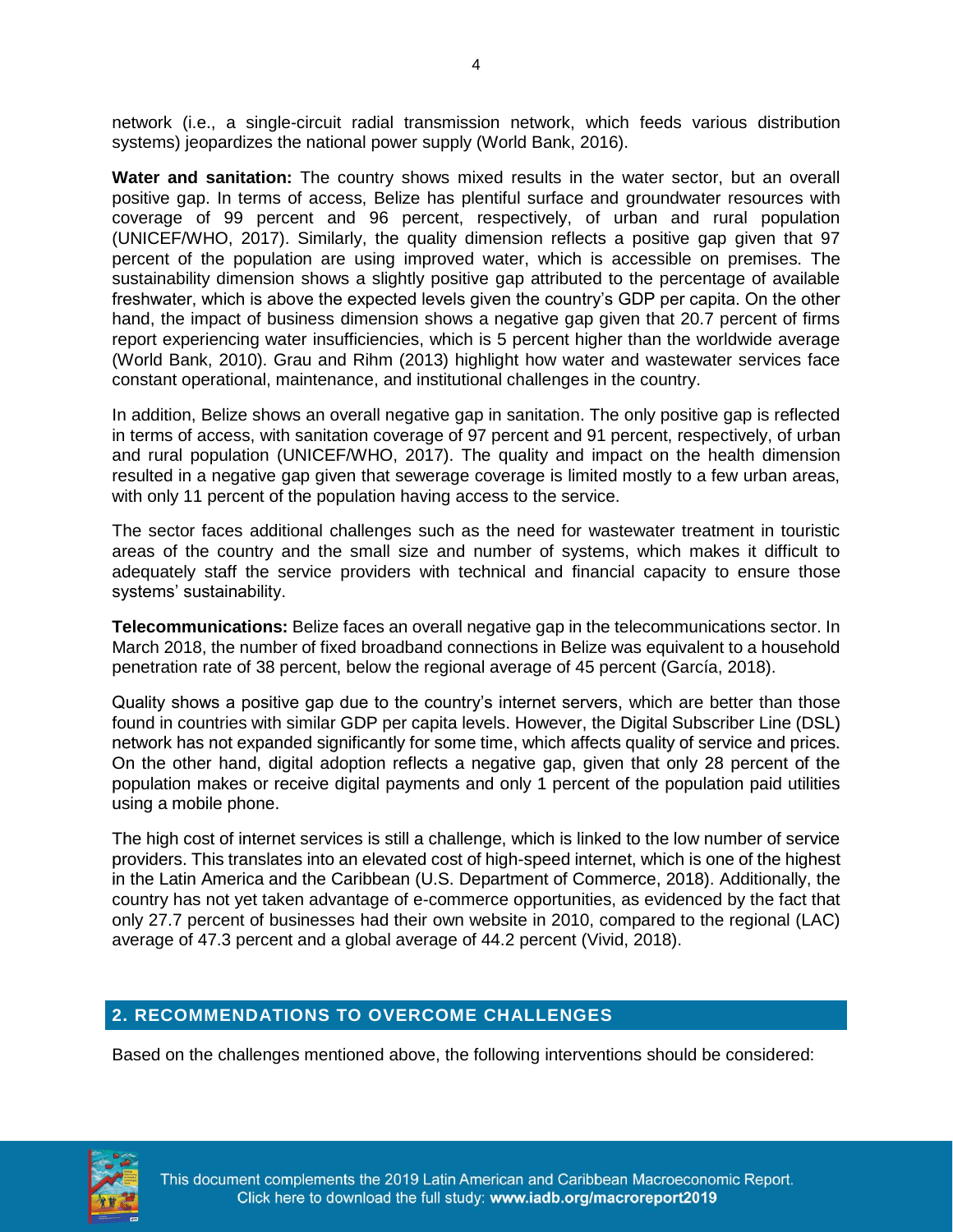#### **Transportation:**

- Devote more resources to road maintenance to avoid costly deterioration of roads.
- Promote resilient infrastructure designs.

• Update legislation and promote favorable conditions for public-private partnership (PPP). **Energy:** 

- Implement the National Sustainable Energy Strategy, including actions to diversify the energy matrix toward renewable sources, and promote energy efficiency programs.
- Bolster climate-resilient energy infrastructure.
- Promote off-grid solutions for rural electrification.
- Promote efforts to interconnect the country electricity system to the Regional Electricity Market (SIEPAC).

#### **Water and sanitation:**

- Increase coverage of water and sanitation services.
- Increase the percentage of wastewater collected and treated.
- Achieve financial sustainability for water and sanitation service providers as well for solid waste sector providers.
- Improve the access to sewer and treatment networks.

#### **Telecommunications:**

- Definition of a digital agenda with specific policies and regulations that contribute to increasing the quality of the service and the price level.
- Increase market competition.
- Increase penetration and deployment of infrastructure.
- Promote PPPs.

The expected benefits of implementing these interventions could include positive impacts on development of the country's agriculture and tourism sectors, as well as a more socially inclusive, cohesive, climate change-adaptable and resilient country. Additionally, it could give rise to the emergence of new business sectors and economic activities.

#### **3. PUBLIC-PRIVATE PARTNERSHIPS FRAMEWORK: QUALITY AND IMPLEMENTATION**

Currently, Belize does not have any PPP laws in place or PPP-specific institutions. The country has a PPP environment classified as "dormant" according to the Public-Private Infrastructure database. The absence of a PPP framework risks shutting off potential new sources of investment funding. The few experiences with private investment have focused in the energy, telecommunications, transport, and water sectors, with energy having the largest proportion of private participation at 37 percent (World Bank, 2018). However, some of these investments were reversed by the government. In 2012, the Prime Minister requested a private-sector liaison officer to help increase private sector investment in infrastructure, as well as the number of PPP projects in the country. Nevertheless, the effects are still not tangible.

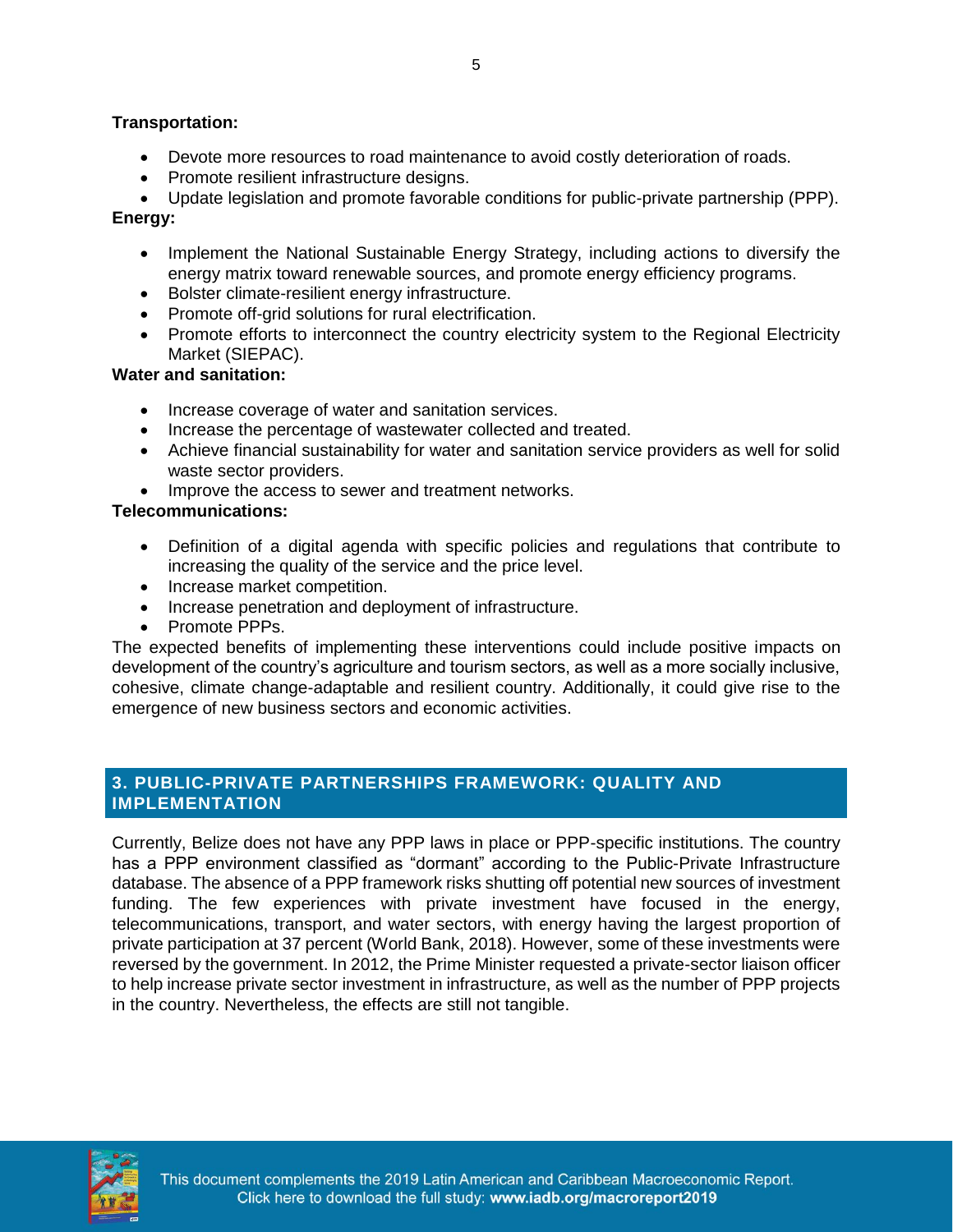#### **4. NATIONAL DEVELOPMENT PLANS ON INFRASTRUCTURE**

The country's main planning document is the Growth and Sustainable Development Strategy (GSDS) which builds on previous documents including Horizon 2030 and is also linked to the master plans for transport, tourism, the national investment policy, and export strategy. GSDS outlines four critical success factors and details the necessary conditions to implement them. The objective is to create optimal national income and investment, and among the necessary conditions, adequate infrastructure (roads, port, energy, water and telecommunication) is prioritized. While the plan specifies the required increased in capital expenditure, it is important to keep in mind that the slow pace of tax reform and high public debt could limit expansion in productive infrastructure.

#### **5. POLICIES AND INTERVENTIONS UNDER CONSIDERATION**

Some of the current policies and interventions carried out in the different sectors include the following:

- **Transportation**: Public Transportation Reform, which intends to improve efficiency, greater productivity, improved end user conditions and enhanced opportunities for the private sector in the national public transportation system.
- **Energy**: Sustainable Energy Action Plan 2014-2030, National Energy Policy (NEP), and the National Sustainable Energy Strategy. These plans aim to make Belize a net electricity and biofuels exporter, increase GDP energy intensity, triple energy recovery from waste streams, reduce fossil fuel imports, and generate over 50 percent of electricity from renewable energy.
- **Water and sanitation**: Belize Water Services (BWS) business plan review report 2015- 2020, which seeks to ensure that the company can meet the investment needs of population growth, handle emergency/disaster situations, provide fair return to shareholders and ensure the overall viability of BWS.
- **Telecommunications:** Extension of fiber-optic connectivity to the north side, with the south side still pending.

#### **References**

- Borensztein, E., T., S. Miller, G. Sánchez y P. Valenzuela. 2014. "Development Diagnostics for the Southern Cone." IDB Working Paper no. 516. Inter-American Development Bank, Washington, D.C.
- Economist Intelligence Unit. 2017. *Infrascope 2017*. Evaluating the Environment for Public-Private Partnerships in Latin America and the Caribbean*.* London: Economist Intelligence Unit.
- Grau, J., Navia, M., Rihm, A., Ducci, J., Martin, D., Kuratomi, T. (2013). Water and Sanitation in Belize. IDB Technical Note no. IDB-TN-609.

International Telecommunications Union (2018). Statistics and Indicators. New York: ITU.

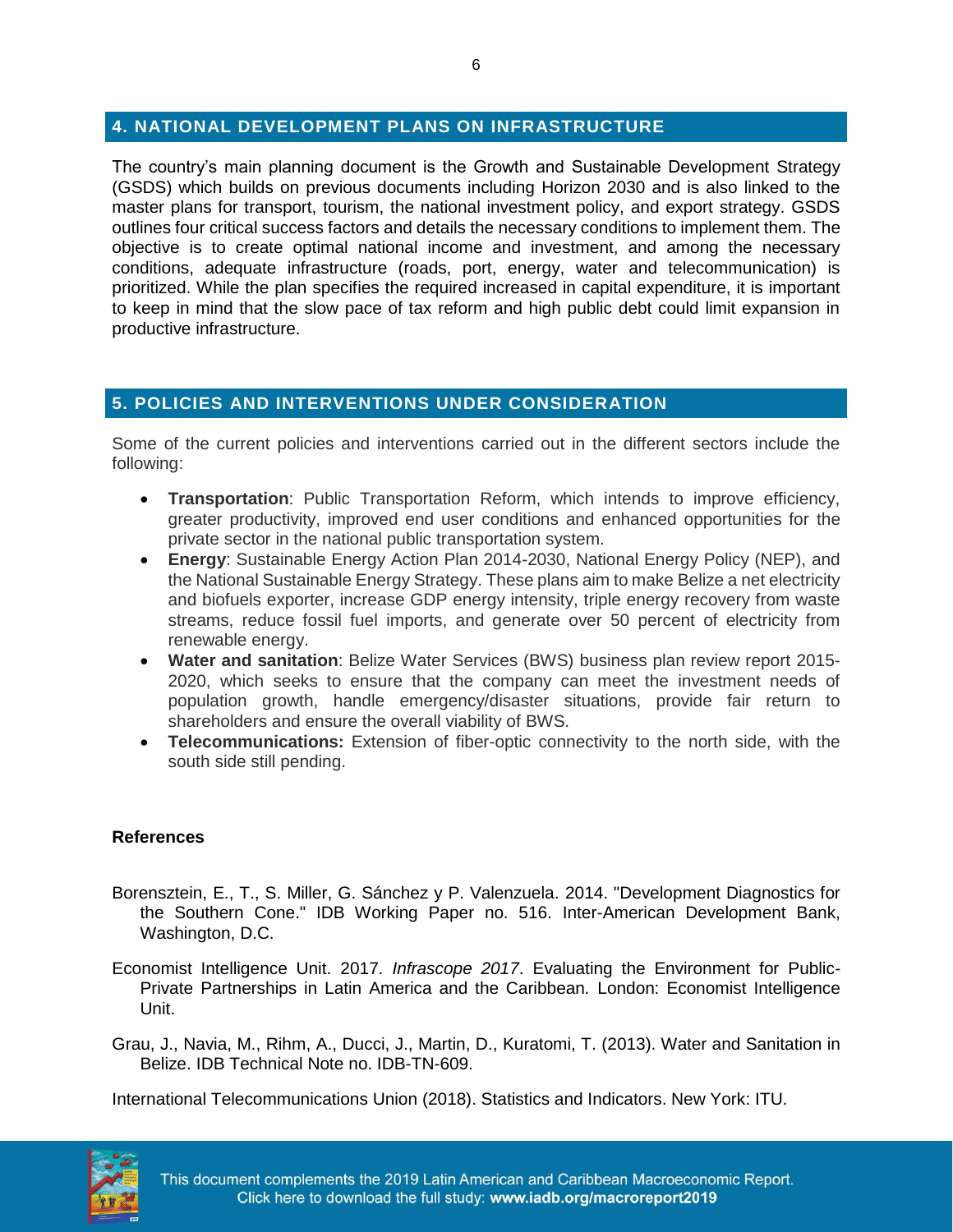- UNICEF/WHO. 2017. Progress on Drinking Water, Sanitation and Hygiene: 2017 Update and SDG Baselines. Geneva: World Health Organization (WHO) and the United Nations Children's Fund (UNICEF).
- U.S. Department of Commerce. 2018. Belize Country Commercial Guide. Washington, D.C.: U.S. Department of Commerce.

Vivid Economics. 2018. Regional Economic Development Master Plan for Corozal District.

World Bank. 2010. Belize Country Profile 2010. Enterprise survey. Washington, D.C.: World Bank.

------------. 2016. Belize: Systematic Country Diagnostic. Washington, D.C.: World Bank.

- ------------. 2017. Rethinking Infrastructure in Latin America and the Caribbean. Washington, D.C.: World Bank.
- ------------. 2018. World Development Indicators (WDI). Washington, D.C.: World Bank.
- World Economic Forum. 2011. The Global Competitiveness Report 2011-2012. Geneva: World Economic Forum.

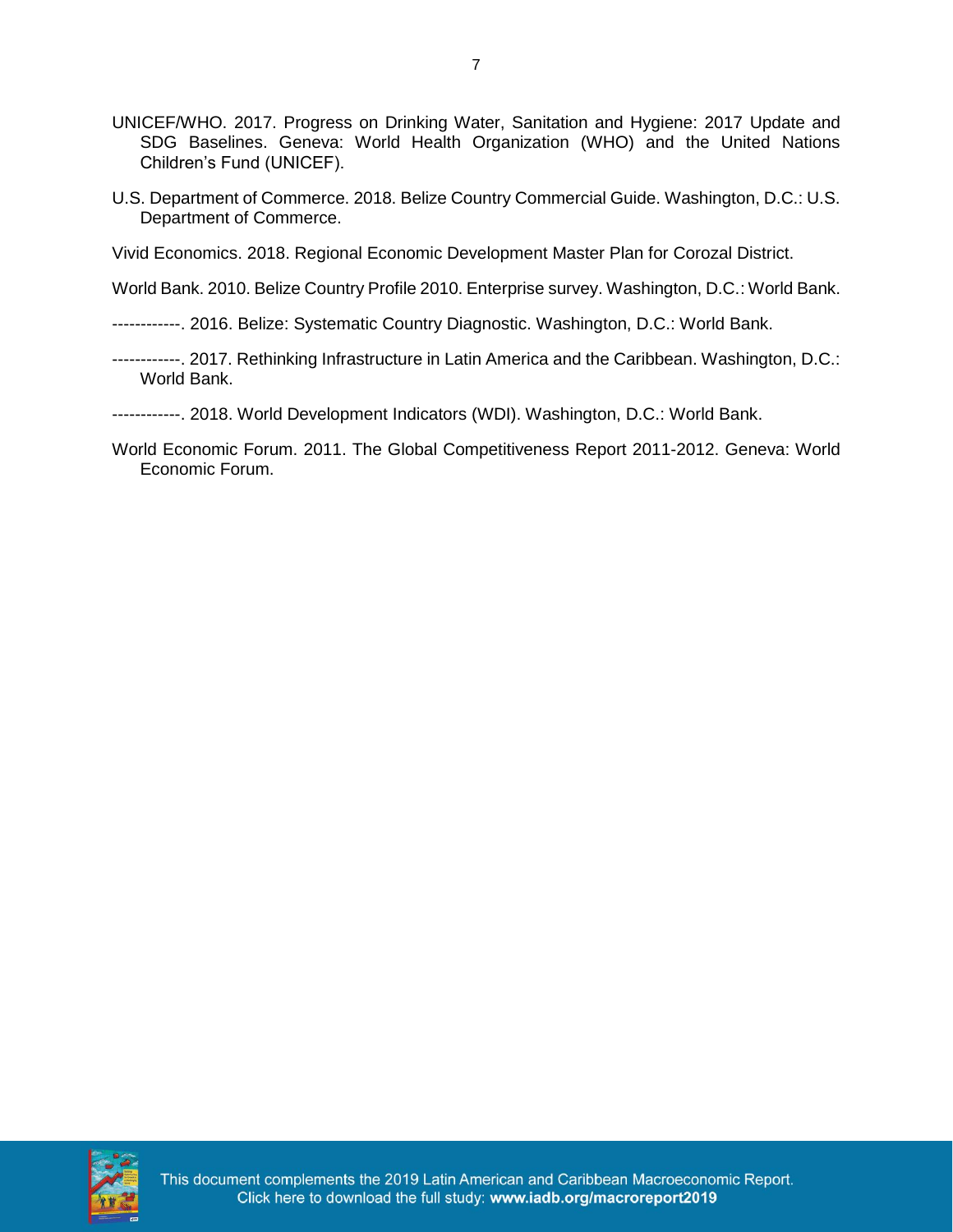## **Costa Rica<sup>2</sup>**

<span id="page-10-0"></span>André Martínez Fritscher, Ana Laura Torrentes García and Jennifer Linares

## **1. INFRASTRUCTURE CHALLENGES**

In 2015, Costa Rica invested approximately US\$2.148 billion (4.1% of GDP) in infrastructure (Infralatam, 2017). More than 60% of these investments were in the hands of the public sector. The majority were in the transport (2.3% of GDP) and energy (1.1% of GDP) sectors.

The country's main lags in the four infrastructure sectors are:

- **Transport:** Quality of port infrastructure and paved roads.
- **Energy:** Diversification of the energy matrix towards cleaner sources; cost of electricity.
- **Water and sanitation:** Wastewater treatment and sewerage.
- **Telecommunications:** Coverage of fixed broadband Internet services.

**Transport:** According to the Report on the State of the National Road Network 2014-2015, there is an estimated backlog of approximately 35 years in the sector and the budget allocated is less than a third of what is needed.<sup>3</sup> In addition, although Costa Rica has one of the densest road networks in LAC,<sup>4</sup> the quality of roads is the worst in the Central America and the Dominican Republic subregion (CARD). Of the country's total public network, 72.7% is ballast and soil, while 62.1% of the National Paved Road Network is of "poor" or "very poor" quality.<sup>5</sup> The country also lacks a high capacity road network which connects the main foreign trade nodes with the GAM,<sup>6</sup> the main consumption and production node. A quarter of the population spends two hours a day traveling to their destinations; loss of time due to vehicular congestion represents 2% of GDP, and traffic accidents represent 0.4% of GDP.<sup>7</sup>

**Energy:** Although Costa Rica is one of the countries with the highest penetration and diversification of renewable energy in its electricity matrix, its energy matrix is still highly dependent on imported fossil fuels (around 63%), which means the country is vulnerable to the volatility of international oil prices. For its part, the electricity matrix depends on hydroelectric generation, so seasonal availability of water resources and the long-term impact of climate

<sup>7</sup> Loría Salazar (2014).



 $\overline{\phantom{a}}$ <sup>2</sup> This document describes the challenges the country faces in infrastructure development in four specific sectors: i) energy, ii) telecommunications, iii) transport and iv) water and sanitation. Identification of the challenges is based on the development gap methodology of Borensztein et al.(2014). <sup>3</sup> National Laboratory of Materials and Structural Models (2015).

 $4$  The density of 76 km/100 km<sup>2</sup> is higher than the LAC average of 30 km/100 km<sup>2</sup>.

<sup>5</sup> International Roughness Index (IRI) of the National Laboratory of Materials and Structural Models (LANAMME), UCR.

 $6$  GAM refers to a central portion of the country between the cities of Cartago (east) and San Ramón (west), which concentrates approximately 1.8 million people, 30% of the total population.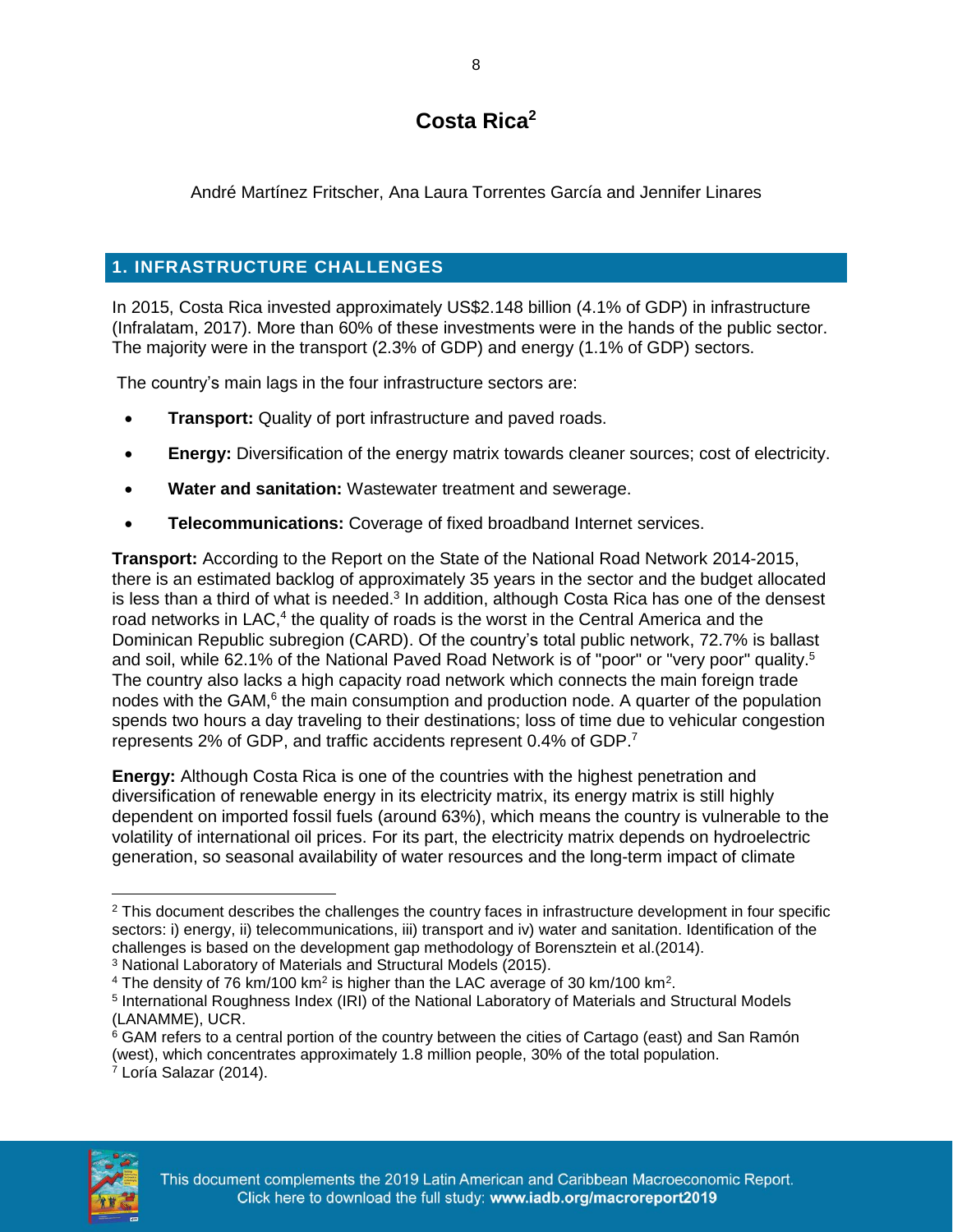change are sources of risk. Finally, the cost of electric power is an obstacle to business competitiveness, which is related to its rate model and opportunities for improvement of competency in the sector. The average price of electricity in Costa Rica in 2015 was US\$0.16kWh<sup>8</sup>, the second lowest in the Central American region, but 33% higher than the average price in the United States.

**Water and sanitation:** the country performs well in terms of potable water and basic sanitation coverage, but not in sewage and wastewater treatment; in this area it ranks in the lowest positions in the Central American region. Sewerage services cover only 23.3% of the population; only 8% of wastewater receives treatment, while 76.4% of the population has a septic tank and 0.27% does not have a sanitary system.<sup>9</sup> While the state of the storm drainage infrastructure also presents problems.

**Telecommunications:** Infrastructure for access to telecommunications<sup>10</sup> and broadband penetration are at similar levels to those of its regional peers, but below OECD levels. Fixed broadband penetration is 10%, higher than the Central American average (9%), in line with LAC (10%) but below the OECD (28%).<sup>11</sup> The deficit in broadband infrastructure particularly affects rural areas.

## **2. RECOMMENDATIONS TO OVERCOME CHALLENGES**

**Transportation:** Improving coverage and quality in a sustainable and resilient way is crucial for the competitiveness of critical value chains and urban mobility. The main recommendations are aimed at implementing expansion, conservation and maintenance policies to prevent the rapid deterioration of existing infrastructure; and at supporting implementation of an integrated, efficient and inclusive metropolitan mobility system.

**Energy:** In this sector it is necessary to diversify the energy matrix and modernize the electricity grid to promote efficient, competitive and environmentally sustainable energy development. In this respect, the country needs to diversify its energy matrix, as well as introducing new financing instruments and strengthening the technical area of the Public Services Regulatory Authority (ARESEP) in evaluation and definition of its tariff structures.

**Water and sanitation:** The country must reduce the lag in wastewater treatment and guarantee provision of potable water with water infrastructure adaptable to climate change to ensure the sustainability of the quality of service. To this end, master plans for potable water and wastewater need to be prepared to rationalize and prioritize resources for investment and the sustainable operation of sector infrastructure.

**Telecommunications:** The country needs to expand coverage of telecommunications services, promote regulatory improvements and new financing schemes for areas with the most serious deficiencies in order to achieve last-mile coverage. The recommendation is to develop and

<sup>11</sup> Inter-American Development Bank (2016a).



 $\overline{a}$ <sup>8</sup> Average electricity tariffs obtained from the detailed review in ECLAC (2015).

<sup>9</sup> AyA; MINAE; MS (2016).

<sup>&</sup>lt;sup>10</sup> The market consists of 135 authorized telecommunications operators and service providers.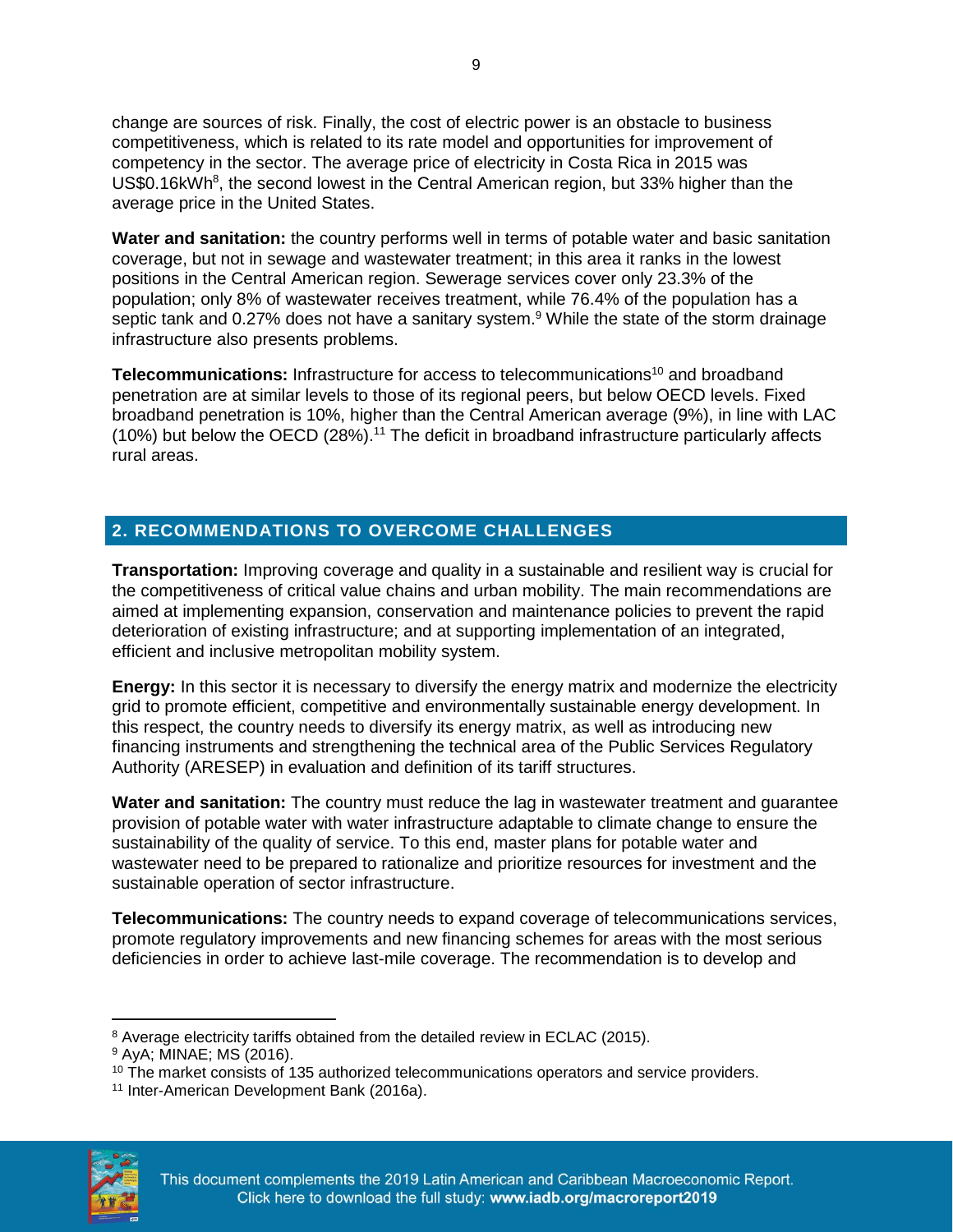execute rural connectivity programs, based on the main lines defined in the Telecommunications Infrastructure Action Plan.

Implementation of transport infrastructure solutions, along with water and sanitation, would generate benefits in terms of competitiveness and productivity, without neglecting their social impact. Deficiencies in transport infrastructure (as well as management of border crossings) increase transport costs between 4% and 12%<sup>12</sup>, affecting the value chains that require specific routes to get from production nodes to local, regional and international consumption nodes (GAM). At the same time, the lack of water infrastructure has slowed development of municipalities by 34%.<sup>13</sup> It also is necessary to deal with the gaps in energy and telecommunications since they create synergies with the rest of the infrastructure and with its economic and social impact. For example, in the case of the energy sector, the price of electricity not only creates an obstacle for companies currently operating, but also limits attraction of FDI. Finally, in the case of the telecommunications gaps, it is necessary to promote last mile coverage to improve the productive inclusion of the most vulnerable population.

#### **3. PUBLIC-PRIVATE PARTNERSHIPS FRAMEWORK: QUALITY AND IMPLEMENTATION**

The General Law of Concession of Public Works with Public Services is the main concession law in the country.<sup>14</sup> However, since its passage and changes, few projects have materialized. At the beginning of 2018, the Executive Decree "Regulations for Development, Promotion and Management of Public-Private Partnerships for Development in the Public Sector" was signed with the objective of supplementing the existing framework applicable to the public sector to facilitate the development, promotion and management of public-private partnerships (PPPs) and their proper formalization.<sup>15</sup> The Legislative Assembly is now discussing the Public-Private Partnership General Bill.

The country faces difficulties in taking advantage of PPPs which could solve budget constraints on financing infrastructure needs. Experience with them has been limited and the concession of the San José-Caldera highway (Route  $27$ )<sup>16</sup> is the only experience in implementation of PPP in the road infrastructure sector.<sup>17</sup> Most of the PPP initiatives have not progressed, after failing to get through the initial stages of structuring the project.<sup>18</sup> Problems of coordination among the

<sup>18</sup> Vargas Cullell (2018).



 $\overline{a}$ <sup>12</sup> Ibídem.

<sup>13</sup> Salazar (2014).

<sup>&</sup>lt;sup>14</sup> However, the energy and telecommunications sectors are excluded. Also, the Law that Authorizes the Autonomous or Parallel Electricity Generation (7200) and its Expansion (7508) have served as a framework for the partnerships set up by the Costa Rican Electricity Institute (ICE) in the electricity sector. <sup>15</sup> A project is currently being analyzed to deal with the backlog of PPPs with the aim of reforming articles

<sup>1,7, 9</sup> and 14 of the General Concessions Law.

<sup>16</sup> The services of design, planning, financing, construction, rehabilitation, expansion, repair, maintenance and conservation of the route, as well as its operation and exploitation were granted as a concession. The term of the concession is 25.5 years which began in 2008.

<sup>17</sup> Others that can be mentioned are Moín Container Terminal (TCM), Puntarenas Granelera Terminal and Daniel Oduber International Airport.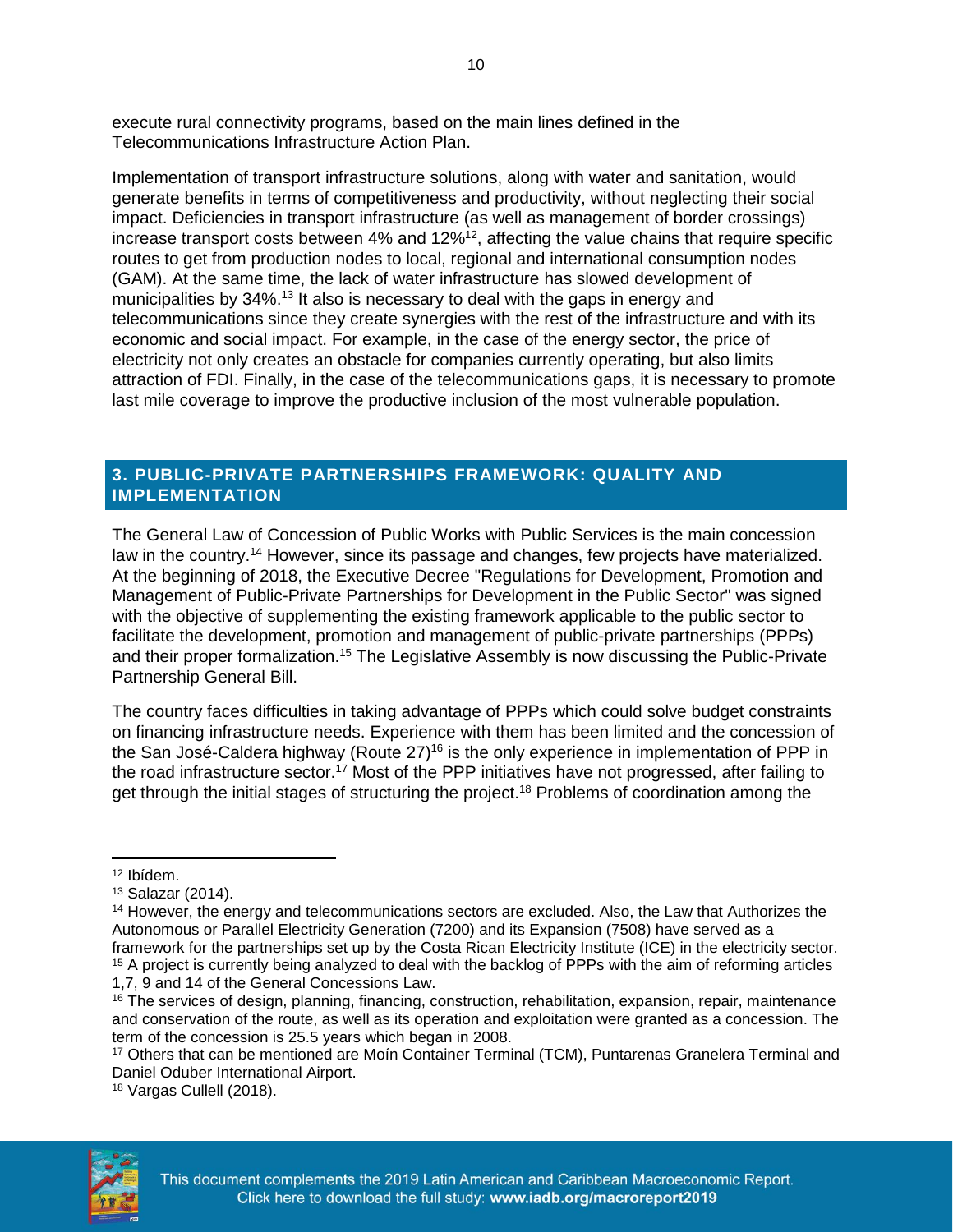agents involved have been identified, combined with the government's limited capacity for structuring and supervising PPP projects.

Institutional and regulatory fragmentation of PPPs partially explains their low degree of execution. Costa Rica is ranked 16 out of 19 countries in environment for facilitating projects under the PPP modality,<sup>19</sup> although it ranks first in conciliation schemes, PPP selection criteria, facilities for project preparation and competition environment in local industry. The biggest challenges are in the regulatory and institutional aspects, followed by financing facilities. Strengthening these aspects would expand the range of infrastructure projects suitable for PPP<sub>S</sub>.

#### **4. NATIONAL DEVELOPMENT PLANS ON INFRASTRUCTURE**

Costa Rica has its National Transportation Plan 2011-2035, National Policy on Potable Water Costa Rica 2017-2030, National Energy Plan 2015-2030 and National Telecommunications Plan 2015-2021, which govern the actions taken in each of these sectors. The transport plan ranges from structural reforms (enacting or changing laws), to modernization, improvement and expansion of works. Water policy, in the area of investment in infrastructure and services, establishes as main guidelines optimization and modernization of infrastructure, investment in resilient infrastructure and management of the potable water service. In energy, four areas of action are introduced focused on energy efficiency, optimal generation, sustainability of the electricity matrix, and sustainability of electricity development. For each of these areas, the plan sets out specific objectives and actions. For telecommunications, there are three pillars - digital inclusion, digital economy and electronic and transparent government - which list specific objectives and lines of action.

## **5. POLICIES AND INTERVENTIONS UNDER CONSIDERATION**

The Bicentennial National Plan for Development and Public Investment 2019-2022 establishes specific interventions in the area of transport infrastructure, related to construction, expansion and rehabilitation of strategic routes, improvement of port infrastructure, and creation of conditions for urban planning and land-use management. Also included as one of the most important interventions is the Integrated Water Supply Program for Guanacaste-North Pacific, and expansion of coverage and provision of sewerage services at specific points, such as Palmares, Quepos, Jacó and Golfito, among other works. It is also considered critical to promote the use of alternative fossil fuels, and the interventions are aimed at promoting the (rational) use of renewable energy. In telecommunications, one of the main interventions is the digital transformation of the country through development and evolution of international mobile telecommunications systems, to generate innovative services and promote competitiveness.

 $\overline{a}$ <sup>19</sup> Economist Intelligence Unit (2017).

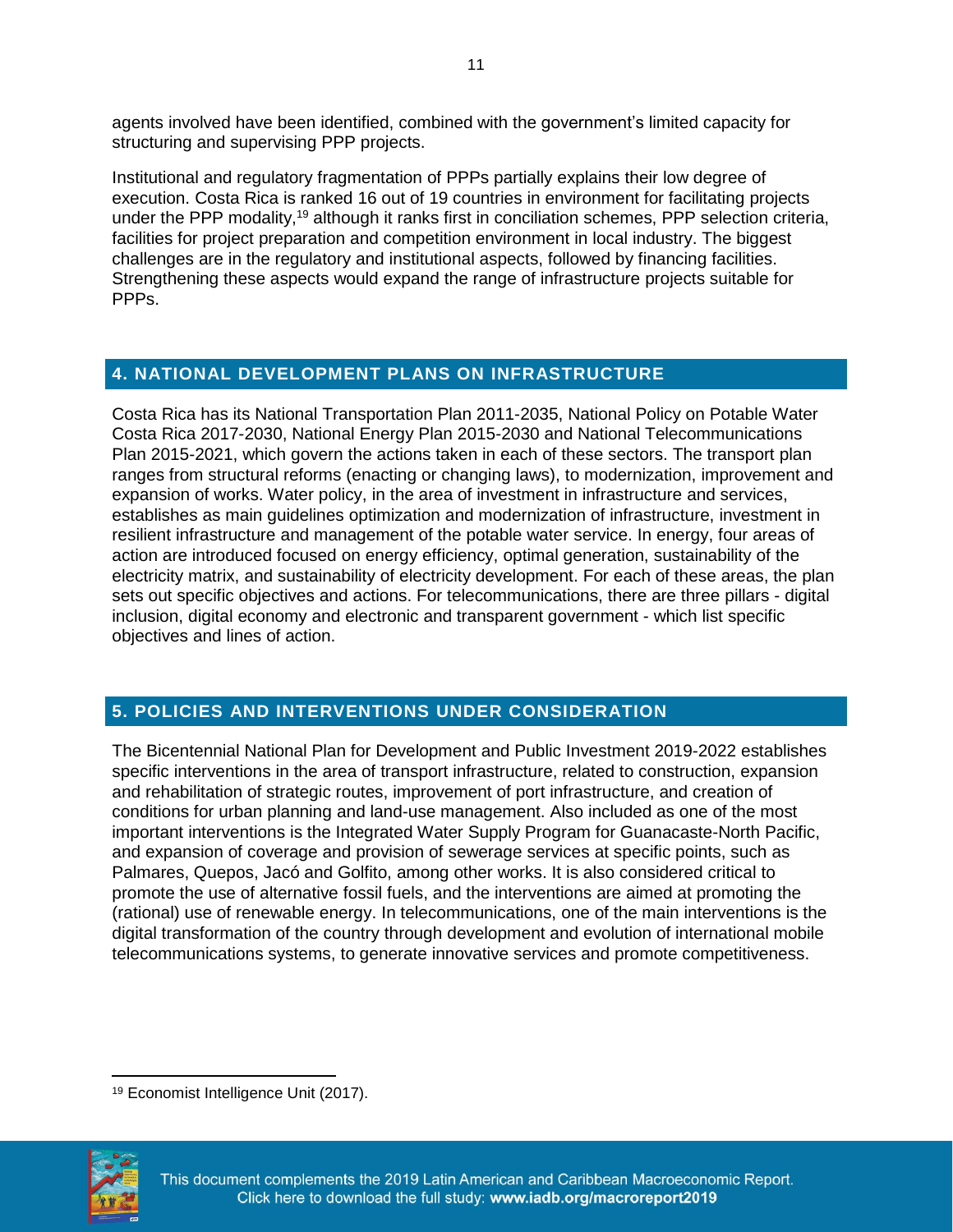#### **References**

- AYA (Instituto Costarricense de Acueductos y Alcantarillados)[Costa Rican Institute of Aqueducts and Sewers]. 2016. Política Nacional de Agua Potable de Costa Rica 2017 – 2030. Comisión Interinstitucional.
- AyA; MINAE (Ministerio de Ambiente y Energía)[Ministry of Environment and Energy] and MS (Ministerio de Salud)[Ministery of Health]. 2016. Política Nacional de Saneamiento en Aguas Residuales 2016-2045. San José de Costa Rica: AyA-MINAE-MS.
- Borensztein, E., T., S. Miller, G. Sánchez y P. Valenzuela. 2014. Development Diagnostics for the Southern Cone. IDB Working Paper no. 516. Washington, D.C.: IDB.
- ECLAC (United Nations Economic Commission for Latin America and the Caribbean). 2015. Estadísticas del subsector eléctrico de los países del Sistema de la Integración Centroamericana (SICA). Santiago de Chile: ECLAC.
- Economist Intelligence Unit. 2017. *Infrascope 2017*. Evaluating the Environment for Public-Private Partnerships in Latin America and the Caribbean*.* London: Economist Intelligence Unit.
- IDB (Inter-American Development Bank). 2016a. Broadband Development Index (BDI). Inter-American Development Bank. Washington, D.C.: IDB.

---------. 2016b. Border Integration Program (CR-L1066). Washington, D.C.: IDB.

- Infralatam. 2017. Datos de inversión en infraestructura económica. Available at http://www.infralatam.info/.
- Loría Salazar, L. G. 2014. Implicaciones en infraestructura y transporte. San José de Costa Rica: PEN. Available at: https://estadonacion.or.cr/files/biblioteca\_virtual/021/ordenamiento/Loria\_Infraestructura \_y\_movilidad.pdf.
- MICITT (Ministerio de Ciencia, Tecnología y Telecomunicaciones)[Ministry of Science, Technology and Telecommunications]. (2015). Plan Nacional de Desarrollo de Telecomunicaciones 2015-2021. San José de Costa Rica: MICITT.
- MIDEPLAN (Ministerio de Planificación Nacional y Política Económica)[Ministry of National Planning and Economic Policy]. 2018. Plan Nacional de Desarrollo y de Inversión Pública del Bicentenario 2019-2022. San José de Costa Rica: MIDEPLAN.
- MIDEPLAN (Ministerio de Planificación Nacional y Política Económica)[Ministry of National Planning and Economic Policy] y Ministerio de Relaciones Exteriores y Culto [Ministry of Foreign Affairs and Culture]. 2016. El enfoque de brechas estructurales: Análisis del caso de Costa Rica. San José de Costa Rica: MIDEPLAN y Ministerio de Relaciones Exteriores y Culto de Costa Rica.
- MINAE (Ministerio de Ambiente y Energía)[Ministry of Environment and Energy]. 2015. VII Plan Nacional de Energía 2015-2030. San José de Costa Rica: MINAE.

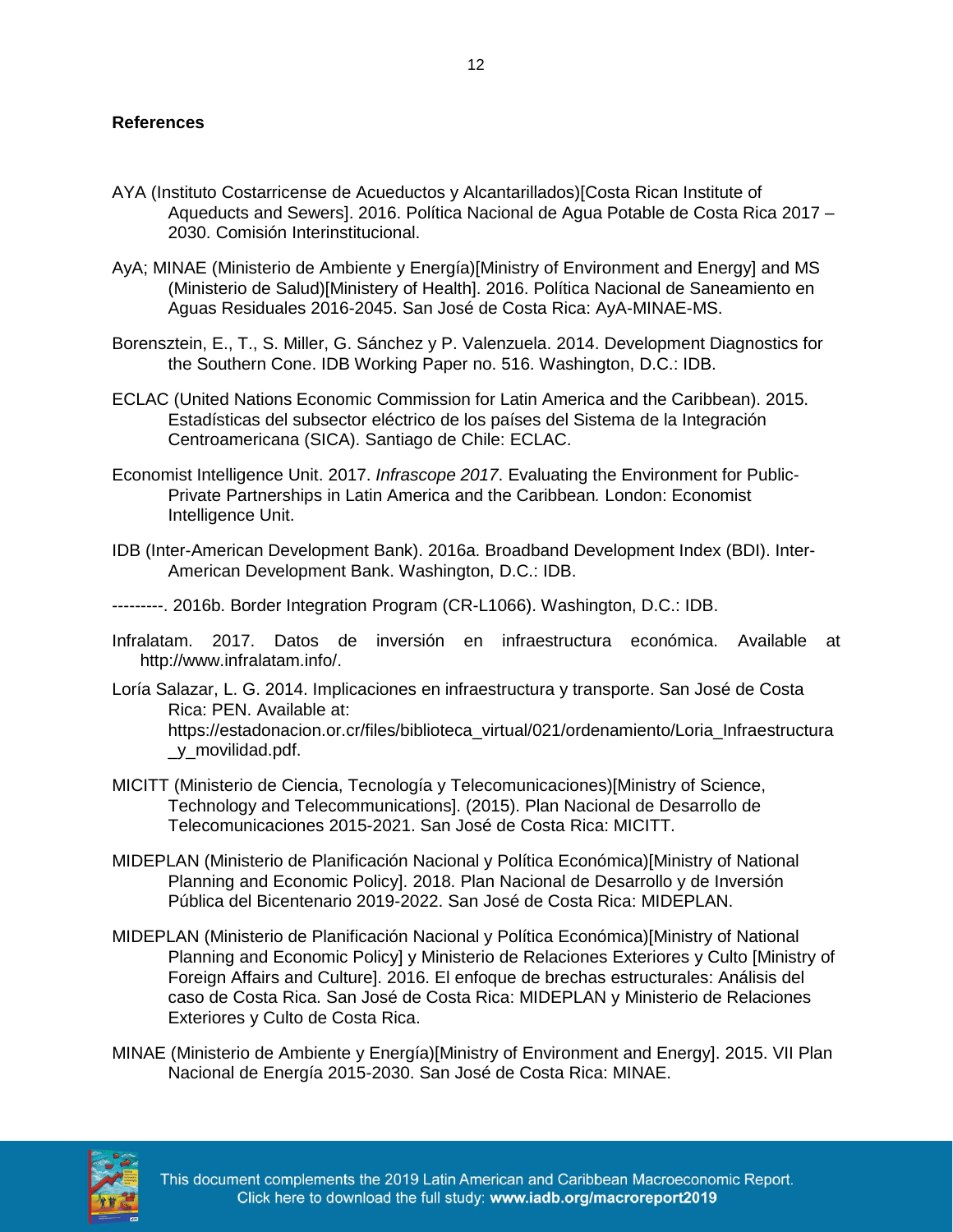- MOPT (Ministerio de Obras Públicas y Transportes)[Ministry of Public Works and Transport]. 2011. Plan Nacional de Transportes de Costa Rica 2011-2035. San José de Costa Rica: MOPT.
- National Laboratory of Materials and Structural Models. 2015. Estado de la Red Vial Nacional 2014-2015. San José de Costa Rica: UCR.
- Salazar, M. 2014. Disponibilidad de Agua Frena Permisos de Construcción. In: La República, September 22.
- Vargas Cullell, J. 2018. Análisis de bloqueos para la gestión eficiente de la infraestructura vial y de saneamiento ambiental en Costa Rica. Study commissioned by the IDB. Forthcoming.

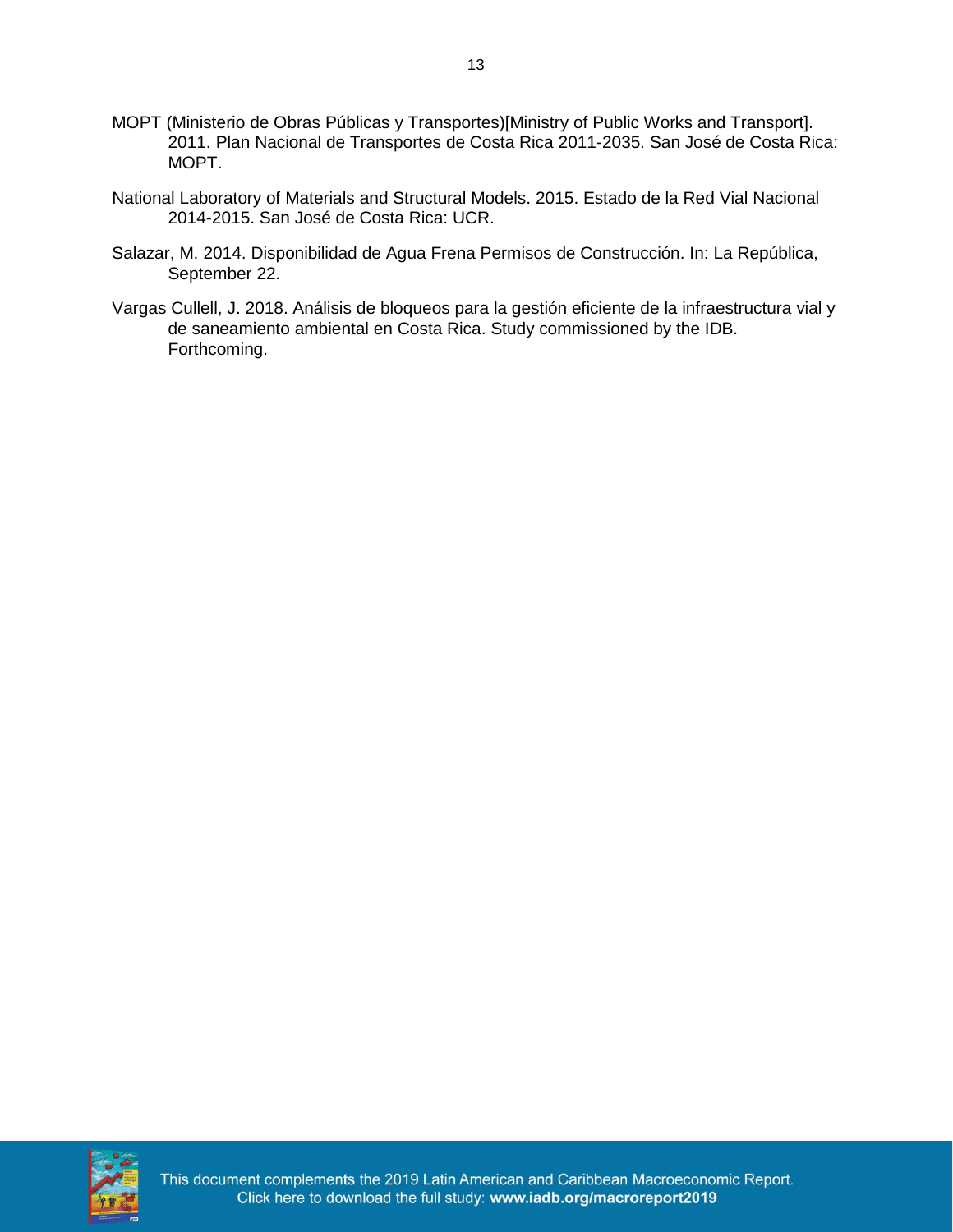## **Dominican Republic**

Joaquín Zentner, Fanny Vargas and Jennifer Linares

#### <span id="page-16-0"></span>**1. INFRASTRUCTURE CHALLENGES**

In 2015, the Dominican Republic invested approximately US\$1.289 billion (1.9% of GDP) in infrastructure (Infralatam, 2017). More than 80% of these investments were in the hands of the public sector. The investments were concentrated in the energy (0.9% of GDP) and transport (0.8% of GDP) sectors.

**Transportation:** According to the development gap analysis, the values of transport sector indicators are well below what would be expected based on the country's income level. The dimension in which the country has a larger gap than expected is transport safety (-43.8 points), which is evidence of a high mortality rate from traffic accidents. Even so, road quality and maritime connectivity is considered acceptable.

There are serious challenges in transport and logistics infrastructure, especially commercial infrastructure. The primary road network is considered to be in good general condition (36% of cases) or regular condition (32%), although it suffers from congestion problems due to capacity limitations and lack of separation between long- and short-distance distribution channels. In contrast, the secondary road network and the network for access to productive agricultural areas require rehabilitation (MEPyD, 2015). Transport and logistics services are costly and inefficient as a consequence of the cartelization of land transport prices by union organizations which control 80% of total traffic (IDB, 2016). Port costs are also high due to lack of infrastructure for customs and phytosanitary checks, and for cold chains (IDB and ADOEXPO, 2016).

The recent reform of the legal and regulatory framework created an entity with authority to lead the sector, the National Institute of Traffic and Land Transportation (INTRANT), which replaced the multiplicity of existing regulations and institutions. However, full implementation of the law is pending, held up by institutional weakness, lack of human resources with technical skills and resistance from private interest groups.

**Energy:** Expansion of electrification at the national level and use of renewable sources mean that the country has positive gaps in the dimensions of access (15.9) and sustainability (7.8); that is, the values of the indicators in these dimensions are higher than expected, given the GDP per capita of the Dominican Republic. However, there is a large negative gap in quality (- 14.5) explained by frequent and prolonged power cuts.

The Dominican electricity sector is characterized by unstable supply, as a consequence of structural failures at various levels of the national electricity system. Electricity generation is costly and vulnerable to external shocks, given the large share of imported fossil fuels (35%) in the generation matrix. The current tariff scheme does not adequately reflect generation costs and has been unchanged for long periods. Distribution suffers from high levels of technical and commercial losses caused by the operational inefficiency of the electricity distribution companies (EDEs), whose management indicators are rated below the standards for similar companies in the region. Collection levels for billed energy reach 90%, a figure lower than the expected 98%; and the average electricity losses of the EDEs is around 30%, almost double the

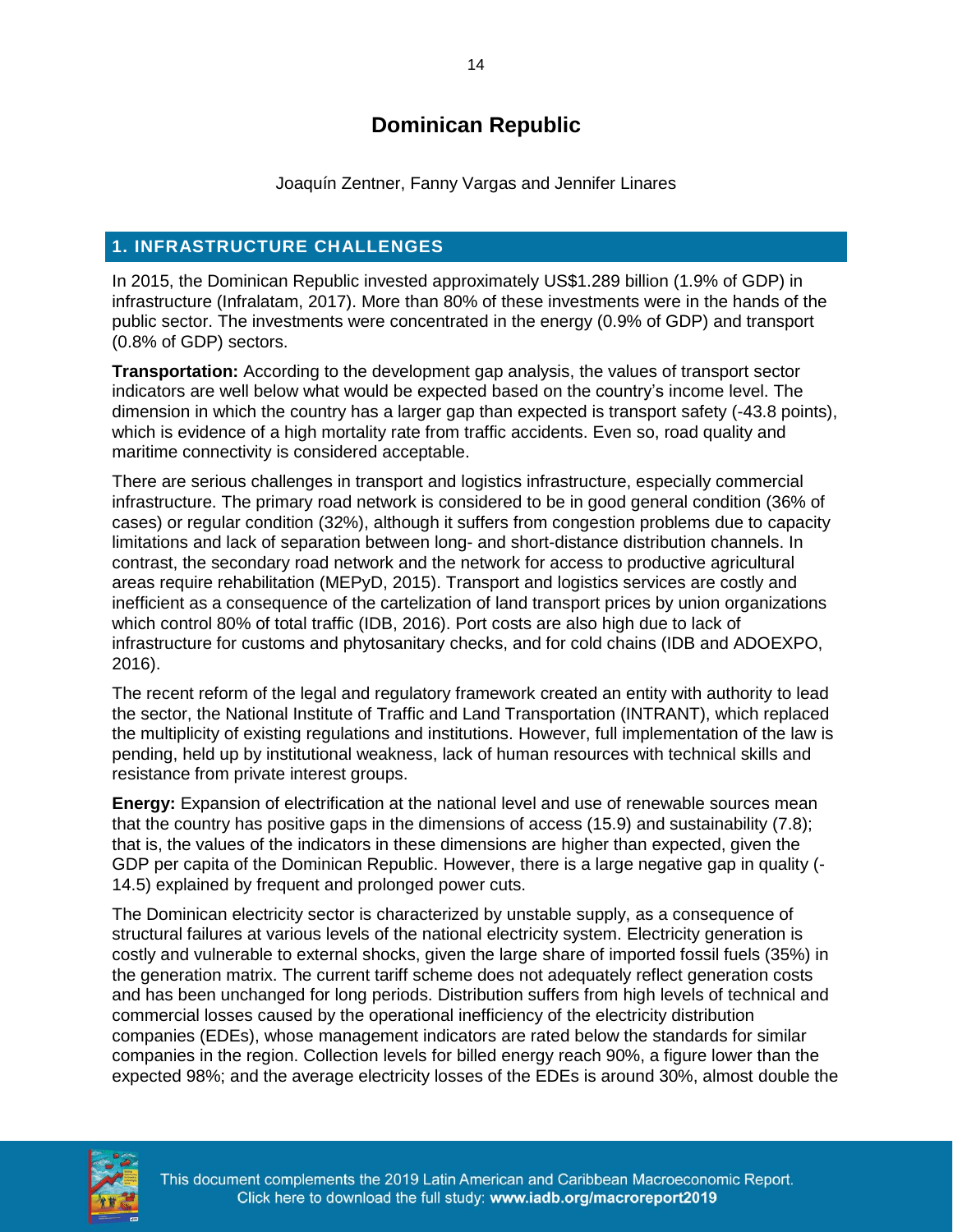LAC average (16.5% in 2014). The inefficiency of the EDEs results in recurring deficits which require significant transfers of public resources.

Despite the creation of the Ministry of Energy and Mines as the governing body of the sector, significant institutional and regulatory weaknesses persist. There are inconsistencies in the separation of the functions of sectoral planning, supervision and regulation; likewise, the monitoring of the various actors in the sector is ineffective.

**Water and sanitation:** Despite significant achievements in expanding access to water and sanitation services, the country's performance on quality and stability indicators is below expectations, especially sanitation (-25.4), a situation that has a negative impact on human health and business.

This sector is characterized by low quality and limited service coverage. Ninety percent of households receive water from the public network, although 33% of this coverage takes place outside the home. There are also large differences in coverage by income quintile and area of residence. Coverage of improved sanitation systems reaches 83% of the population, also with strong regional and income inequalities (MEPyD, 2017).

The challenges of the sector are associated with financial and regulatory deficiencies. Water companies are highly dependent on state subsidies due to high volumes of unbilled water (from 70% to 89% of production) and the low tariff level. Investments have focused on increasing production rather than rehabilitating or expanding networks, so the service suffers from low quality and instability. The legal framework is obsolete and there is no governing entity responsible for strategic planning, intersectoral coordination and resource allocation (IDB, 2016).

**Telecommunications:** The country's performance in the indicators of access and quality of telecommunications services is higher than expected, but there are still gaps related to access to mobile telephony (-17.8). Adoption of digital technologies still lags far behind expectations, with large gaps in use of Internet banking (-49.5) or mobile payments (-41.7) by households.

Technological penetration is low: less than 30% of the population uses mobile Internet, although 50% of the population has a single mobile subscription. An estimated 80% of the population has mobile broadband coverage (3G and 4G) but does not subscribe. Among the causes of limited penetration is the cost of mobile equipment, which is unaffordable for the poorest population. Also fixed broadband services are considered costly and low speed, due to lack of connectivity of trunk network and fiber optic aggregation network.

#### **2. RECOMMENDATIONS TO OVERCOME CHALLENGES**

**Energy:** The severe deficiencies in the Dominican electricity sector are one of the main structural obstacles to growth, since they undermine the productivity and competitiveness of the economy. Achieving a stable and sustainable service would have a large multiplier effect in the medium and long term: it would reduce production costs and allow the emergence of new productive opportunities, thus increasing the general level of employment.

The key interventions in this sector would be to achieve sustainable energy distribution and diversify the generation matrix. Investment is needed in expansion and maintenance of electricity distribution networks and installation of meters, and in management and operational improvement of the EDEs, setting management targets and regimes of consequences in the event of failure to meet commitments. With respect to generation, the sector requires greater

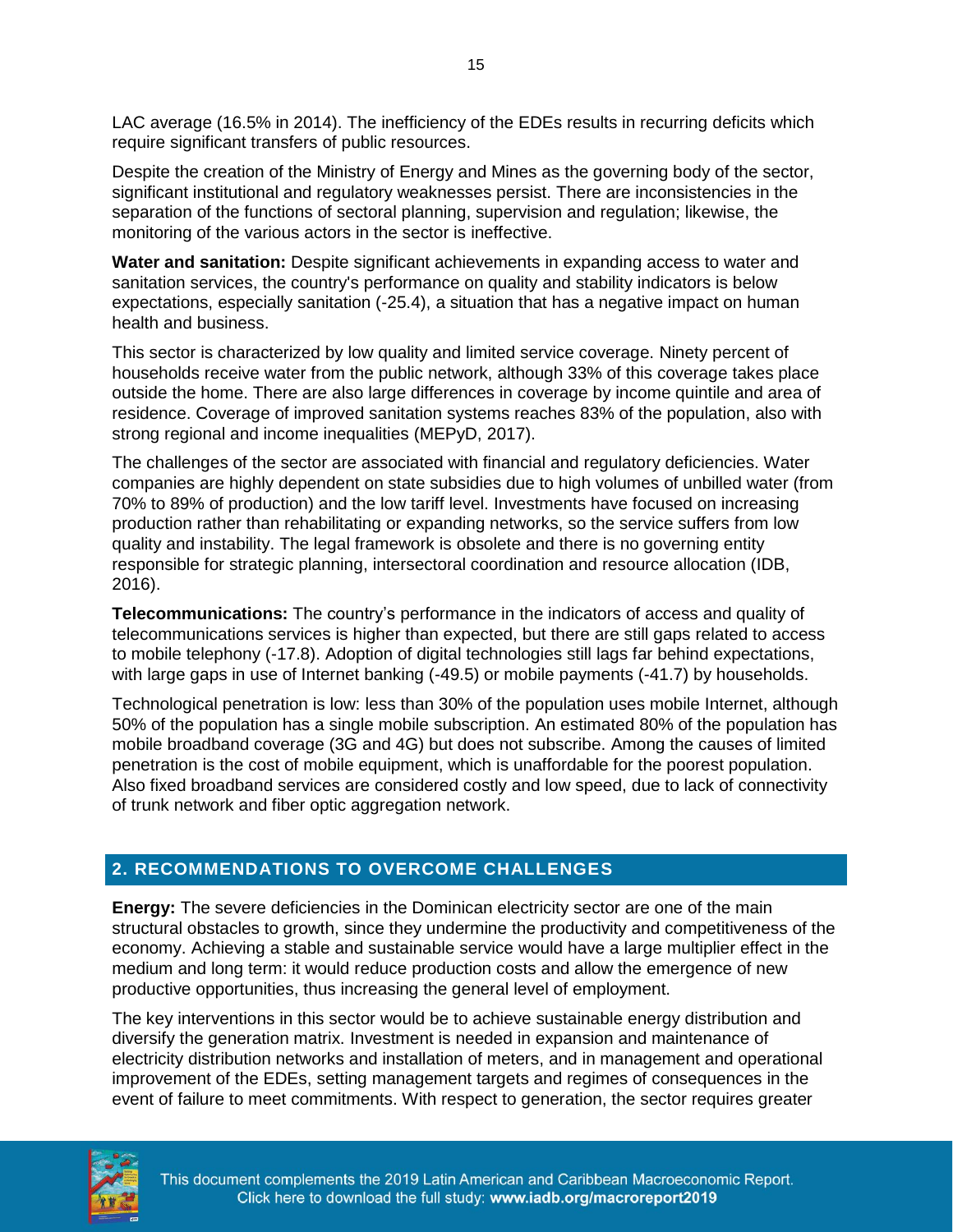diversification of the matrix away from imported fossil fuels, which would reduce the costs and vulnerability of the system during international oil price shocks.

#### **3. PUBLIC-PRIVATE PARTNERSHIPS FRAMEWORK: QUALITY AND IMPLEMENTATION**

According to the indicators of the *Infrascope* 2018 index (EIU, 2018), the legal and regulatory framework for PPPs in the Dominican Republic has room for improvement. Although PPP contracts are included as a modality in public procurement processes and there are protocols for their application, there is no institution dedicated to dealing with PPPs or specific legislation,<sup>20</sup> so multiple government entities are responsible for a range of processes with differences in the quality of design and in dealing with the agreements. As a result, there are persistent problems in selection of projects, implementation, monitoring, evaluation and accountability.

Business climate and macroeconomic stability remain as the country's advantages, with moderate sovereign and exchange risks compared to the regional average. Although formally not opposed to PPPs, the government has recently focused on traditional investment in infrastructure; in civil society, levels of opposition to PPPs are considered moderate.

There are funding constraints that create an obstacle to private sector participation in infrastructure. The local capital market is underdeveloped and the alternatives for sustainable financing or funds guaranteed by multilateral institutions have not yet been implemented. Recently there has been some participation by institutional investors in PPP projects, but this is still an incipient trend.

Recent PPP experience in the country has been mixed: only five projects have been developed under a PPP in the last five years, and although there have been no cancellations in this period, the government has previously failed to meet financial commitments, and made unilateral changes to the prices of the services provided through PPP.

#### **4. NATIONAL DEVELOPMENT PLANS ON INFRASTRUCTURE**

Within the framework of the National Development Strategy 2010-30 there is a Multiannual Public Investment Plan whose content is not publicly available, but which is integrated into the four-year Multiannual National Plan for the Public Sector (PNPSP).<sup>21</sup> This Plan is a summary of the investment plans of the entire national scope, and details the number and type of infrastructure to be built and the geographical area. However, the plan does not include the results of any cost-benefit analysis or information on consultations with the private sector or communities. Investment amounts are presented only in program summaries and indicative tables.

<sup>21</sup> PNPSP 2017-2020 is currently in force, updated to 2019.



 $\overline{a}$ 

<sup>&</sup>lt;sup>20</sup> Congress is studying an PPP bill which is expected to be passed before the end of 2019.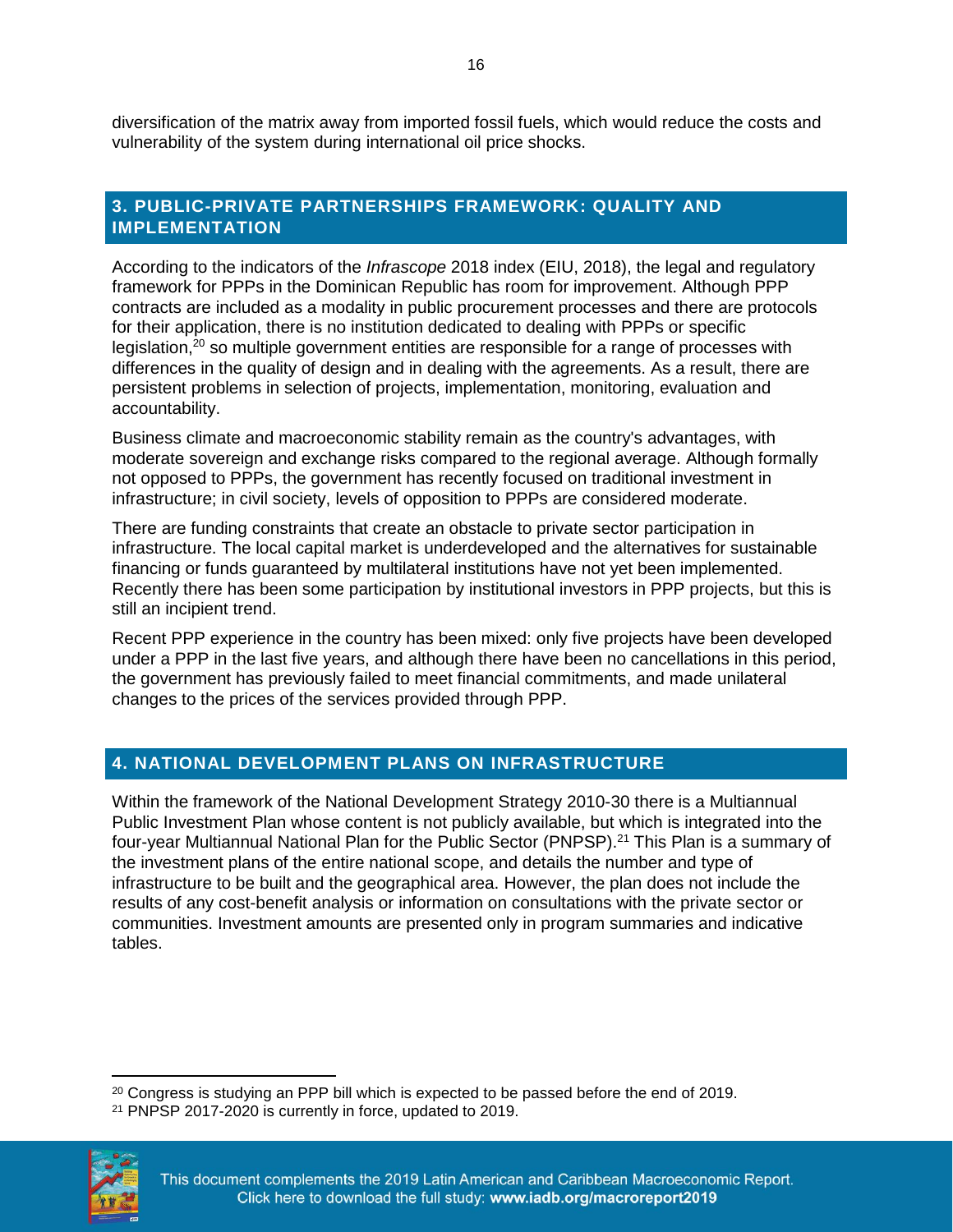#### **5. POLICIES AND INTERVENTIONS UNDER CONSIDERATION**

**Energy:** Significant progress has been made in diversifying the matrix. The share of liquid fossil fuels was reduced from 80% to 35% between 2010 and 2017, thanks to the development of new technologies with natural gas. Entry of new thermoelectric plants into the system $^{22}$  in 2019 will further reduce this percentage.

In terms of distribution, since 2009, the EDEs have implemented a program to reduce loss levels, with the support of several multilateral bodies, including interventions on national distribution circuits. These programs have been continued and tied to targets for improving their efficiency and operational and financial sustainability. The goal is to reduce total losses to 15% by 2022.

#### **References**

- IDB (Inter-American Development Bank). 2016. Country Development Challenges: Dominican Republic. Washington, D.C.: IDB.
- IDB and ADOEXPO (Dominican Association of Exporters). 2016. Contributions for the International Integration of the Dominican Republic. Washington, DC: IDB. (Mimeographed document.)
- Economist Intelligence Unit. 2018. Infrascope 2018. Evaluating the Environment for Public-Private Partnerships in Latin America and the Caribbean. London: Economist Intelligence Unit.
- MEPyD (Ministry of Economy, Planning and Development). 2015. National Logistics and Cargo Transport Plan - PNLog.Santo Domingo: MEPyD.
- -----------. 2017. System of Social Indicators of the Dominican Republic (SISDOM) 2016. Santo Domingo: MEPyD.

<sup>&</sup>lt;sup>22</sup> The coal plants of the Punta Catalina Thermoelectric Power Plant will enter the system in 2019, with a potential 750 MW generating capacity, equivalent to 20% of current system capacity.



 $\overline{\phantom{a}}$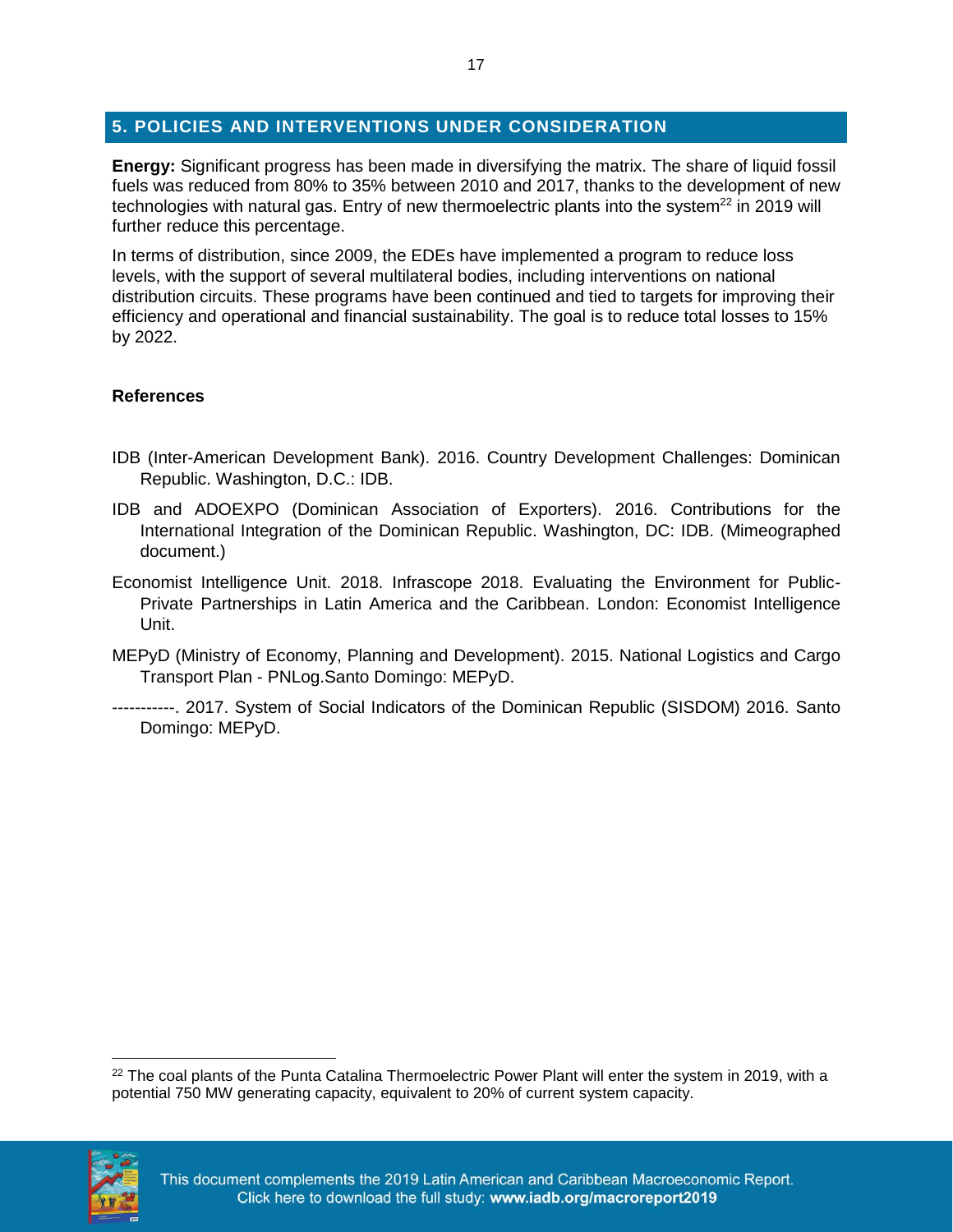## **El Salvador<sup>23</sup>**

Juan J. Barrios, Julia Escobar and Jennifer Linares

#### <span id="page-20-0"></span>**1. INFRASTRUCTURE CHALLENGES**

In 2015 El Salvador invested approximately US\$474.3 million (1.8% of GDP) in infrastructure (Infralatam, 2017). More than 60% of these investments were in the hands of the public sector. The investments were concentrated in the energy (0.9% of GDP) and transport (0.8% of GDP) sectors.

Between 2008 and 2015, El Salvador invested an average of 2.2% of GDP in infrastructure, lower than the LAC average (3.5% of GDP) in the same period (Infralatam, 2017). In addition to showing marked differences with the region, this result reduces the country's competitiveness, as shown by the Global Competitiveness Index (GCI) 2018 where, in the infrastructure pillar, the country has a negative performance (ranked 90 out of 140 countries). There are gaps in different dimensions in the transport, energy and water sectors, and in telecommunications:

- **Transportation:** Customs efficiency, quality of port infrastructure, percentage of paved roads, and logistics performance.
- **Energy:** El Salvador has no significant challenges in this sector.
- **Water and sanitation:** Water quality, quality of sanitation in rural areas and wastewater treatment; service interruption. All of these have a direct impact on health and competitiveness indicators.
- **Telecommunications:** Percentage of Internet user population, broadband subscription and 3G coverage.

**Transportation:** Total investment in transport in El Salvador has been decreasing since 2012, falling to 0.8% of GDP in 2015 (Infralatam, 2018), which is less than half the LAC average (2% in 2015). This has been financed entirely by public investment. The Logistics Performance Index (LPI), calculated by the World Bank (2018), which identifies the quality of transport infrastructure and efficiency of customs processes to facilitate trade, gives the country a 2.58 score, below the LAC average of 2.66. Currently 40% of the national road network is unpaved (MOPTVDU, 2016) which limits the connectivity of rural areas with high agricultural and tourist potential. The country's main interurban roads are also facing capacity problems and are mostly in poor condition (62% of all paved roads are in poor or abnormal conditions).

In terms of financing needs, the country does not have roads under concession and the current inventory has a 56% road backlog (unmaintained roads) which means that, to meet the needs of the road network for the next 20 years, FOVIAL requires at least an additional US\$5.533 billion for conservation and rehabilitation (*El Mundo* newspaper, 2017). In maritime transport, the Autonomous Executive Port Commission (CEPA) reports that, to ensure capacity at El Salvador

<sup>&</sup>lt;sup>23</sup> This document describes the challenges the country faces in infrastructure development in four specific sectors: i) energy, ii) telecommunications, iii) transportation, and iv) water and sanitation. Identification of the challenges is based on the development gap methodology of Borensztein et al. (2014).



 $\overline{a}$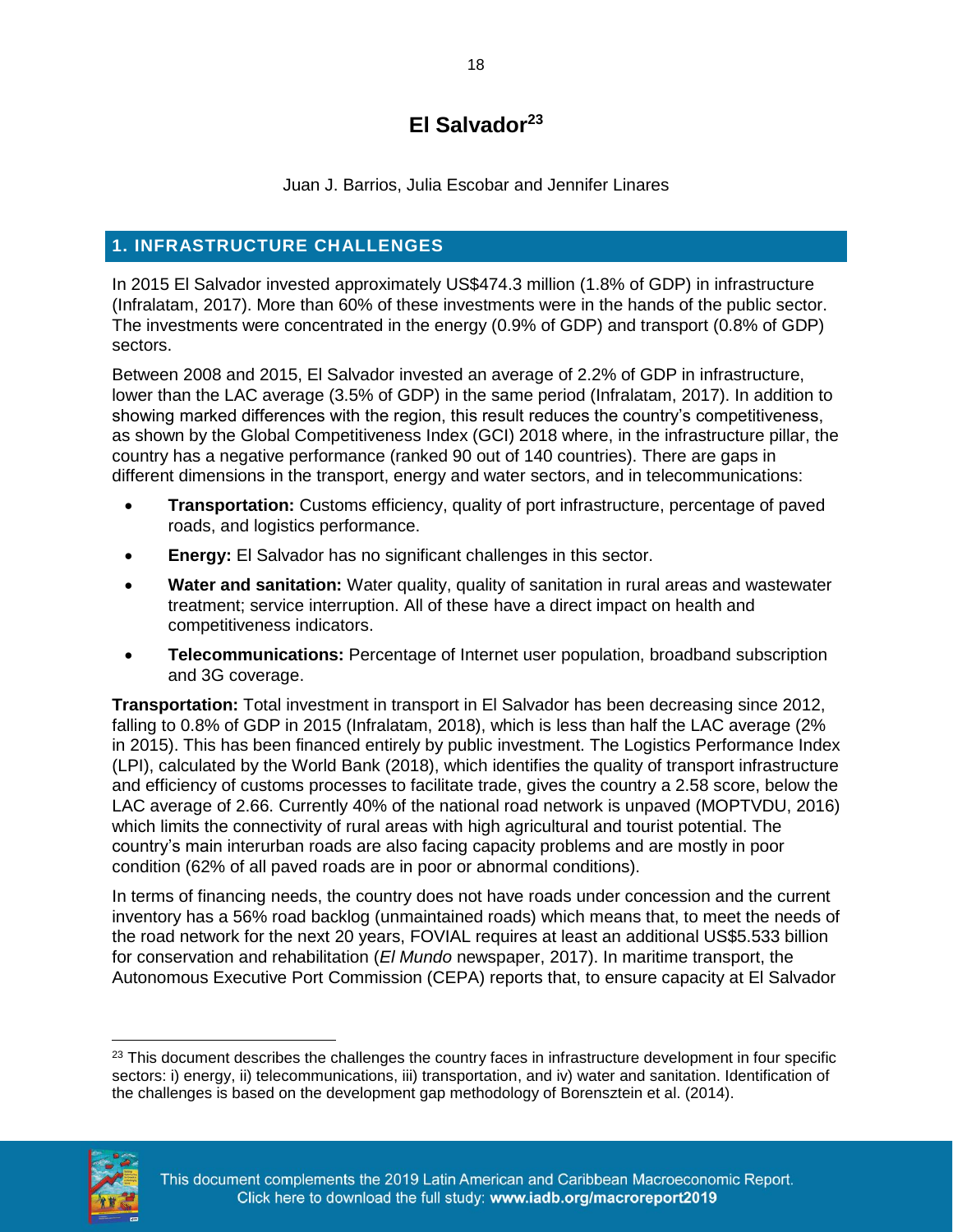International Airport in the coming years, modernization works for approximately US\$70 million need to be executed.

**Energy:** El Salvador has a total energy coverage of 96.7%, with a level of 93.2% in rural areas and 98.8% in urban areas (MINEC, 2017). There are places where it will be difficult to expand the distribution network due to their level of isolation or where such expansion is neither economically nor financially viable due to the national fiscal situation.

**Water and sanitation:** According to the Multipurpose Household Survey (MPHS) 2017 at national level, households with piped water account for 79.4% (65.4% in rural areas), leaving more than 1.4 million inhabitants without potable water service. In addition, 48% of the supply has been classified as intermittent and 50% of the population reports poor quality of the water supplied.

At level of sanitation, the MPHS (MINEC, 2017) finds that the percentage of households with sanitary service (inside or outside the home) is 94.6% nationally, 98.2% in the urban sector and the 88.9% in rural areas. However, in urban areas, access to sanitary services with a toilet connected to the sewerage network is only 54.5%. With respect to wastewater, more than 95% of domestic wastewater is discharged without any treatment.

In terms of financing, according to the Potable Water and Sanitation National Plan, presented by ANDA in 2018, investments of more than US\$12.000 billion are required to achieve universal access to potable water and sanitation, which is why private sector participation is critical.

**Telecommunications:** Lack of infrastructure and broadband networks is the most important gap identified in El Salvador. Lack of coverage and upgrading of networks places the country among the lowest ranking (19 out of 26) in broadband development in the region (DIGILAC IDB).

This lag explains the situation of the country in terms of service penetration levels. The Information and Communication Technology Development Index (2018), published by the International Telecommunication Union (ITU), ranks El Salvador 119 out of 176, mainly due to low consumption of cellular broadband (28 subscriptions per 100 inhabitants vs. CARD average of 39), and fixed band (6 subscriptions per 100 inhabitants), and a low percentage (17%) of households have access to the Internet and computers (32% for CARD).

#### **2. RECOMMENDATIONS TO OVERCOME CHALLENGES**

#### **Transportation:**

- i) Strengthen the planning instruments of the transport and logistics sector, from a perspective of intermodal networks and services which respond to the country's productive characteristics and address the challenges of poverty and inequality. These instruments must not overlook innovation and digitization, incorporation of Intelligent Transportation Systems, or technologies such as Building Information Modeling (BIM), LIDAR surveys, big data management, use of telephone data to conduct origindestination surveys and master transport plans. These trends are already gaining momentum in the rest of LAC.
- ii) Identify and prioritize a portfolio of investments in which the private sector can participate.



This document complements the 2019 Latin American and Caribbean Macroeconomic Report. Click here to download the full study: www.iadb.org/macroreport2019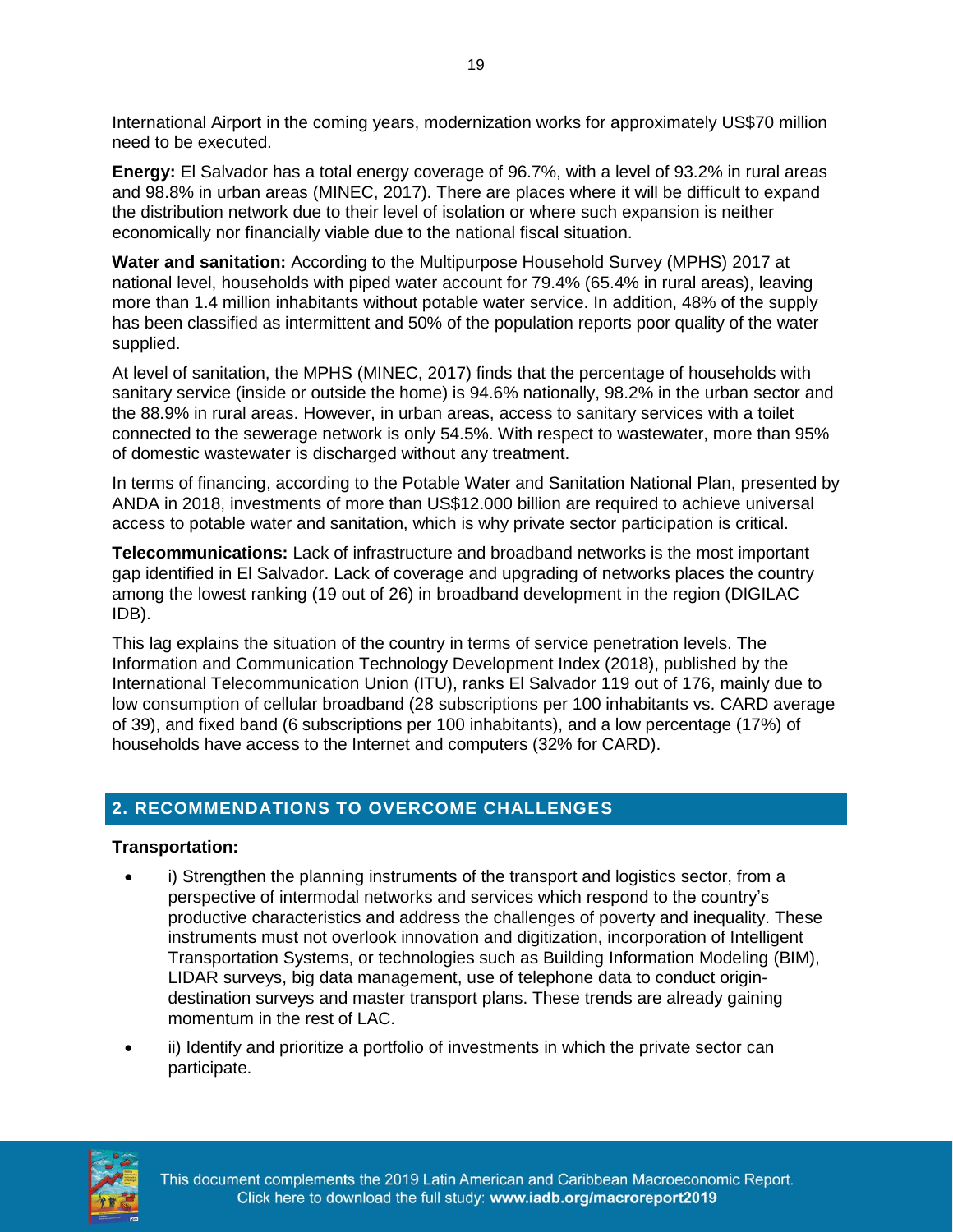- iii) Increase the competitiveness of port and airport nodes through improvements in infrastructure and adoption of initiatives such as coordinated management of borders applied to ports (Port Community System) and airports.
- iv) Implement a city model based on productivity and efficiency which strengthens urban transport planning, particularly public transport.

#### **Energy:**

- i) Design a plan to expand levels of electricity coverage in urban areas, and especially in rural areas, to achieve the goal of universal service.
- $\overline{a}$  ii) Reduce insecurity<sup>24</sup> levels to cut the costs of providing services, and allow greater private investment.
- iii) Strengthen the institutions in the sector in order to promote long-term policies making it possible to diversify the energy matrix with renewable and low carbon energy.
- iv) Develop processes of government dialogue with the private sector with the aim of improving efficiency in distribution and introducing modern technologies for control of energy, which will reduce loss levels and bring service up to the levels of OECD countries. Also integrate more non-conventional renewable energy into the energy matrix.

#### **Water and sanitation:**

- i) Develop a priority short-term investment plan to generate significant impact on the quality of the service and support the strengthening of the technical, administrative and financial capacities of ANDA
- ii) Make large investments in the sector to allow improvements in efficiency and cost savings through replacement, rehabilitation and technological upgrading of obsolete and inefficient infrastructure, which requires private sector involvement.
- iii) Strengthen the existing legal and institutional framework to guarantee the sustainability of the investments to be made.

**Telecommunications:** Support deployment of private telecommunications infrastructure, particularly last mile networks and in rural areas, also potentially under the PPP modality.

#### **3. PUBLIC-PRIVATE PARTNERSHIPS FRAMEWORK: QUALITY AND IMPLEMENTATION**

According to the Infrascope Index (EIU, 2017), which evaluates countries' capacity to implement PPP projects in five stages of a project's life cycle, El Salvador is above the LAC average and leads the CARD region in terms of regulatory framework (score 90 vs. 69, LAC average) and institutional (91 vs. 55 for LAC). However, in terms of operational maturity, investments and business climate, and financing facilities for infrastructure projects, the country faces significant challenges with a score below the average of LAC and CARD.

 $\overline{a}$ <sup>24</sup> According to the IDB report (Pérez Arbelaez and Marzolf, 2011) there is a close correlation of nontechnical electricity losses in places with poverty and high rates of insecurity.

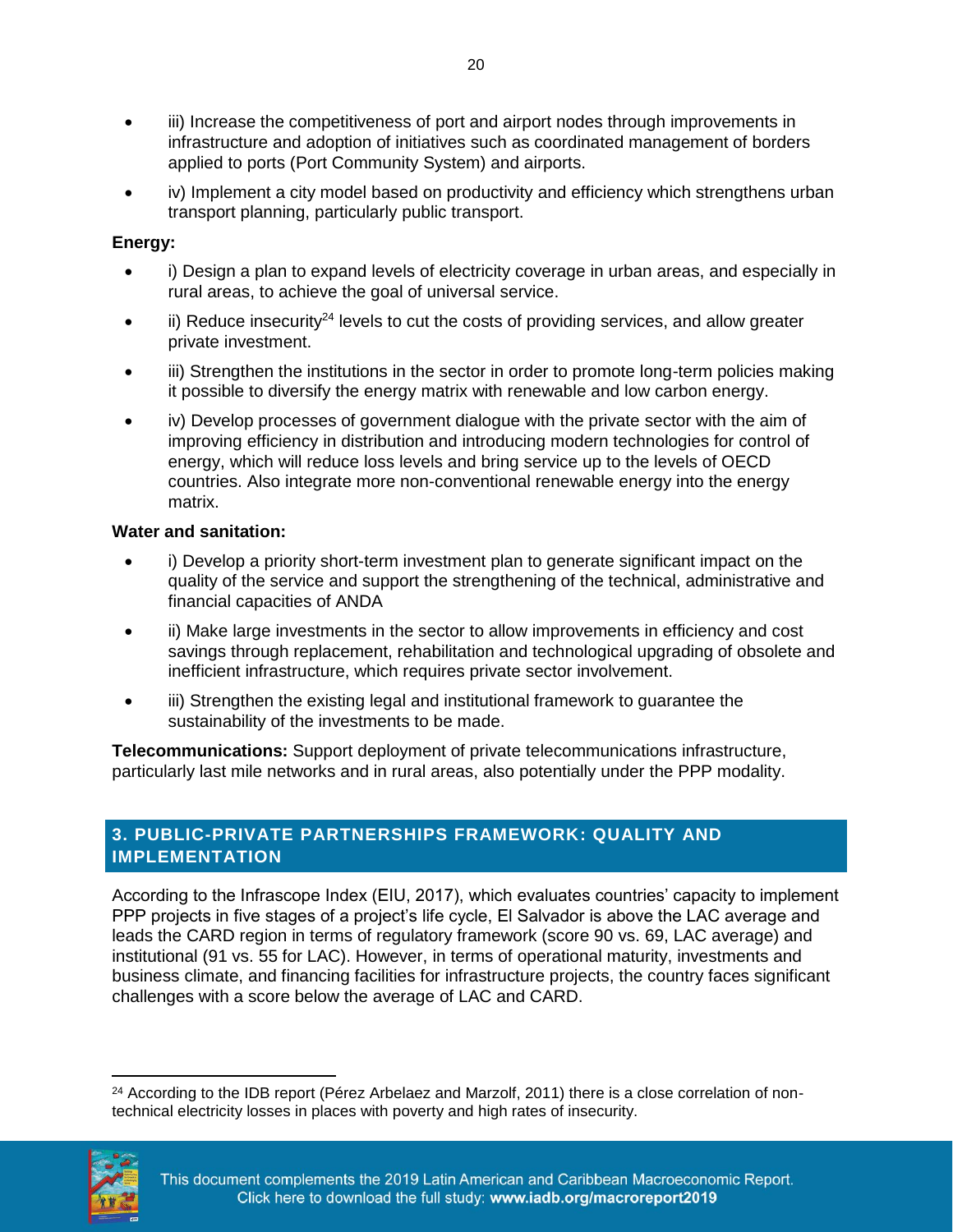El Salvador is currently working on the launch of its first private-sector participation initiatives in development of infrastructure projects through the PPP modality; so its operational experience in this area is limited.

The Public-Private Partnerships Special Law (PPP Law) was passed by the Legislative Assembly in May 2013, amended in 2014, and its regulations approved and published in 2015. The first PPP projects promoted under this Law - and which, with advice from FOMILENIO II, PROESA has structured and will shortly start bidding processes - include the cargo terminal at the Oscar Arnulfo Romero y Galdámez International Airport and the Road Lighting and Video Surveillance project. Other projects that are part of the PROESA PPP portfolio in process of implementation are: El Salvador Government Center, the Technological Park in Zacatecoluca, the North Metropolitan Corridor and the Southern Peripheral Ring.

Given the advanced state of progress of the PPP project portfolio, and the imminent start-up of projects, there is an urgent need to set up and start operations of the Public-Private Partnerships Audit Body (OFAPP) proposed in the PPP Law, which will regulate service levels and the tariff regime, as well as safeguarding the rights of users. It is equally important to issue the necessary regulations to enable the Ministry of Finance to carry out its functions under the PPP Law, especially in relation to the fiscal implications of PPP Contracts, the fiscal consistency of firm and contingent future payments arising from each project, and evaluation of fiscal risk.

As a result, there are ample spaces for promoting PPP projects. To do this, it is necessary to design a prioritized and concerted portfolio based on the country's long-term sectoral planning exercise, and improve the analysis framework and institutional capacities for the timely and effective identification and structuring of PPP projects through transparent and competitive processes.

## **4. NATIONAL DEVELOPMENT PLANS ON INFRASTRUCTURE**

El Salvador lacks long-term infrastructure planning tools to guide prioritization of sector investments and recognize needs in this area in accordance with the productive capacity of the different regions of the country, and reflecting the concept of infrastructure as a means of economic and social development. Absence of planning instruments is also the case in urban areas where transport management entities suffer from limitations related to human capital formation, capacity and technology for implementing real-time transport management which optimizes the operation of urban mobility systems, moving toward a city model based on productivity and efficiency.

In 2017 the government launched the Integrated Policy for Mobility and Logistics for Development with the objective of promoting a productive transformation and facilitating commerce in an effort to speed up growth and human development. Given that investments to close these gaps would substantially improve the prospects for the country's economic development, the IDB has begun to develop an infrastructure master plan with a road map which goes beyond the five-year plans and provides for long-term integrated programming.

#### **5. POLICIES AND INTERVENTIONS UNDER CONSIDERATION**

El Salvador is in a stage of political transition: in June 2019 the new government will take office under the leadership of Nayib Bukele. Consequently, the plans and strategies that could be put

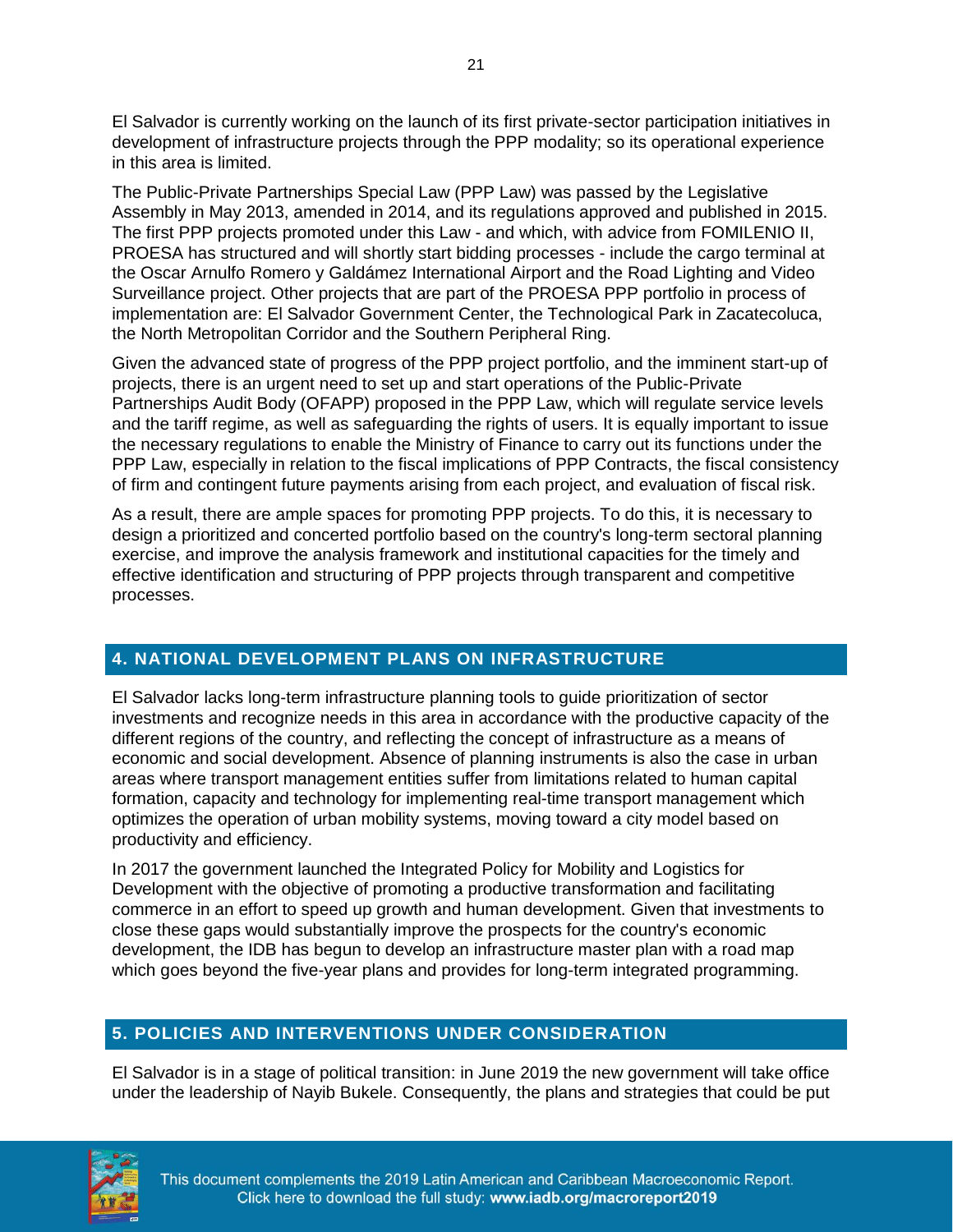in place have to be considered in the light of this electoral result and the priorities of the new administration.

#### **References**

- Arbeláez, J. P. and N. C. Marzolf. 2011. Power and Possibility: The Energy Sector in Jamaica. Washington, D.C.: IDB.
- Borensztein, E., T., S. Miller, G. Sánchez y P. Valenzuela. 2014. "Development Diagnostics for the Southern Cone." IDB Working Paper no. 516. Washington, D.C: IDB.
- digiLAC BID, an IDB digital platform. Available at: www.iadb.org/digilac
- EIU (Economist Intelligence Unit). 2017. *Infrascope 2017*. Evaluating the Environment for Public-Private Partnerships in Latin America and the Caribbean*.* London: Economist Intelligence Unit.
- Infralatam. 2017. Datos de inversión en infraestructura económica. Available at http://www.infralatam.info/.
- ------------. 2018. Datos de inversión en infraestructura económica. Available at http://www.infralatam.info/.
- MINEC (Ministerio de Economía)[Ministry of Economy]. 2017. Encuesta de Hogares de Propósitos Múltiples.
- MOPTVDU (Ministerio de Obras Públicas, Transporte, Vivienda y Desarrollo Urbano)[Ministry of Public Works, Transport, Housing and Urban Development]. 2016. Inventario de la Red Vial Prioritaria Nacional. San Salvador, El Salvador: MOPTVDU

World Bank. 2018. Logistical Performance Index. Washington, D.C.: World Bank.

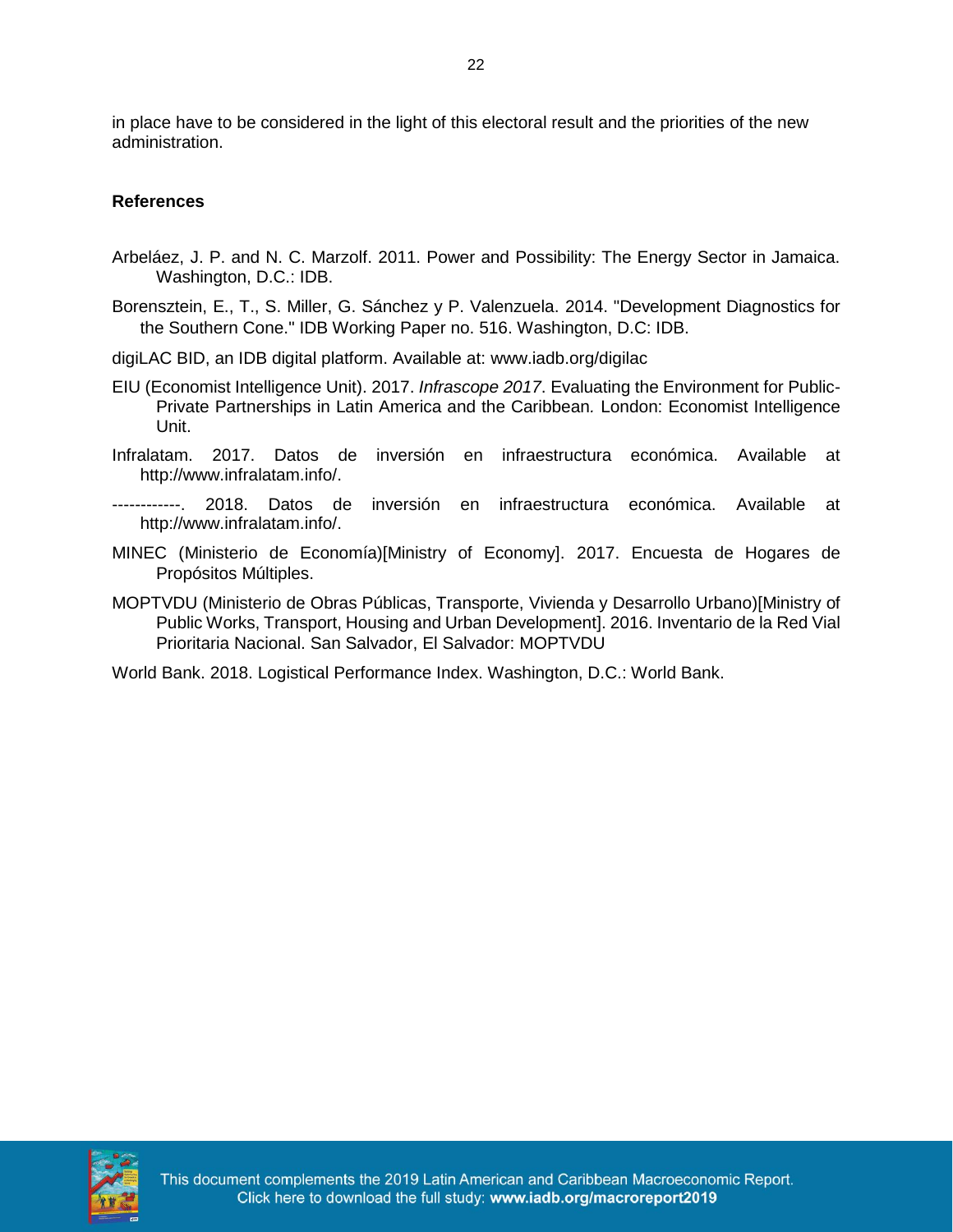## **Guatemala**

Arnoldo López, Jorge Luis Coj Sam and Jennifer Linares

#### <span id="page-25-0"></span>**1. INFRASTRUCTURE CHALLENGES**

In 2015, Guatemala invested some US\$362.7 million (0.6% of GDP) in infrastructure (Infralatam, 2017). More than 90% of this amount was invested by the public sector. Most of the investment went to the transportation and energy sectors (0.6% and 0.1% of GDP, respectively).

The infrastructure indicator from the 2018 Global Competitiveness Index (GCI) elaborated by the World Economic Forum (WEF) for transportation, telecommunications, and energy-related infrastructure, ranks Guatemala in  $96<sup>th</sup>$  place among 140 economies. This score is slightly lower than what would be expected, given its income level and the average for LAC. The largest gap (in terms of the level expected according to *per capita* GDP) is seen in transportation, followed by telecommunications.

**Transportation:** The quality of transportation infrastructure is uneven within the country. Specifically, the areas within the country where poverty is highest register low road density for vehicle-accessible roads (ICEFI, 2012). The special significance of this characteristic is highlighted by the evidence indicating that low availability of accessible roads correlates with less access to such public services as education, health, and justice, as well as to potential markets for local products, which in turn lessens the opportunity to escape poverty.

Road density in per capita terms is 1.2 km/1,000 inhabitants, which is low as measured against neighboring countries (3 km/1,000 inhabitants); and which in conjunction with logistics at the border, hinders access to foreign markets. According to the Logistics Performance Index, Guatemala ranks 125 of 160 economies; on a scale of 5.0, its score is 2.4, as compared to the average for LAC (2.7) and the average for lower middle-income countries (2.6). The poor quality of the infrastructure and of customs and border services is the main reason for the lag in performance. The condition of the infrastructure and equipment at border crossings, together with inefficient control processes, raises costs and reduces the predictability of the international movement of goods over land.

**Energy:** Important strides have been made in the supply of electricity, but gaps persist in rural areas. In 2016, 92.1% of homes had access to electricity, 9.4 percentage points higher than the level recorded a decade ago. This dynamic has brought Guatemala close to the average for Latin America (95% coverage). However, the increase in coverage has been uneven. As Jiménez has noted (2016), the gaps in electrical service are concentrated in the poorest sectors of the population. In 2014, among the poorest one-fourth of urban and rural homes, access was 90% and 67%, respectively, which are far lower proportions than the average in Latin America. Geographically speaking, the departments with the lowest coverage are Alta Verapaz and El Petén (with 44% and 67%, respectively, in 2016). By contrast the urban departments of Sacatepéquez and Guatemala City boast 100% coverage.

Scarce electrification in rural areas of Guatemala is a function of structural factors. According to the Latin American Energy Organization (2013), these areas share a number of common traits; they lack good road access, have low population density, and their populations are broadly dispersed (which requires more investment and higher *per capita* costs). Furthermore, it is estimated that between 15% and 20% of the population in the rural departments with lower

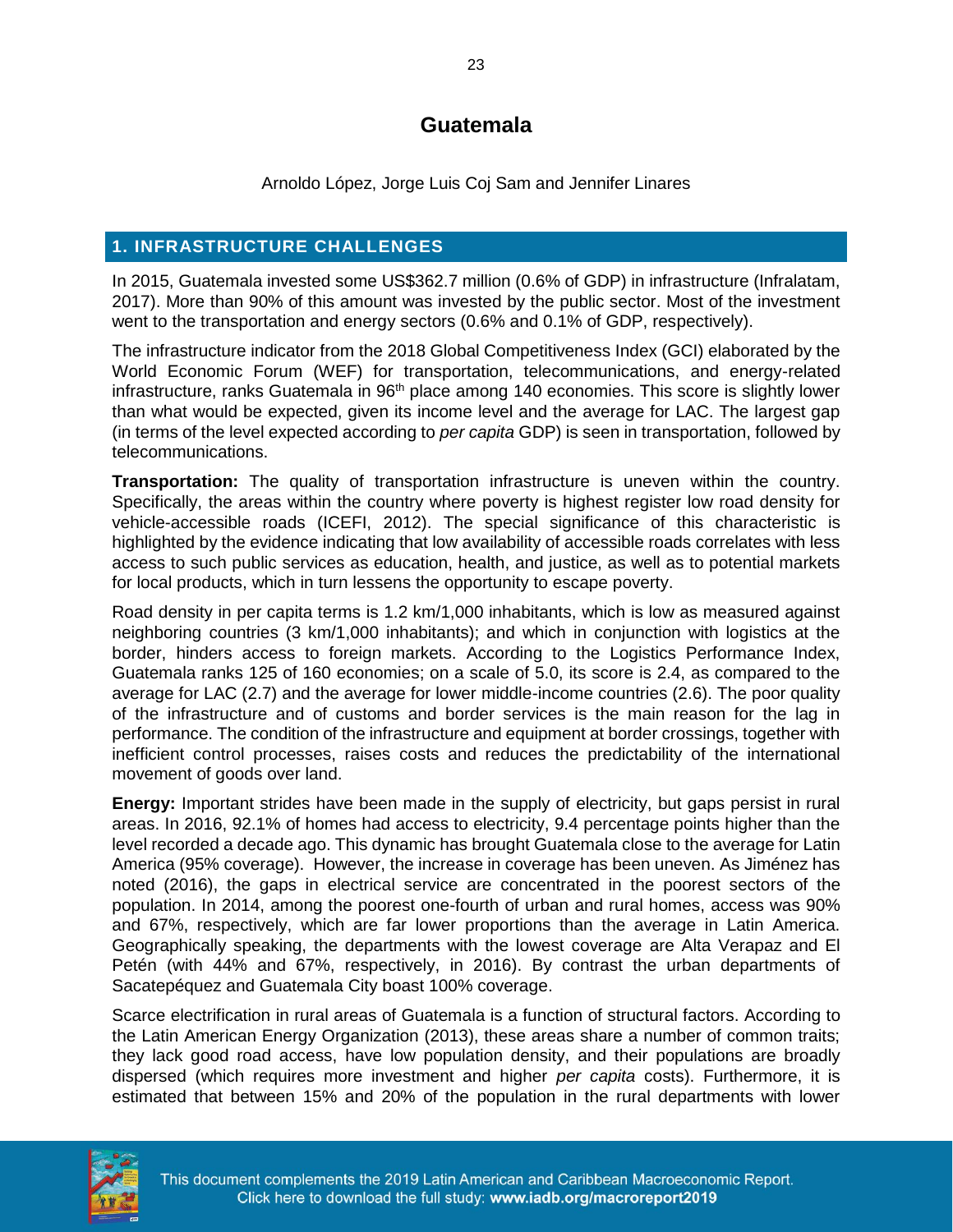electrical coverage are unable to pay for the service. Guatemala has seen the price of electricity fall (without accounting for taxes or subsidies) for residential, commercial and industrial consumers. In 2015, it was below the average for Central America (ECLAC, 2017). By contrast, figures for 2010 show the country had at that time the highest costs among the same group of countries (Armendáriz, et al., 2012). The price drops were due mainly to two factors: i) a more diverse electrical grid; and 2) the fall in international prices for oil.

**Water and Sanitation:** Guatemala has made important strides in improving access to water and sanitation, but gaps remain. In the past 15 years, although the population with access to improved water and sanitation has risen from 72.6% to 78.1%, it is still important to maintain investment in the sector. Sanitation coverage saw a 14 percentage point increase in this period, reaching 58.3% of the population in 2014, which still lags in relation to *per capita* income for the country. In both cases, the extent of coverage differs between urban and rural zones. Even though this gap has lessened it is shrinking more slowly than in the average country in LAC. The rural population has 24 percentage points less coverage that its urban counterpart. The rural-urban gap for sanitation is 54 percentage points; far greater than the 24 percentage points registered for LAC as a whole. The gaps in services is also marked along ethnic lines; the percentage of the indigenous population having access to water supply and to sanitation, compared to the nonindigenous population, lags by 34 and 8 percentage points, respectively.

**Telecommunications:** In the past 15 years, telecommunications coverage in Guatemala has expanded significantly, especially for telephone access. In the year 2000, 6 of 100 inhabitants had land line telephone service, while 8 of 100 had mobile telephone subscriptions. By 2017, coverage had risen to 15 land lines and 118 mobile telephones, which is consistent with income level. In 2014, internet access had risen to 35 of 100 persons, 32 times the figure recorded in 2000. This increase notwithstanding, the figures are lower than the average for the Latin American region (49), and for what is expected given the national income level.

#### **2. RECOMMENDATIONS TO OVERCOME CHALLENGES**

Failure to appreciate the gaps described above could perpetuate inequalities. The disparities between urban and rural sectors are most severe in the areas of roads and sanitation. Consequently, the following recommendations are proposed:

**Transportation:** It would be advisable to improve connectivity in rural areas (trails, rural roads, secondary roads); build basic economic infrastructure for agriculture logistics systems, such as centers for distribution, storage, and packaging of agricultural products, and invest in border crossings, and systems and procedures to facilitate commerce.

**Water and Sanitation:** Expansion of water and sanitation services is essential in coordination with increased health services to improve mother and child health. To this end, implementation of an appropriate legal and institutional framework is needed, as is the promotion of clear and explicit financing and subsidy mechanisms. It is also essential to create an information system for urban and rural areas that allows for the monitoring of service delivery indicators and helps in decisionmaking.

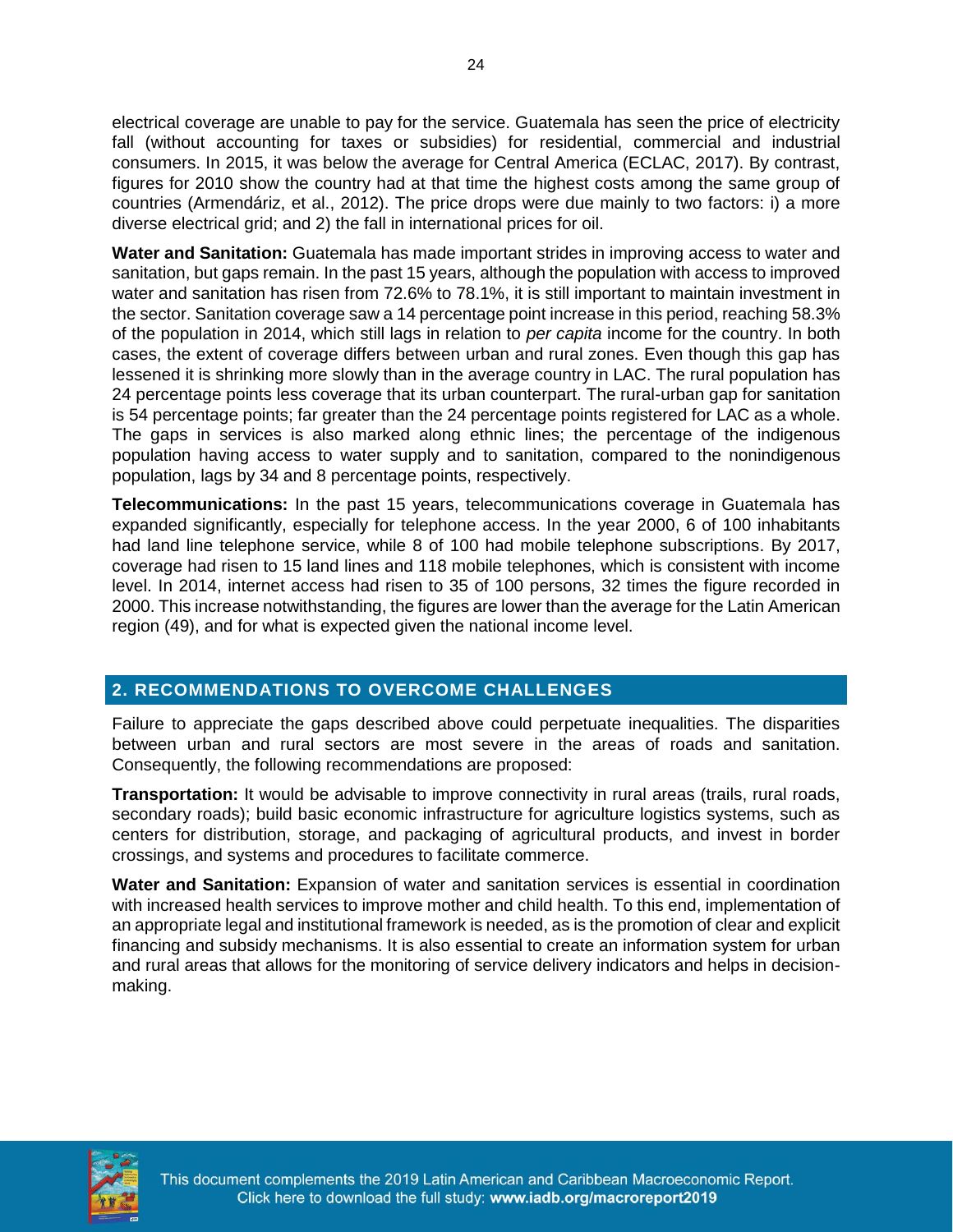#### **3. PUBLIC-PRIVATE PARTNERSHIPS FRAMEWORK: QUALITY AND IMPLEMENTATION**

Infrascope (EIU, 2018) has found that the country demonstrates good performance, in terms of public-private partnerships [PPP], in regulation and institutional framework, but it also noted a lag in the capacity for implementation. To an extent, this reflects financing. The report ranks the country 13 of 19 LAC countries and cites it as an emerging country in its capacity for infrastructure implementation with PPPs. In terms of regulation and institutional framework, Infrascope ranks the country among the top five in the region.

With Decree 16-2010, the Congress of the Republic enacted the Law of Alliances for the development of Economic Infrastructure, containing 113 articles. The specialized institution of the State responsible for ensuring compliance with the Alliance Law and its regulations is the National Agency of Alliances for the Development of Economic Infrastructure (ANDIE), whose current portfolio contains six PPP projects in different phases of development. Altogether, these projects are estimated to have received an initial investment of US\$1.51 billion and encompass public building construction, transportation, and road, port, and airport infrastructure. The project on which implementation has advanced the most is the State Administrative Center; Puerto Seco Tecún Umán II Intermodal Transport, the Northeast Expressway, and the Modernization of La Aurora International Airport are in the preparatory structuring stage.

The project for the Escuintla-Puerto Quetzal Highway, which will lead to one of the country's major ports, will include highway rehabilitation, administration, operation, and maintenance along a 60 km toll road. Once the Congress of the Republic gives approval to the alliances contract to develop economic infrastructure (PPP Contract), its signing will inaugurate the three-year rehabilitation stage of the project, followed by operation and maintenance during a 25-year period. This project will require an investment of US\$80 million. This project, along with the other five pilot projects in the pipeline, are expected to boost the pace of maturation and the market-related learning curve for PPP financing and management.

In the future, a larger number of PPP projects are expected to be proposed to the market; specifically, those promoted by the National Agency for Public-Private Alliances (ANADIE) and for urban mobility. The former will consist of the portfolio of the aforementioned PPP projects that are in the preparatory and implementation stage. The Metroriel ("Metrorail") transportation project is expected to be continued with feasibility and structuring studies. These will pose technical challenges for the State Railway Enterprise of Guatemala (FEGUA), the contracting agency, which will have to adjudicate the PPP contract for the construction, operation, and maintenance of the State Administrative Center. Together, these two projects will represent an investment of almost US\$1 billion. In connection with urban mobility, the major municipalities of the country have proposed a series of urban transportation projects. Noteworthy among them is the Guatemala City metro proposal, for which prefeasibility studies will be performed in 2019, and the East-West Corridor, running 5.6 km between two points of the capital.

#### **4. NATIONAL DEVELOPMENT PLANS ON INFRASTRUCTURE**

The country has launched a number of national and sector-level plans geared toward infrastructure investment. In 2014, in the wake of a consultation involving departmental and municipal actors, the government approved the K'atun National Plan 2032, which presents 36 priorities along five axes. The Plan looks to medium-size cities to channel the demands and needs of the Guatemalan people, which will require that the cities link up through infrastructure networks.

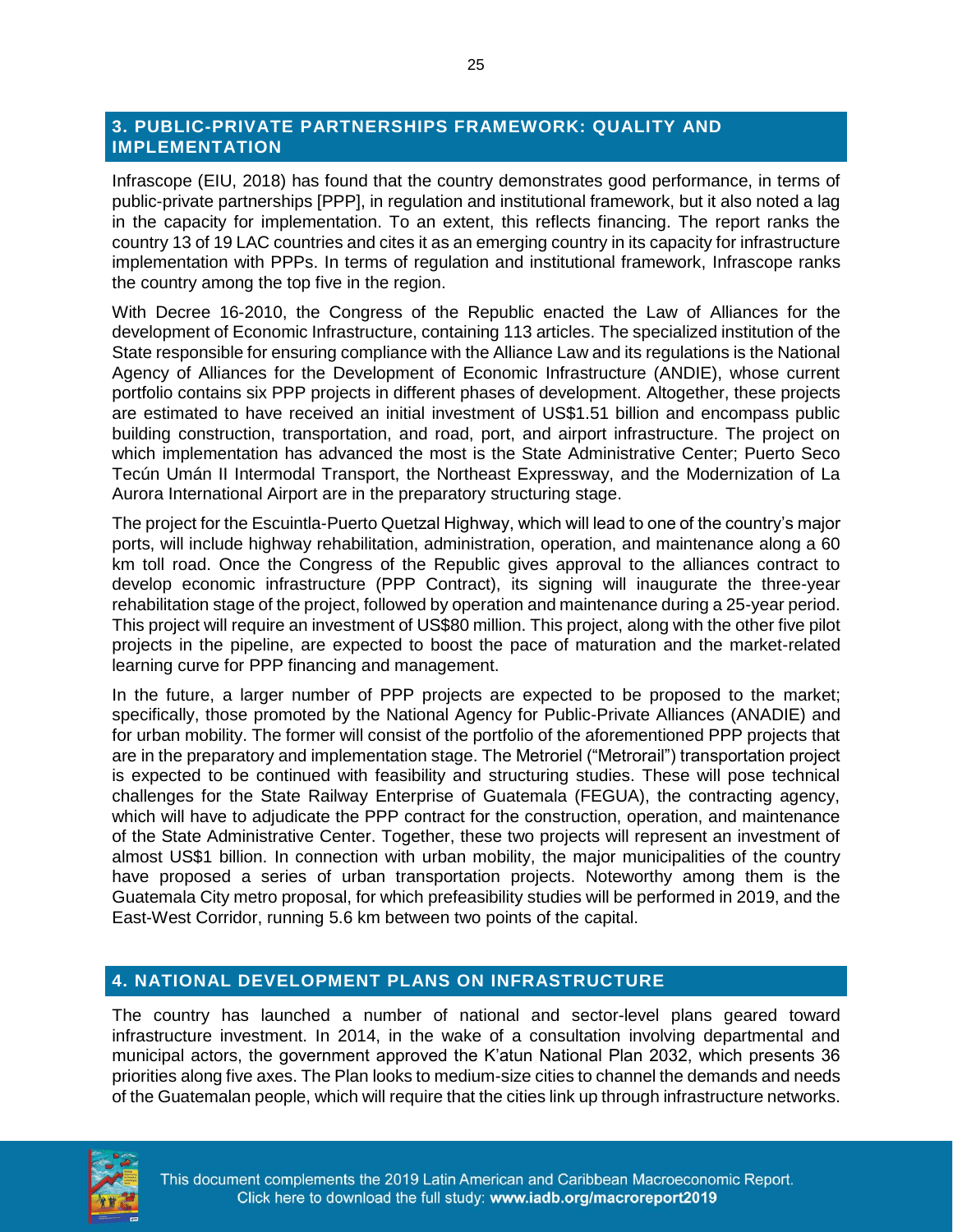In the transportation area, the Plan gives special attention to improved road infrastructure to boost national competitiveness by connecting production and market areas with population centers. In the area of water and sanitation, the improvements for the rural population would require establishing an infrastructure of basic sanitation and waste treatment systems. Another consideration would be to upgrade access to telephone services and energy with which to support a growing inclusive economy.

In addition to this, there are several national plans at the ministerial level; noteworthy among them, is the National Logistics Plan, 2015-2030. This plan assigns priority to four logistical subsystems (agriculture, assembly and light manufacture plants, intra-regional trade, and tourism). The energy sector has a plan for 2017-2032 with three strategic axes: sustainable use of renewable resources, saving energy and energy efficiency, and reducing greenhouse gas emissions. These are assigned indicators for performance and to gauge impact. Other sectors have also drafted national plans that consider general lines of action.

#### **5. POLICIES AND INTERVENTIONS UNDER CONSIDERATION**

There is currently under discussion in the Congress a bill for the General Law of Road Infrastructure, which would set up a Superintendent Agency for Road Infrastructure as an autonomous, decentralized entity. The Superintendent Agency would be responsible for planning, calling for public bids, and contracting projects, with participation from private investors. The expectation is that this initiative would allow for the construction of 2,000 km of roads.

#### **References**

.

- Armendáriz, E., W. de Leon y P. Lopez. 2012. "Guatemala y el Camino al Crecimiento: Una Revisión del Diagnóstico" [Guatemala and the Road to Growth: A Review of the Diagnostic]. Policy Brief No. IDB-PB-178. Washington, D.C.: IDB.
- ECLAC (Economic Commission for Latina America and the Caribbean). 2017. Estadísticas del subsector eléctrico de los países del Sistema de la Integración Centroamericana (SICA) [Statistics from the electricity subsector of the countries in the Central American Integration System], 2016. Manuel Eugenio Rojas Navarrete. Mexico City.
- EIU (Economist Intelligence Unit). 2018. *Infrascope 2018*. Evaluating the Environment for Public-Private Partnerships in Latin America and the Caribbean*.* London: Economist Intelligence Unit.
- Infralatam. 2017. Datos de inversión en infraestructura económica. Available at http://www.infralatam.info/.
- ICEFI (Instituto Centroamericano de Estudios Fiscales)[Central American Institute for the Study of Public Finance]. 2012. "Análisis económico-financiero y presupuestario del modelo de gestión de la infraestructura vial rural en Guatemala, y recomendaciones para su modernización (2006-2011)" [Economic-financial and budget analysis from the rural road infrastructure management model, and recommendations for its modernization, 2006- 2011].

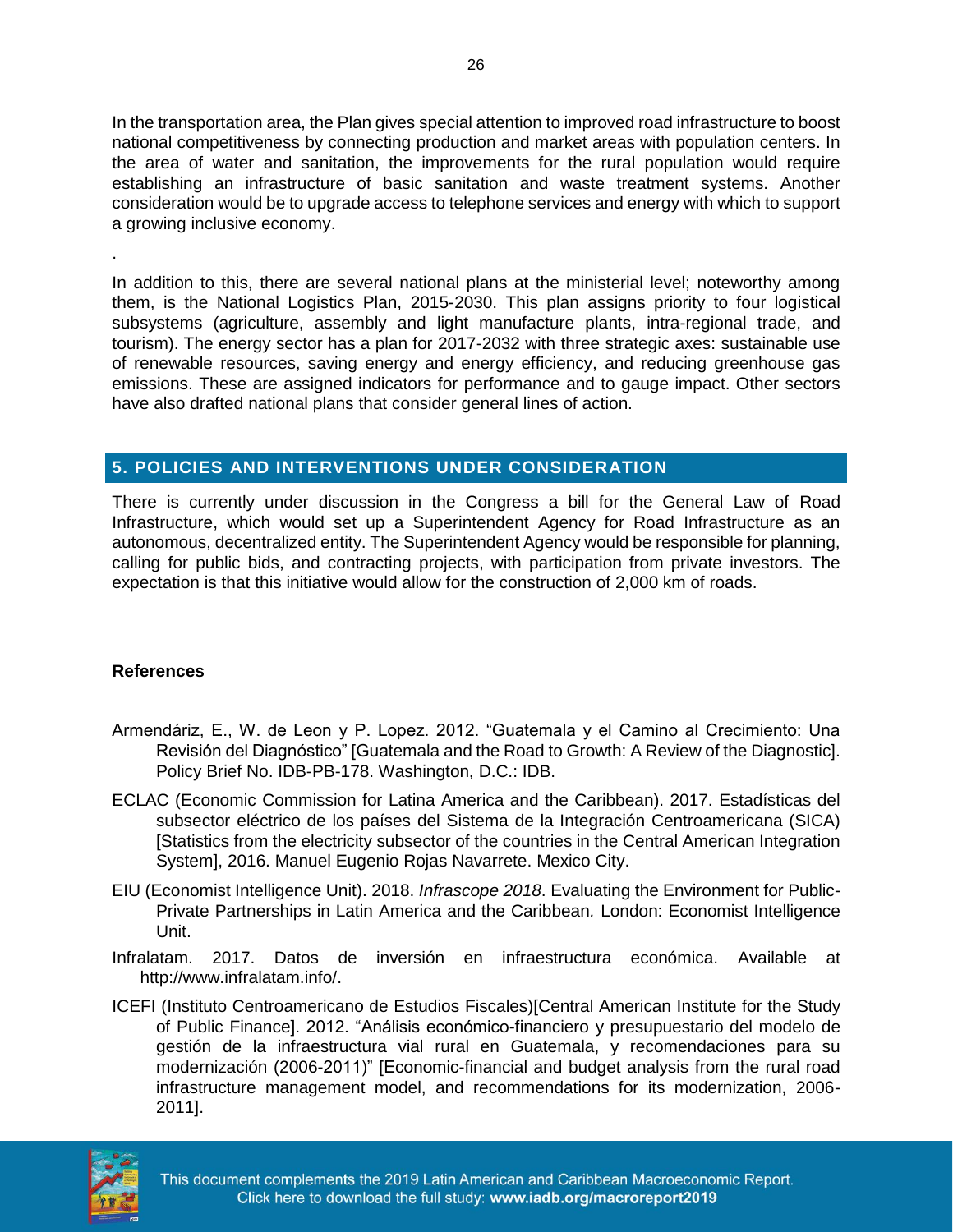- Jiménez, R. 2016. "Rural Electricity Access Penalty in Latin America: Income and Location". Inter-American Development Bank. Policy Brief no. IDB-PD-253, Washington, D.C.
- Organización Latinoamericana de Energía. 2013. "Aplicación de responsabilidad social corporativa (RSC) en sistemas de energía rural en zonas aisladas – Guatemala" [Application of Corporate Social Responsibility (CSR) in rural energy systems in isolated zones—Guatemala].



This document complements the 2019 Latin American and Caribbean Macroeconomic Report. Click here to download the full study: www.iadb.org/macroreport2019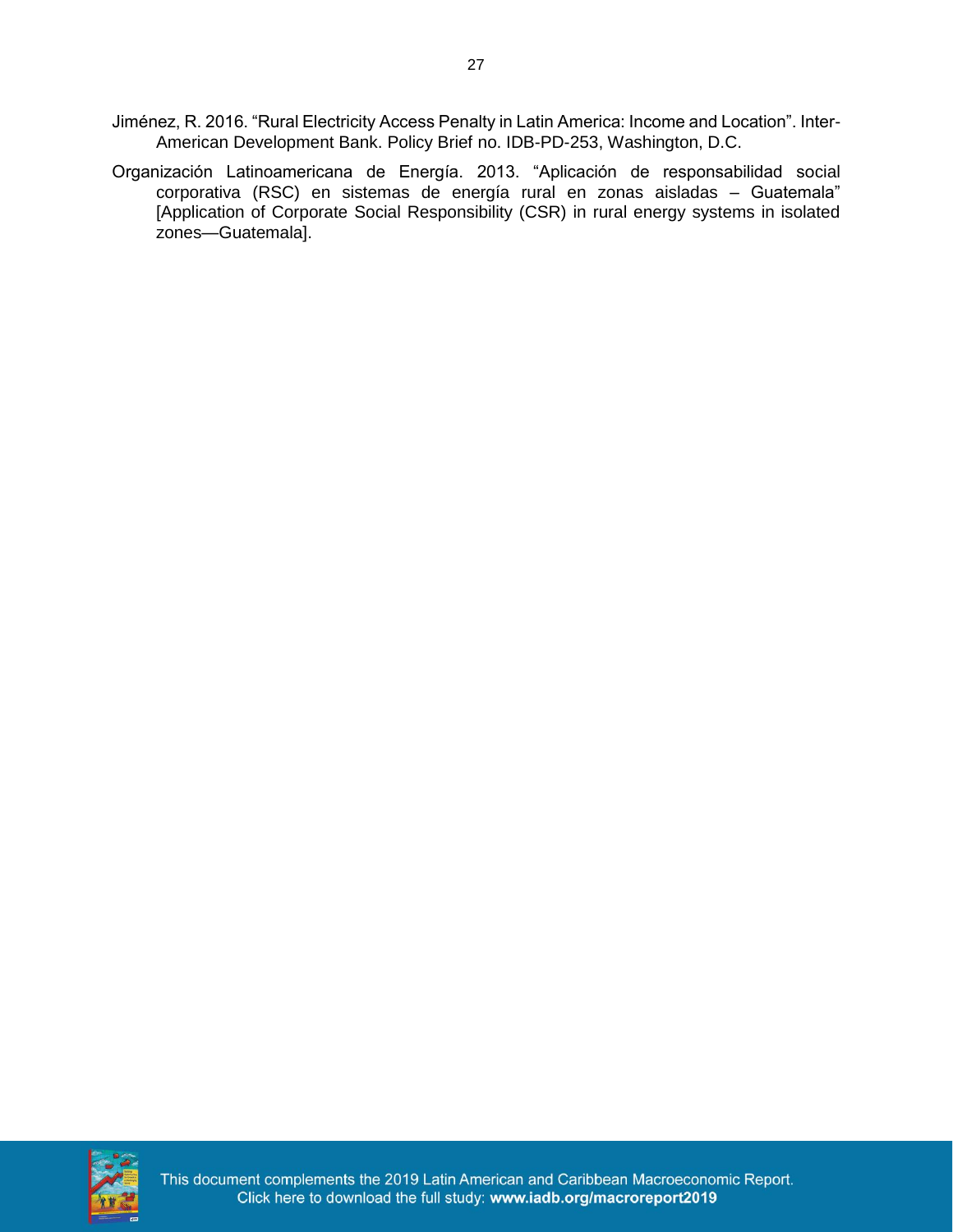## **Haiti<sup>25</sup>**

Agustín Filippo and Jennifer Linares

### <span id="page-30-0"></span>**1. INFRASTRUCTURE CHALLENGES**

The key results of the gap analysis applied to the infrastructure and telecommunications sectors in Haiti are given below together with an analysis of the main deficiencies.

**Transportation:** In this sector, Haiti has a negative gap in indicators of paved roads and ports of -0.8 standard deviations. For paved roads, the gap is -0.6 standard deviations, and for ports - 0.9 standard deviations. The infrastructure quality indicator has a gap of -1.4 standard deviations, partly explained by the mountainous terrain and the high frequency of natural disasters, but also by poor planning and supervision processes of public works. Haiti has low connectivity of territory and modes of transport, with severe congestion and low levels of safety.

The main challenges faced by the sector in reversing the negative gaps are underdevelopment of the construction company market and the incipient development of State planning, management and maintenance capacities for public works. These limitations are as much or more important than the country's natural and social conditions (rugged terrain and conflicts involving expropriations and compensation along the route of the roads).

**Energy:** Haiti has a negative gap of -0.9 standard deviations in electricity. The electricity sector is inefficient and not very transparent, and reports serious losses which are absorbed by the Treasury (2% of GDP, annually). It is a structural phenomenon, anchored in prolonged bad management of the public electricity company - which bills less than 50% of the electricity produced - and aggravated by oil price volatility, since the energy matrix has a large hydrocarbon component, and by contracts with private generators which are very onerous for the public sector. The quality of service is very poor: few hours of electricity per day, frequent power cuts, unstable supply and high prices. Users with more resources choose to disconnect from the grid and use their own generation systems, which exacerbates the financial problems of the state electricity company. Grid supply is concentrated in a few urban centers, while rural populations are not connected to the national grid. Total electricity consumption is low in relative terms, and the gap is strongly negative (-3.2 standard deviations). The scale of this challenge is immense, since 70% of the country's population (about 7 million people) do not have electricity service.

**Water and sanitation:** The water and sanitation gap in Haiti is negative with 0.9 standard deviations (so not significant at usual confidence levels). This gap consists of a gap in access to water of -1.3 standard deviations and a gap in sanitation services of -0.5 standard deviations. The deficient development of water and sanitation systems results in low levels of quality of life and high incidence of diseases. For example, at this time 25% of the population of Port-au-Prince, the capital, practices open defecation. The main problems are to increase coverage and achieve sustainability in places that already have services. The institutional weakness in the

<sup>&</sup>lt;sup>25</sup> This document describes the challenges the country faces in infrastructure development in four specific sectors: i) energy, ii) telecommunications, iii) transportation and iv) water and sanitation. Identification of the challenges is based on the development gap methodology of Borensztein et al.(2014).



 $\overline{\phantom{a}}$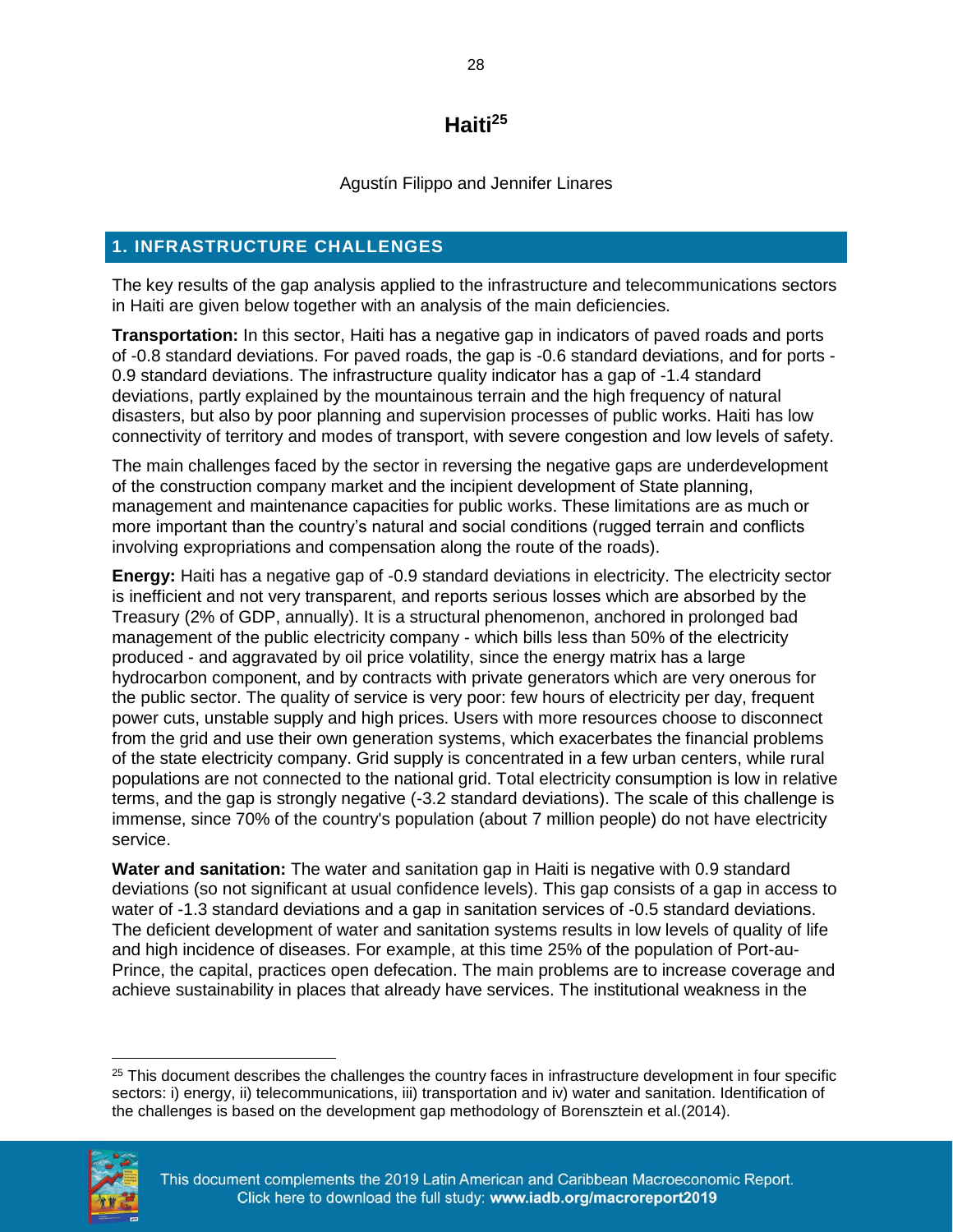sector (which includes DINEPA, the state regulator of the service, as well as other state provincial units) is a key element among the challenges that have to be overcome.

**Telecommunications:** In terms of Internet users, Haiti has positive gaps totaling 0.2 standard deviations; the case is the same for cellular telephony subscriptions, with 0.3 standard deviations, which means the country is roughly at the same level as others with similar GDP per capita, although its position is lower than other LAC countries.

This recognition is partly based on the fact that, in recent times, investments have been made in the sector. The country has an international connectivity infrastructure with two submarine cables and a third planned, linking it through the Caribbean nations to the Miami hub, and a national fiber optic network that connects the large urban centers providing connectivity service for the internal market. Despite this, there are great opportunities for growth. According to an IDB study (García Zaballos and López-Rivas, 2012), an increase in broadband penetration in LAC is associated with an increase in GDP and productivity gains. Likewise, according to reports from the OECD and the European Commission, ICTs provide more than 40% of the productivity gains of the European Union (75% in the United States), and contribute about 25% of GDP growth in the EU-5 countries.

#### **2. RECOMMENDATIONS TO OVERCOME CHALLENGES**

**Transportation:** Overcoming the weakness of the sector and creating and maintaining an adequate transport infrastructure requires efforts in several areas: modernization of the legal and regulatory framework, adaptation of the public entities that regulate and operate in the sector, development and maintenance of other sectors of the economy to encourage private sector participation (financing and improvement of the business climate in general terms).

**Water and sanitation:** New water and sanitation systems need to be built and started up, and management models improved both in urban environments (main and intermediate cities) and in rural areas.

**Energy**: The sector needs to bring about improvements in generation and interconnection infrastructure, as well as in governance and quality of institutions. The installed generation capacity must be expanded, and dependence on fossil fuels reduced. Despite international support, and publication of recent decree-laws aimed at modernizing the sector, institutional capacity is still limited. The management capacity of the Ministry of Public Works, Transport and Telecommunications, particularly the state electricity company (EDH), constitutes a major limitation to improving service and financial sustainability; there has to be a radical change in this area. Finally, the sector has to deal with lack of confidence - which makes many opt to disconnect from the grid and generate their own energy, and creates difficulty in collecting bills by providing convenient and reliable services.

**Telecommunications:** Expansion of the sector is crucial, given that improvements in the digitization index, which gives telecommunications an important weight, lead to increases in GDP and productivity. Expansion of connectivity faces challenges of infrastructure and governance. Moreover, there are restrictions on the shared use of the infrastructure that need to be addressed, since they result in unnecessary duplication of investments in some areas of the country, and in lack of coverage in others. It would also be advisable to expand the market to add an operator to the two existing ones and improve the competitiveness and quality of the service. Finally, CONATEL - the regulator of the sector - has sometimes shown itself to be institutionally and financially weak and limited for leading the growth of the sector in a robust

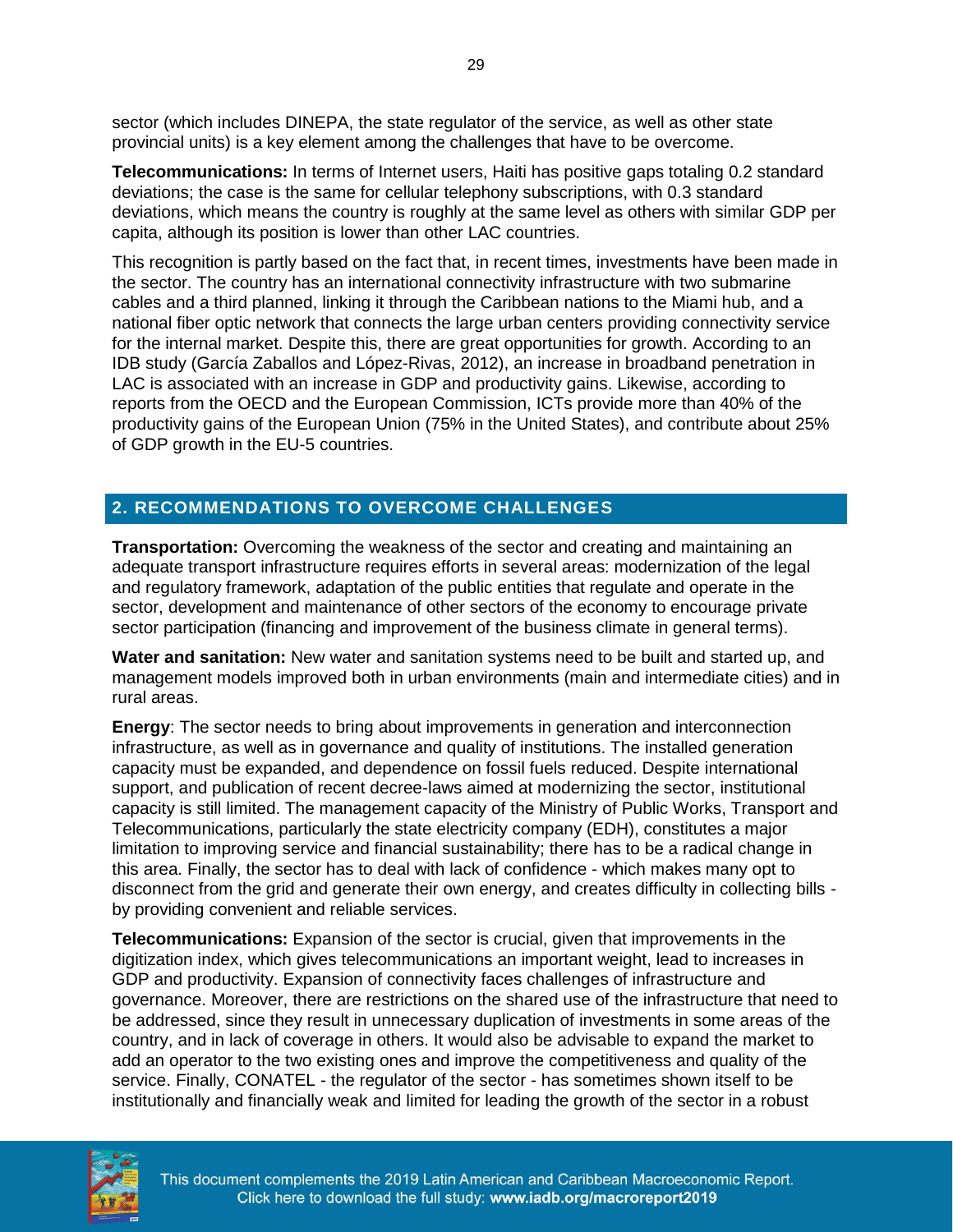manner, and its capacity needs to be reinforced along with modernization of the old legal framework (dating from 1977, the oldest in LAC).

#### **3. PUBLIC-PRIVATE PARTNERSHIPS FRAMEWORK: QUALITY AND IMPLEMENTATION**

Haiti does not have a framework for public-private partnerships (PPP), so it does not appear in *Infrascope* and is among the least developed countries in the region in the World Bank public sector procurement indicator. However, the country has recently made progress in this area in terms of modernization. In particular, the following documents have been issued, in part with IDB support:

- Legislative bill and regulations.
- Procedures manual, with examples, financial and eligibility models.
- The PPP Sector Policy Document, which includes an analysis of the transport sector (ports, highways and airports), and energy.
- Draft protocol on collaboration between the investment promotion agency (CFI) and the PPP project unit of the MEF (UCGPPP-MEF).

These tools provide the government with the basis for carrying out transactions in the framework of PPPs.

The government has also successfully explored private participation in the water and sanitation sector, and plans to deepen operational technical assistance relations and generate resultsbased operating contracts. The announcement of a new PPP scheme with more private sector participation is expected in 2019.

## **4. NATIONAL DEVELOPMENT PLANS ON INFRASTRUCTURE**

**Transportation:** The country has a national plan, but it was prepared in 2008 and an update is expected for 2019.

**Energy:** Haiti has prepared an energy plan covering the period 2007-2017, but has not followed up on it; as a result the sector lacks an identifiable long-term path. At present, leadership in this sector is weak, characterized by a broad dispersion and variety of intervening authorities, which provide partial solutions with short-term scope.

**Water and sanitation:** The country has a national plan for the sector, the Strategic Sectorial Plan (PES), which is in operation and published on the government website. However, its application is plagued with delays.

**Telecommunications:** CONATEL has a plan for the sector which covers institution building, regulation and the telecommunications ecosystem in general. The plan is recent, but no substantial progress has been made on what constitutes its main elements.

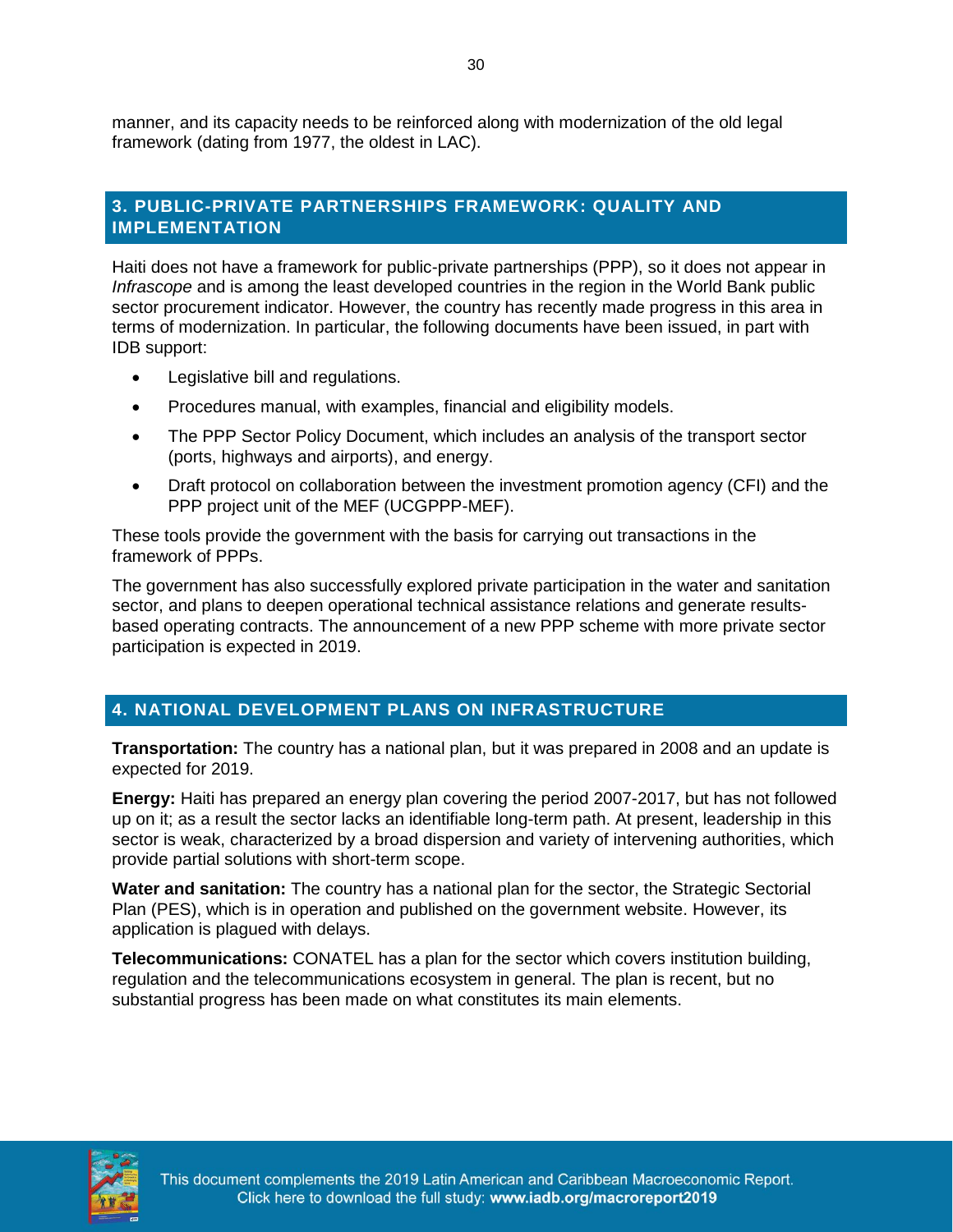#### **5. POLICIES AND INTERVENTIONS UNDER CONSIDERATION**

**Transportation:** Several important bills are awaiting processing by parliament, such as that governing cargo routing control, road works maintenance and financing, and port reform. On the other hand, the government is implementing a program to improve rural infrastructure, which includes building and renovation of rural roads, with the aim of increasing agricultural production and reducing food insecurity.

**Energy:** This sector works with a 1989 law which is inadequate for dealing with current reality. Of the three decrees published in February 2016 aimed at liberalizing the sector, only one has been partially activated. The present government is giving priority to a massive rural electrification program, but there is still no concrete plan in this respect. The new regulator, set up more than a year ago, has taken several actions but has not been able to show concrete results.

**Water and sanitation:** The country's policy in recent years has been to improve the sector's institutional strength at various levels, including training for regulatory entities and service providers in rural and urban areas. The private sector participates increasingly through provision of financial and management advice, and also through direct provision of some services. The government intends to increase the use of public-private formats in the sector.

**Telecommunications**: CONATEL has a concrete and feasible plan in place, which gives priority, among other things, to digital conversion (which would allow more efficient use of the spectrum and expansion of broadband), the bidding process for 4G and radio spectrum licenses, and portability of cell phone numbers.

#### **References**

- Borensztein, E., T., S. Miller, G. Sánchez and P. Valenzuela. 2014. Development Diagnostics for the Southern Cone." IDB Working Paper no. 516. Washington, DC: IDB.
- García Zaballos, A. and R. López-Rivas. 2012. Socioeconomic Impact of Broadband in Latin American and Caribbean Countries. IDB Technical Note no. 471. Washington, DC: IDB.

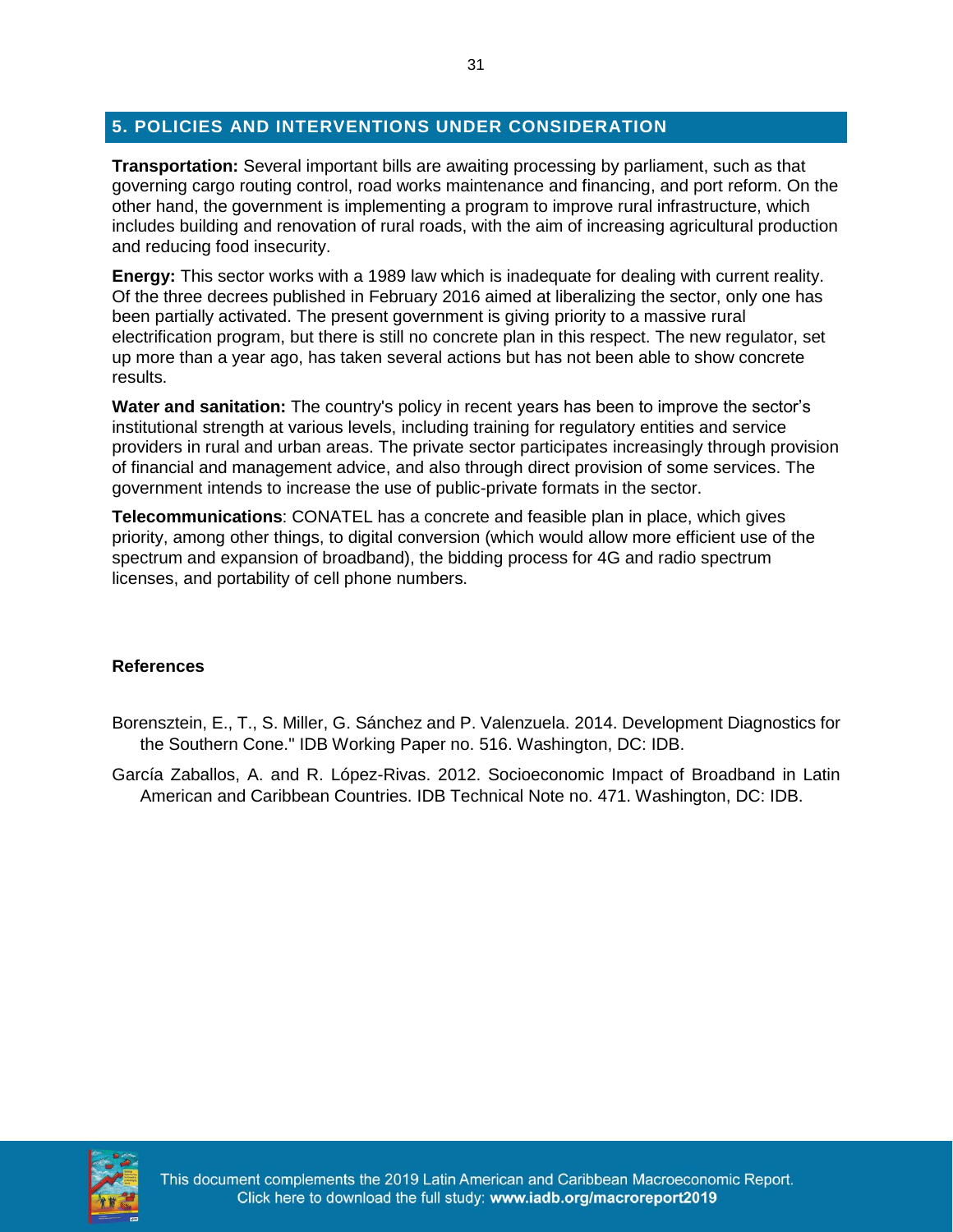## **Honduras**

Giselle Del Carmen, Jordi Prat, and Jennifer Linares

#### <span id="page-34-0"></span>**1. INFRASTRUCTURE CHALLENGES**

Honduras invested approximately US\$753.1 million (3.7 percent of GDP) in infrastructure in 2015 (Infralatam, 2017). In contrast to neighboring countries, most of Honduras' infrastructure investment has been undertaken by the private sector (69 percent of the total) and allocated to the energy (2.6 percent of GDP) and transportation (1.1 percent of GDP) sectors.

Honduras has relatively favorable infrastructure conditions, with areas for improvement described below. The country has a positive development gap in water and sanitation due to substantial access to improved drinking water (91 percent) and sanitation facilities (83 percent). The country also performs relatively well in energy, as electrification rates, energy use, consumption, and investments are higher than expected. Nevertheless, Honduras presents lower-than-expected levels of technological innovation and communications. This is partly driven by lower-thanexpected internet and broadband subscriptions (20.4 and 2.4 per 100 inhabitants, respectively), although cellular subscriptions slightly compensate with higher-than-expected usage (95 per 100 inhabitants).

**Transportation:** Honduras presents weaknesses in transportation and logistics that compromise its competitiveness. In fact, according to the 2018 Logistics Performance Index, Honduras is among the worst performers in Latin America and the Caribbean (LAC). This is mainly due to infrastructure gaps and lack of service quality. It also has the lowest road density in Central America (0.30 km/km<sup>2</sup>), and only 24 percent of the road network's 15,000 kilometers are paved. This affects both international and domestic commerce, as most overland freight is transported by road. Moreover, at 0.07 US\$/km, Honduras has one of the highest road freight costs in the region. Despite its importance, public investment in road infrastructure has been limited, as have resources for road maintenance.

Moreover, public investment in infrastructure averages 1.2 percent of GDP, the third lowest in Latin America, compared to the regional average of 2.6 percent of GDP. Similarly, territorial coverage is not balanced, with significant inequalities across departments and limited connectivity in rural areas. This imbalance reflects the sector's institutional weaknesses, including issues related to planning, prioritization, execution and maintenance of investments and allocation of resources.

**Energy:** Honduras has one of the lowest electrification coverage rates in Latin America and some of the highest electricity costs. As of 2017, over a quarter of the rural population did not have access to electricity (28 percent), compared to 12 percent at the national level and less than 3 percent in LAC. Similarly, 55 percent of Honduran households (88 percent in rural areas) use firewood as their primary cooking fuel.<sup>26</sup> The inclusion of other energy sources, such as wind, solar, biomass, and hydropower, has helped improve the energy matrix, with renewable sources now representing over 60 percent of electricity generation in 2018<sup>27</sup> relative to 45 percent in 2013. Nonetheless, the country still relies on thermal generation (39 percent) and is thus greatly affected

<sup>27</sup> Empresa Nacional de Energía Eléctrica (ENEE). (2018).



 $\overline{a}$ 

<sup>26</sup> World Development Indicators. Data for 2016.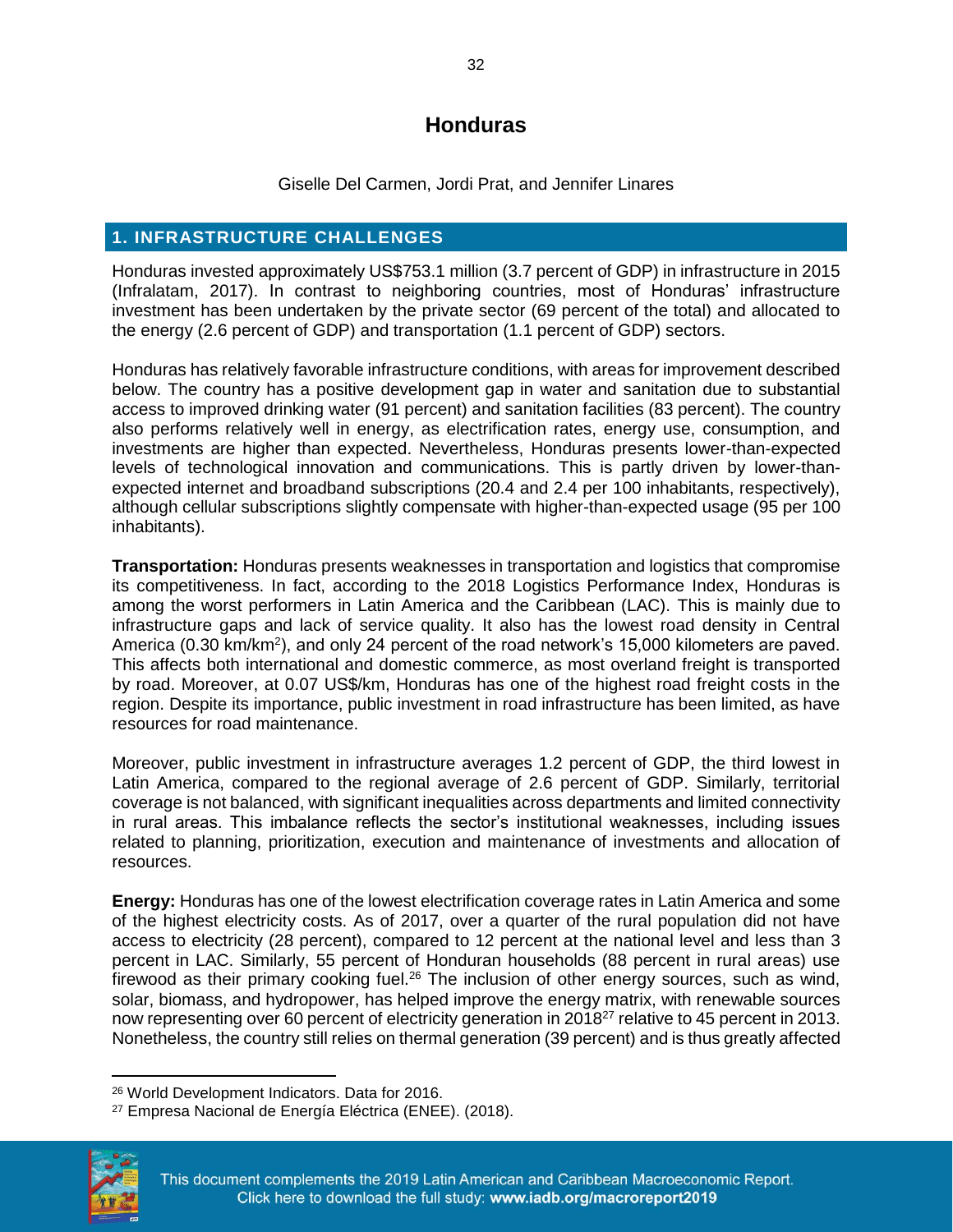by changing oil prices. Despite recent reforms, the energy sector continues to experience inefficient transmission and distribution systems that result in significant losses and high electricity prices. The state-owned electricity company (ENEE), responsible for transmission and distribution, has decreased its fiscal deficit (from 1.8 percent of GDP in 2013 to 1.3 percent of GDP in November 2018) and total electricity losses (from 30 percent in 2013 to 27.3 percent in 2017),<sup>28</sup> though the latter remains the highest in Central America. These inefficiencies reduce the government's fiscal space for investment in other sectors, as ENEE requires substantial capital transfers to ensure a stable power supply.

**Water and sanitation:** Even though coverage of water supply and sanitation services has gradually increased, access remains highly unequal. As of 2017, approximately 90 percent of Honduran households had access to a water network and 82 percent to improved sanitation services, though there are important differences. While 95 of urban households had access, nearly a quarter of rural households did not. At the same time, 80 percent of the poorest quintile have access to basic sanitation and 25 percent to water services, compared to nearly universal access among the richest income quintile. Nonetheless, continuity of water service is limited (approximately 60 percent), only 45 percent of households are connected to a sewage network and only 65 percent have access to water sources when needed.<sup>29</sup> This negatively affects tourism, particularly in the Bay Islands.

**Telecommunications:** Honduras presents gaps in digital connectivity: according to the 2017 Information and ICT Development Index, Honduras has one of the lowest rankings in LAC (32 out of 35 countries) and ranked 129 out of 176 countries globally. Less than a third of Honduran households use the Internet relative to 57 percent in LAC and 43 percent in Central America and the Dominican Republic (CADR).<sup>30</sup> Similarly, the number of active mobile-broadband subscriptions is the lowest in CADR. Nonetheless, the telecommunications company Tigo initiated construction of one of the most modern data centers in Central America, which should strengthen the country's digital economy.

#### **2. RECOMMENDATIONS TO OVERCOME CHALLENGES**

**Transportation:** Investments to improve, expand, and conduct routine maintenance of the secondary road network should be a priority. This will guarantee a connection with agricultural production, trade, tourism and services with national and regional markets. In order to achieve greater effectiveness, institutional efficiency, and specialization of roles, Honduras needs to promote reforms that will define key institutional responsibilities for planning, construction, execution, operation, regulation, and road maintenance. Planning tools should also consider the adverse effects of climate change on roads. In addition, the sector needs to establish an efficient maintenance system to preserve past and future investments in road infrastructure. The sector would also benefit from training programs and/or certification with local universities to strengthen technical, administrative and operational capacities. The Ministry of Infrastructure and Public Services (INSEP) should also implement truck size and weight limits to ensure adequate highway infrastructure and road safety and to reduce maintenance costs.

<sup>30</sup> World Development Indicators. Data for 2016.



l

<sup>&</sup>lt;sup>28</sup> Technical losses are caused by inadequately designed installations, lack of maintenance or inadequate equipment, which respond to low investment and operation and maintenance failures. Non-technical losses are related to illegal connections, non-payment or billing errors.

<sup>29</sup> UNICEF/WHO (2017).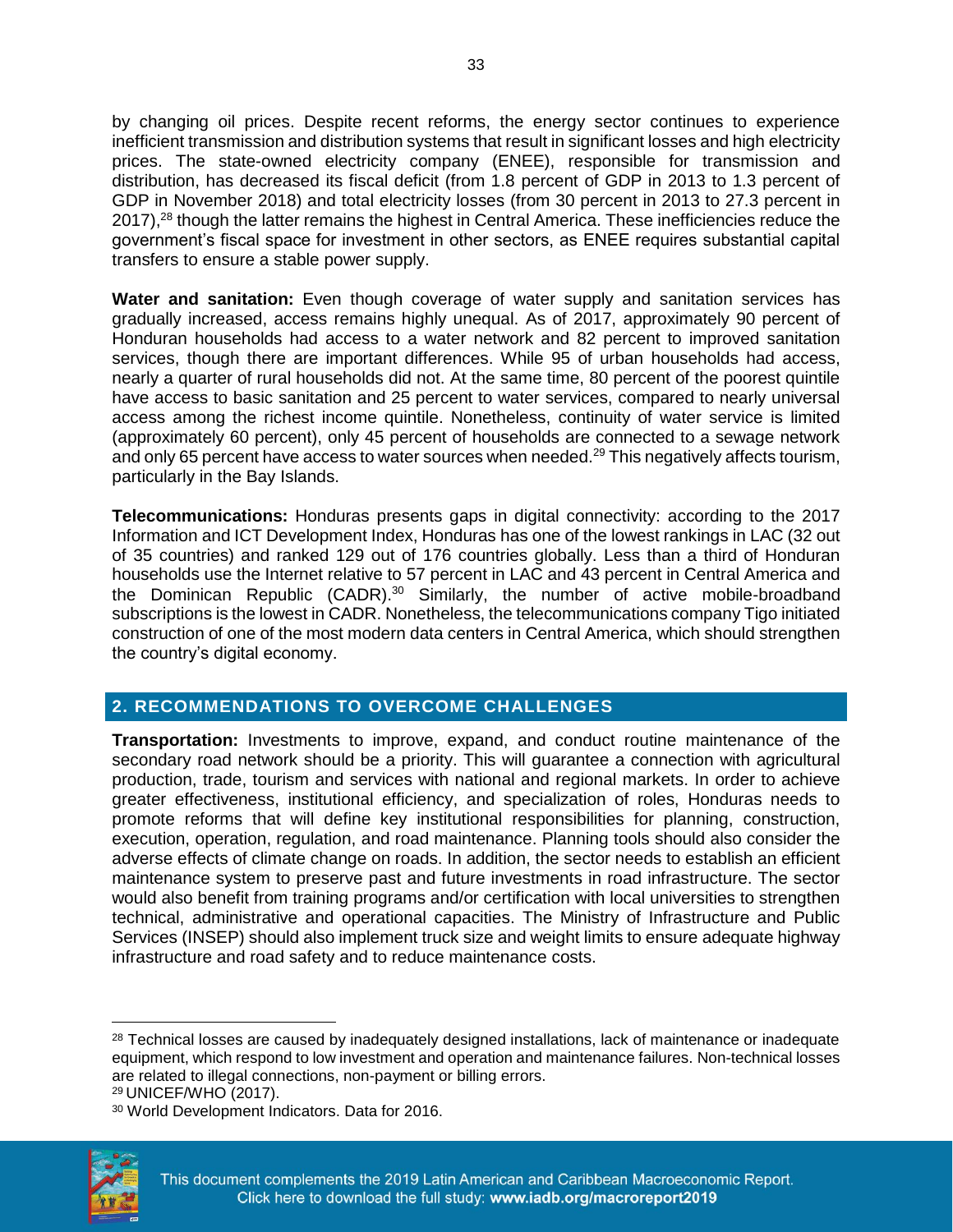**Energy:** To consolidate recent reforms in the energy sector, further institutional strengthening is necessary. Relevant reforms include: i) strengthening institutional capacity, regulatory frameworks and sectoral policies; ii) improving operational and financial sustainability; and iii) adopting energy policies aimed at guaranteeing electricity supply and further diversifying the energy matrix. Institutional development needs include technical assistance to strengthen capacities, the adoption of best practices and the professionalization of service in the sector. These reforms will be key to close current coverage gaps, improve quality, reduce ENEE's fiscal contingency and meet future electricity demands.

Interventions in the energy sector are essential to reduce operating costs and boost productivity in key industries. As high energy costs are a significant constraint on firm profitability, manufacturers have invested in biomass to generate their own electricity. Moreover, further investments in infrastructure could reduce distribution costs and technical losses.

**Water and sanitation:** At the institutional level, a series of weaknesses should be addressed regarding water and sanitation services. Since the approval of the Water Supply and Sanitation Framework Law (Ley Marco) in 2003, Honduras has made progress in decentralizing service provision to improve efficiency in the sector. Nonetheless, the process has been slow and uneven. As of 2018, Honduras has 75 urban providers, and SANAA, the National Water and Sewer Service, still operates four urban systems, including Tegucigalpa's. Most autonomous service providers have limited access to financing and often suffer from low managerial capacity at the municipal level. Even though the Framework Law established roles and responsibilities of key sector institutions, institutional weaknesses have prevented them from fulfilling their respective roles. In addition, the large severance payments needed to transfer services from SANAA to municipalities have delayed the process, especially in Tegucigalpa. To consolidate the reform, further institutional strengthening is necessary, particularly at the municipal level. Similarly, coverage and quality of water and sanitation services must improve to reduce inequalities in rural areas and across socioeconomic groups.

**Telecommunications:** Honduras must improve the integration of ICTs in different economic sectors to stimulate and boost the digital market. This can be complemented with private sector participation to promote the use of digital currencies in their businesses, which would help identify and promote the use of ICT in small and medium enterprises. Thus, it is necessary to expand coverage and connectivity in telecommunications infrastructure and develop incentives and mechanisms (including doing so through public-private partnerships) to expand broadband geographic coverage.

#### **3. PUBLIC-PRIVATE PARTNERSHIPS FRAMEWORK: QUALITY AND IMPLEMENTATION**

To address infrastructure gaps, Honduras has taken important steps toward putting in place an appropriate regulatory and institutional framework for public-private partnerships (PPPs). In 2010, Honduras approved the Law for the Promotion of PPPs that establishes the conditions under which PPPs can be developed in the country, empowering the Commission for the Promotion of the Public-Private Partnership (COALIANZA) to structure a broad range of projects through PPPs. An important characteristic of the Honduran "model" for PPPs is the structuring of projects and the development of pre-feasibility studies through agreements between COALIANZA and trusts managed by private banks. According to the government, these mechanisms have helped to provide greater certainty and transparency. To date, COALIANZA has developed and negotiated several projects involving PPPs. In 2014, the International Monetary Fund (IMF) suggested the

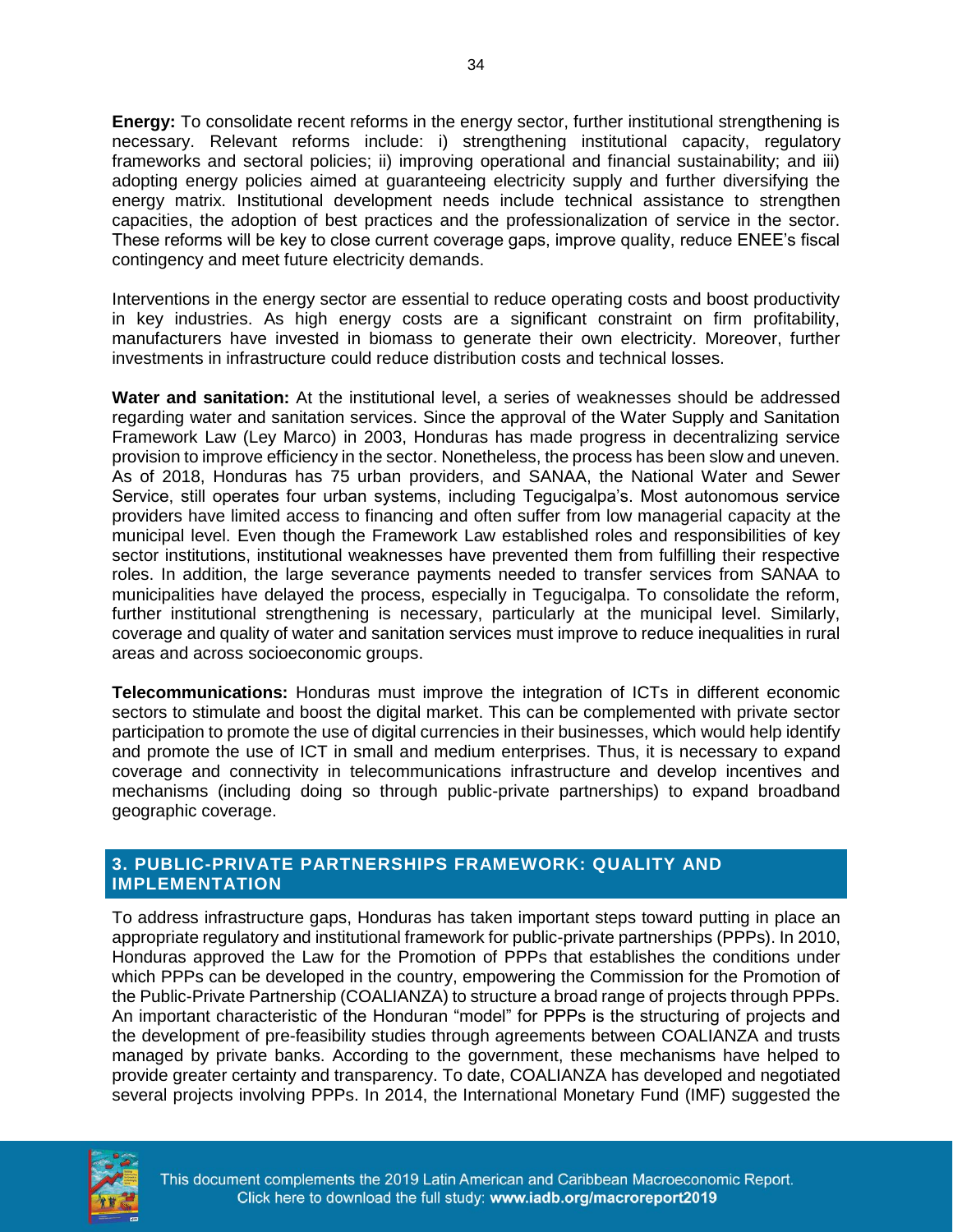establishment of a solid institutional framework to allow the Ministry of Finance to safeguard public finances from excessive fiscal costs and PPP risks, including adequate quantification of contingent liabilities.

The framework has been effective in the 23 PPP projects have been implemented, valued at approximately US\$3.1 billion. These include two port terminals (Terminal de Contenedores y Carga and Terminal de Graneles Sólidos), four highways (Corredor Logísitico, Corredor Turístico, Corredor Lenca and Siglo XXI) one public building (Centro Cívico) and 16 renewable energy projects. In addition, there are currently 15 projects in the preparation stage and 22 on a waiting list for which the Government of Honduras hopes to undertake the next generation of PPPs based on the lessons learned in the past decade.

In 2017, Honduras led the region with PPP investments representing 2 percent of GDP, followed by Nicaragua (1.5 percent), and Peru (1.6%). Infrascope (2018) $^{31}$  classifies Honduras as a country with a "developed" PPP environment, with the highest score in CADR and the 7th highest in LAC. Nevertheless, the large number of projects approved to date and in processing involve greater demands for COALIANZA and the Ministry of Finance, which have limited capacity to evaluate and supervise PPP projects (Reyes-Tagle and Tejada, 2015). The country does not have a standardized approach to conduct value-for-money analysis to evaluate the suitability of PPP operations, which has resulted in questions about transparency in the bidding processes. To improve transparency and accountability and ultimately strengthen the PPP market, in 2018 the government launched an online platform that allows public access to detailed information related to these projects. Similarly, the government started an extensive review of all PPP projects in 2018.

#### **4. NATIONAL DEVELOPMENT PLANS ON INFRASTRUCTURE**

The Government Plan (*Visión de País 2010-2038 y Plan de Nación 2010-2022)* identifies productive infrastructure as a strategic pillar to boost economic growth. The Plan identifies a series of interventions to make the country the most important interoceanic transport route for merchandise in Central America. By 2022, the country expects to have a renewed network of rural roads that will improve commercial opportunities for small agricultural producers and achieve investments in infrastructure of 7.5 percent of GDP. By 2034, Honduras aims to reach universal coverage in electricity in rural areas, a matrix with 80 percent renewable energy generation and universal access to adequate sanitation services.

In collaboration with the IDB, the Government has developed its National Logistics Plan. This long-term plan aims to improve the performance and development of the national logistics system. Based on extensive consultation with both public and private actors, the plan incorporates previous sector plans and government initiatives.<sup>32</sup> It identifies a series of immediate action plans to be implemented within 5 years and improve several areas, most notably road infrastructure. The total investment required for these interventions is US\$796 million.

<sup>32</sup> *Visión de País* 2010-2038; *Plan de Nación* 2010-2022; *Plan Estratégico de Gobierno* 2014-2018; the National Competitiveness Strategy; and the Alliance for Prosperity Plan of the Northern Triangle.



 $\overline{\phantom{a}}$ 

<sup>31</sup> EIU (2017).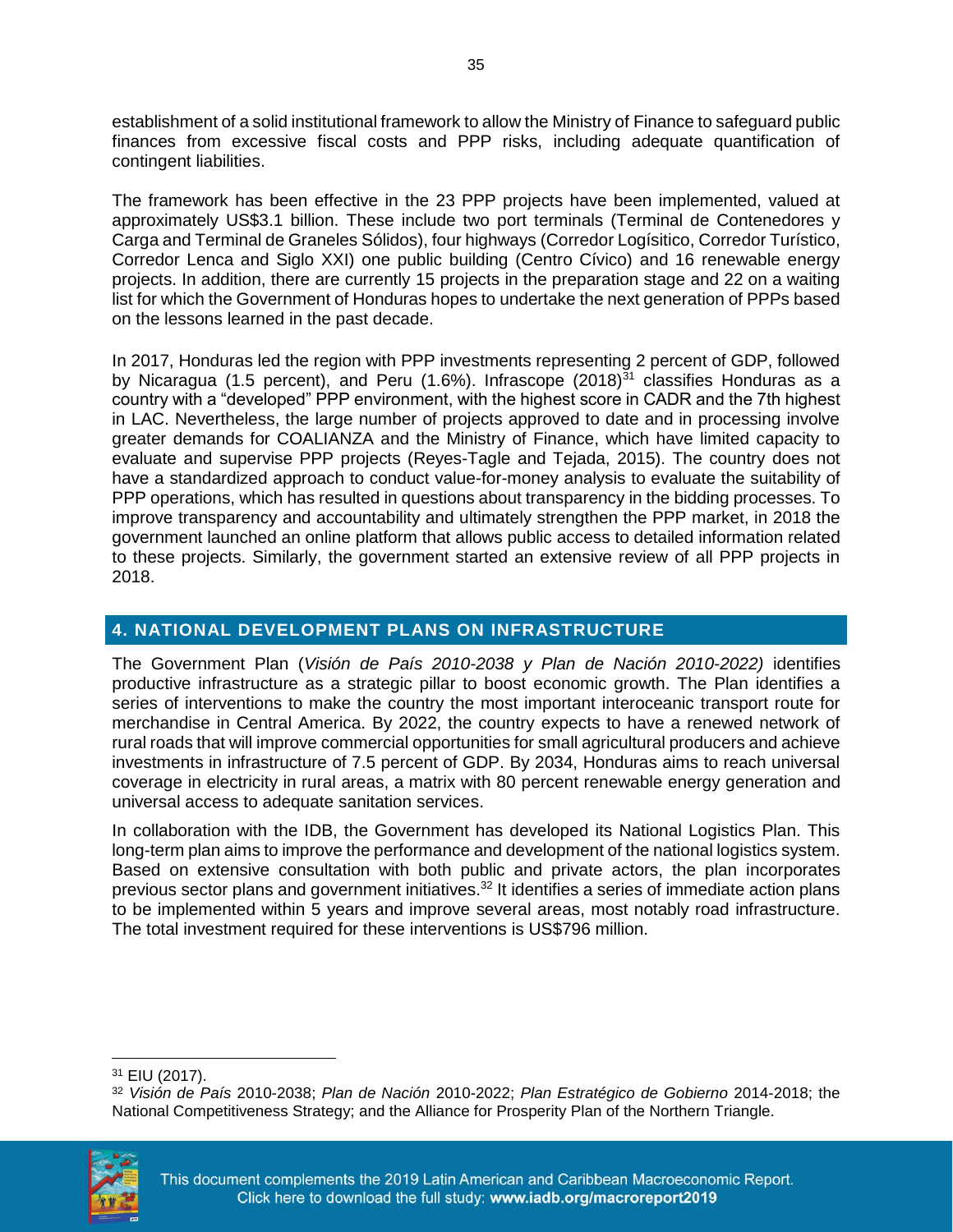#### **5. POLICIES AND INTERVENTIONS UNDER CONSIDERATION**

**Transportation:** The government recently announced a series of changes in institutional and financial matters related to road maintenance to improve the current situation. An infrastructure fund was created to finance road maintenance and other infrastructure projects. The fund will obtain resources primarily from fuel taxes and vehicle registrations, as well as from local financing. With these resources, the government expects investment in infrastructure to total approximately U\$942 million for 2019-2021. Moreover, it will be administered by INVEST-H, the country's top management unit (planning, administration and implementation of development programs).

**Energy:** In 2018, the government and the private sector introduced measures to reform the country's electricity sector and solve ENEE's financial crisis. As a first step, electricity tariffs increased 20 percent in October and renewable energy contracts are currently being revised. In addition, the reform includes the division of ENEE into three business units: generation, transmission, and distribution.

#### **References**

- EIU (Economist Intelligence Unit). 2017. *Infrascope 2017*. Evaluating the Environment for Public-Private Partnerships in Latin America and the Caribbean*.* London: Economist Intelligence Unit.
- Empresa Nacional de Energía Eléctrica (ENEE). 2018. Gerencia de Planificación, Cambio e Innovación Empresarial Dirección de Gestión por Resultados. Gobierno de Honduras.
- Infralatam. 2017. Datos de inversión en infraestructura económica. Available at http://www.infralatam.info/.
- Reyes-Tagle, G. y M. Tejada. 2015. Las implicaciones fiscales de las asociaciones públicoprivadas en Honduras Su evolución y el camino por delante. Washington, D.C.: Inter-American Development Bank.
- UNICEF/WHO. 2017. Progress on Drinking Water, Sanitation and Hygiene: 2017 Update and SDG Baselines. Ginebra: World Health Organization (WHO) and United Nations Children's Fund (UNICEF).
- World Bank. 2018. World Development Indicators. Available at: https://databank.worldbank.org/data/source/world-development-indicators.

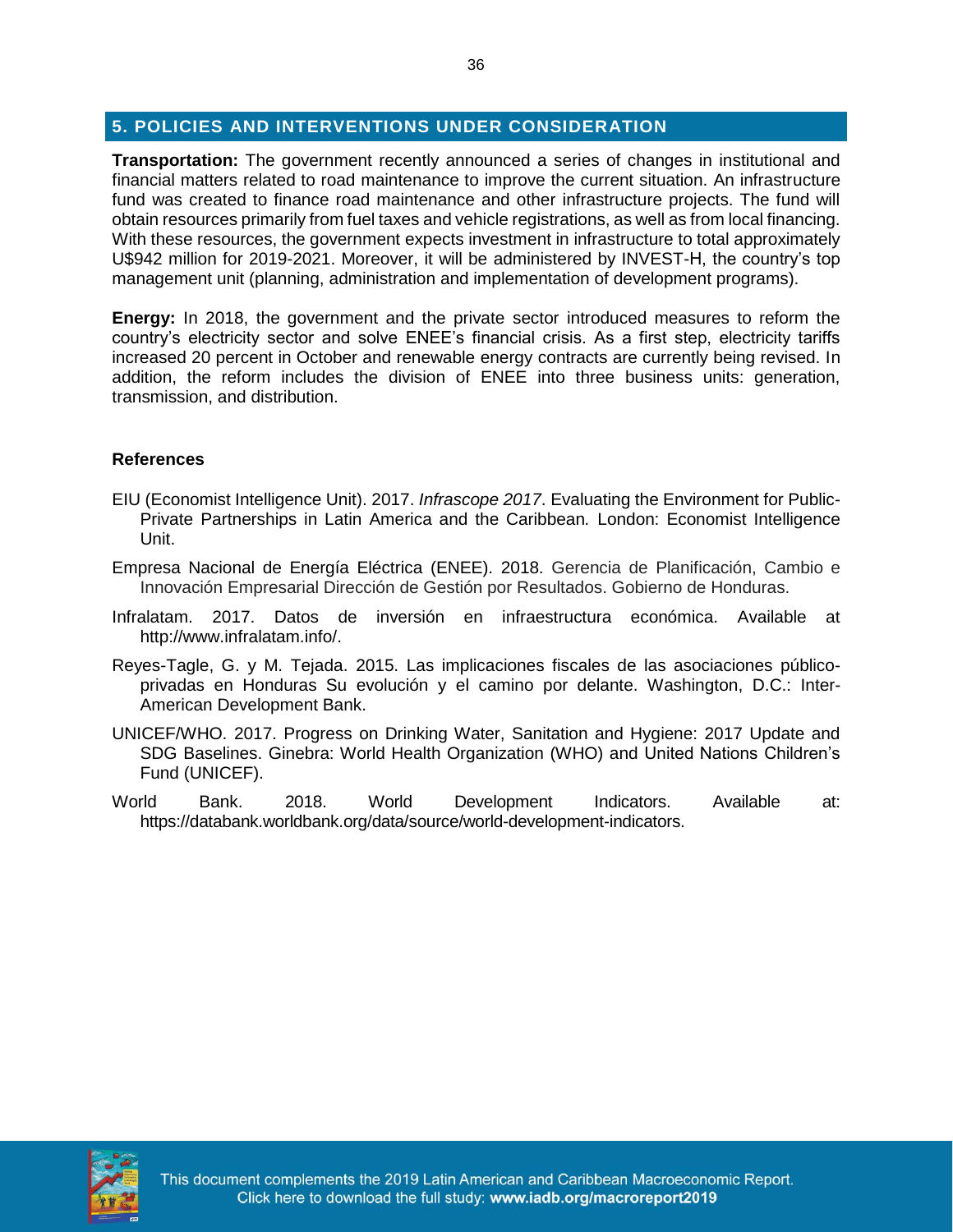## **Mexico**

Ana Karen Díaz, Guillermo Lagarda and Jennifer Linares

## <span id="page-39-0"></span>**1. INFRASTRUCTURE CHALLENGES**

In 2016, Mexico invested approximately US\$22.875 billion (2.1% of GDP) in infrastructure (Infralatam, 2017). More than 80% of these investments were done by the public sector. The investments were concentrated in the energy (1.5% of GDP) and transport (0.5% of GDP) sectors.

In Mexico, the level of investment in infrastructure is low, representing half the average of Latin America and the OECD.<sup>33</sup> According to the development gap analysis proposed by Borenzstein et al. (2014), Mexico has the following gaps in the infrastructure sectors:

**Water and sanitation:** Mexico's water sector shows a positive gap in terms of service coverage in both urban and rural areas. International comparative data are scarce for service quality indicators, which is where Mexico faces the greatest challenges. In the case of sanitation, the gap is also generally positive, as a result of Mexico's performance in urban and rural access to sewerage. However, there are also negative gaps in this sector related to access by the rural and urban population to sanitation services.

In terms of coverage, in 2015 only 67% of the population received piped water on a daily basis, and 63% had access to piped water daily with drainage connected to the sanitary sewage network or a septic tank. Other problems include billing only 50% of the water produced,<sup>34</sup> which affects the efficiency of the water and sanitation service providers. There are also deficiencies in wastewater treatment (CONAGUA, 2017), and 29% of monitoring sites register water quality with some degree of organic pollution.<sup>35</sup>

**Energy:** This sector has a negative gap because of losses in electricity distribution and transmission, and the quality of electricity as a productive input, resulting in higher business costs. About 34% of households in the country still use firewood as an energy source, mainly in the rural sector. Hydrocarbons account for 90% of primary source energy production - oil, condensates and liquefied gas - while the remaining 10% comes from nuclear energy and renewable sources.

**Transport:** The biggest infrastructure challenge relates to roads and CO<sub>2</sub> emissions from the transport sector, 18% more than the average of countries with similar per capita income. Similarly, the quality of airports is slightly lower than in other economies.

Mexico's position in the area of transport infrastructure has been affected by an unfavorable perception of quality (of roads, railway, ports). In addition, airports have large areas of opportunity for improving quality, as well as important infrastructure deficiencies. Maritime policy

 $35$  National inventory of municipal purification and wastewater treatment plants in operation (2016).



 $\overline{\phantom{a}}$ <sup>33</sup> According to the indicator *Total inland infrastructure investment,* percentage of GDP*.*

<sup>&</sup>lt;sup>34</sup> According to an IDB analysis of microdata from the INEGI water collection, treatment and supply censuses from 1999 to 2014, water is not charged because of losses through leaks, or because of nonbilling due to inadequate registers or billing systems, or because even when bills are issued users do not pay them.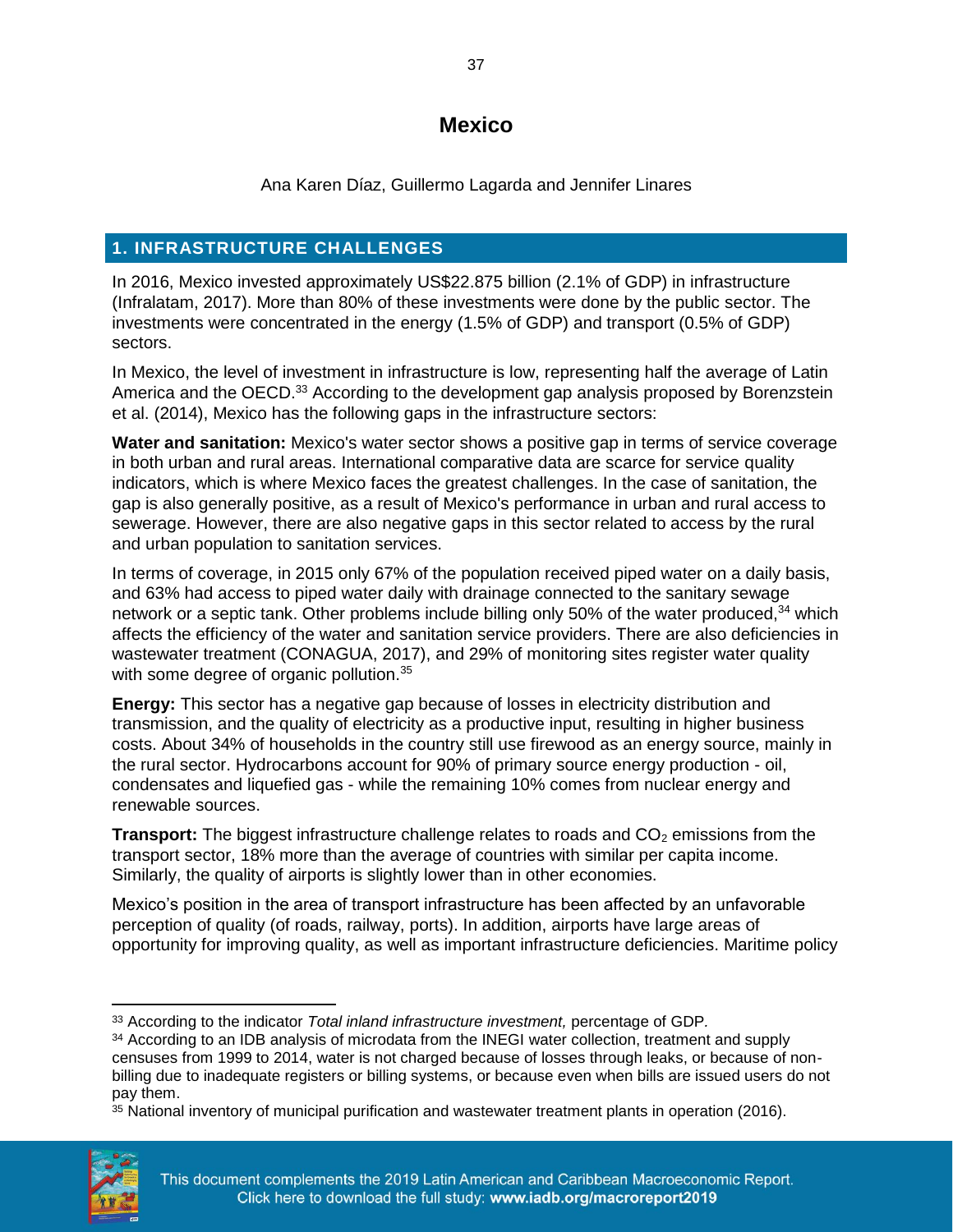has been concentrated on foreign trade, favoring development of deep-water ports while neglecting maritime cabotage traffic which involves the internal market.

**Telecommunications:** This sector has a negative gap since Mexico's performance is lower than expected in mobile-phone-plan subscriptions per 1,000 inhabitants, also in availability of secure Internet servers. Despite this, the country has a favorable performance in broadband subscriptions per 100 inhabitants, as well as the percentage of population that uses the Internet.

At present, 92.1% of the population of Mexico has access to mobile broadband, leaving about 7.4 million inhabitants without access to this connection mode, mostly in the south-southeast of the republic, specifically in Oaxaca and Chiapas.

#### **2. RECOMMENDATIONS TO OVERCOME CHALLENGES**

To combat these problems, it is necessary to act effectively on each of the contextualized areas:

**Transportation:** Revitalizing multimodal transport infrastructure, for both cargo and passenger transportation, is essential. Sustainable and intelligent investments are also required in maritime, air and land logistics transportation networks. Infrastructure that provides quality urban mobility requires close collaboration between federal and state governments in order to improve local capacities for financing, planning, implementation and evaluation of mobility and transport policies, thus guaranteeing implementation of Mexico's territorial, urban, regional and metropolitan development strategies.

**Energy:** Since energy resources are indispensable for Mexico's productive development, it is necessary to strengthen the institutions involved with energy efficiency, as well as promoting effective coordination of the three levels of government: federal, state and municipal. In addition, programs need to be implemented to promote use of renewable energy as a substitute for firewood, especially in rural areas. It is also necessary to develop a robust information system on end use in the main energy consuming sectors, to facilitate identification of areas of opportunity, as well as adoption of technologies and processes that promote optimal use of energy resources. In addition, Mexico is currently facing the great challenge of activating the use of renewable energy; consequently, policies need to be implemented to promote the use of this type of energy in the agricultural and residential sectors, through measures such as subsidies on electricity tariffs.

**Water and sanitation:** An intelligent water infrastructure needs to be developed which encourages the use of new measuring technologies - along with automatic reading and billing including pressure regulating valves, monitoring, purification and effluent treatment.

**Telecommunications:** Finance is needed for the 7.9% of households without access to mobile broadband. Another suggestion is to design and implement a universal digital inclusion policy that will impact both households and the private sector - reaching at least 70% of households and 85% of micro-, small- and medium-sized enterprises - making the Internet available at an efficient speed. Likewise, a national fiber-optic system needs to be implemented to increase the capillary density of fiberlink coverage.



This document complements the 2019 Latin American and Caribbean Macroeconomic Report. Click here to download the full study: www.iadb.org/macroreport2019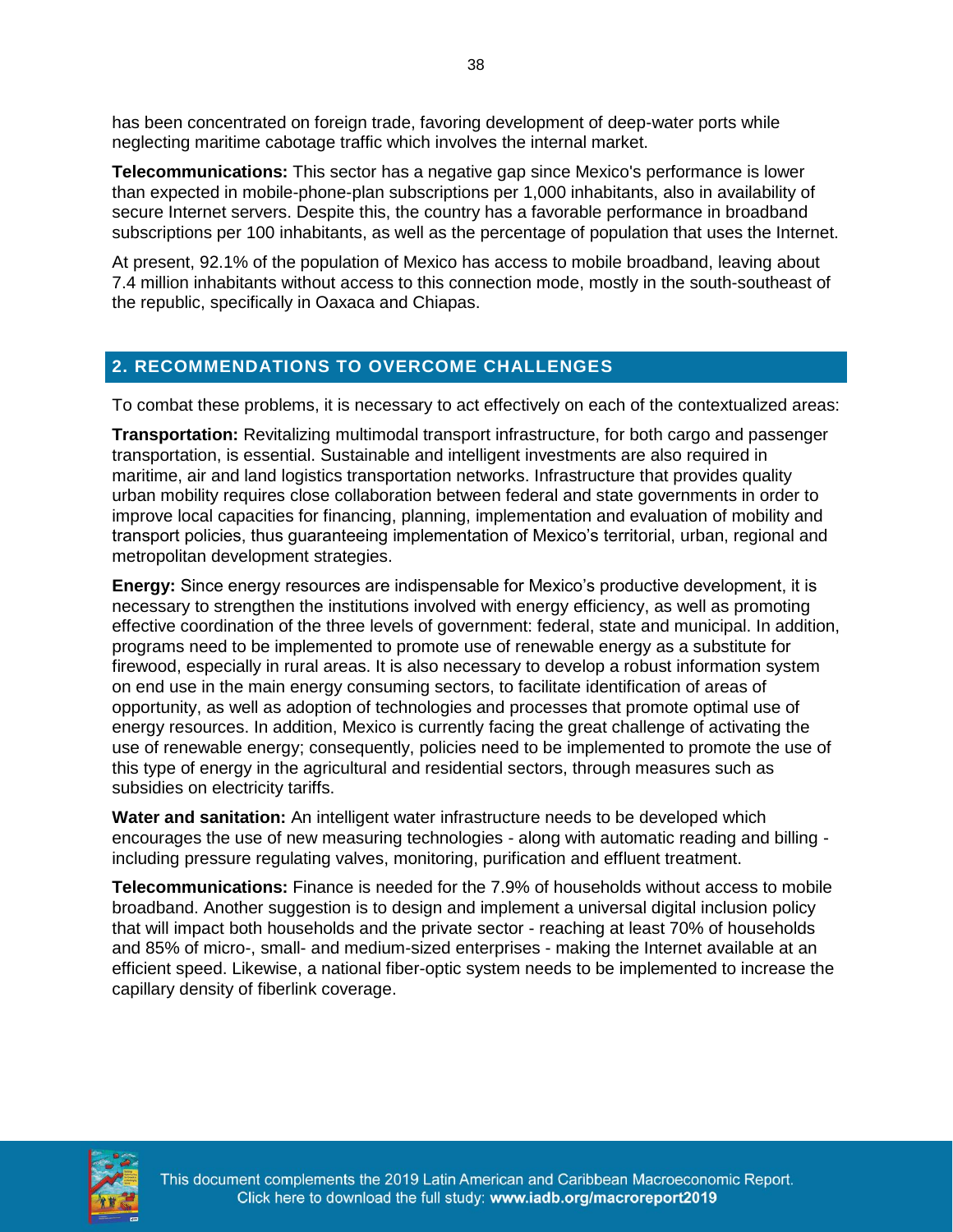#### **3. PUBLIC-PRIVATE PARTNERSHIPS FRAMEWORK: QUALITY AND IMPLEMENTATION**

This report uses the *Infrascope* 2018 index to evaluate the framework and performance of Mexico's public-private partnerships (PPP), together with the World Bank Benchmarking Public Procurement indicator. According to the *Infrascope* 2018 index, Mexico ranks sixth in the 40 countries analyzed with a score of 68, higher than the Latin American average (58) and world average (56). This positions the country at developed level in terms of the strength of its environment for preparation and successful implementation of PPP programs and/or projects, behind countries such as Colombia, Chile, Peru, Brazil and Jamaica. Based on the five categories evaluated by the index (regulation, institutions, maturity, investment climate and financing), Mexico is a mature country in terms of availability and soundness of its regulatory framework, while - based on its score - it is a developed country in terms of its institutional framework, operational maturity, investment and business climate. However, the area where the country has most opportunities for improvement is provision of financing facilities for infrastructure projects being classified in this area as an emerging economy.

In the World Bank public procurement indicator,<sup>36</sup> Mexico ranks fourth worldwide (with 81 points), above the Latin American average (63) and world average (56): its best position is in project preparation, followed by - in order of importance - procurement and contract management, institutional framework and unsolicited proposals.

Mexico has 30 years' experience in developing investment projects in public infrastructure with private sector participation. Since the late 1980s and during all the 1990s, the country had its first experiences in the sectors of roads, energy, potable water and solid waste collection. During the period 1989-2012 more than 250 PPP projects can be identified, promoted by agencies and entities of the Federal Public Administration. Although they were contracted before the Federal PPP Law, based on their general characteristics they meet the conditions for classification, in a broad sense, under this contracting modality (Economist Intelligence Unit, 2017). The Federal Public-Private Partnerships Law (LAPP) was published in the Official Gazette of the Federation (DOF) on January 16, 2012 and its Regulations on November 5, 2012. Since publication, LAAP has had two reforms, focused mainly on streamlining the authorization and development processes of PPP projects. At subnational level, most Mexican states have legal frameworks with municipal scope, and have been aligned to the LAAP since its promulgation.

Currently the federal government has 23 PPP projects authorized under the 2012 LAAP, involving the communications and transportation, health, security, water and tourism sectors, with a total investment of MEX\$45,800, of which about 37% will go to the south-southeast region of the country. The 2019 expenditure budget does not include new infrastructure projects under the PPP scheme; however, according to the Ministry of Finance, the projects authorized by the Chamber of Deputies will continue to be developed before June 30, 2018.

#### **4. NATIONAL DEVELOPMENT PLANS ON INFRASTRUCTURE**

In view of the start of the new administration (December 1, 2018), there is not yet a development plan; however, since the election campaign, the new President Andrés Manuel

<sup>36</sup> Evaluates alignment of various economies with adoption of best practices in management of PPP projects. For more information, see https://bpp.worldbank.org/en/BPP-data.



 $\overline{a}$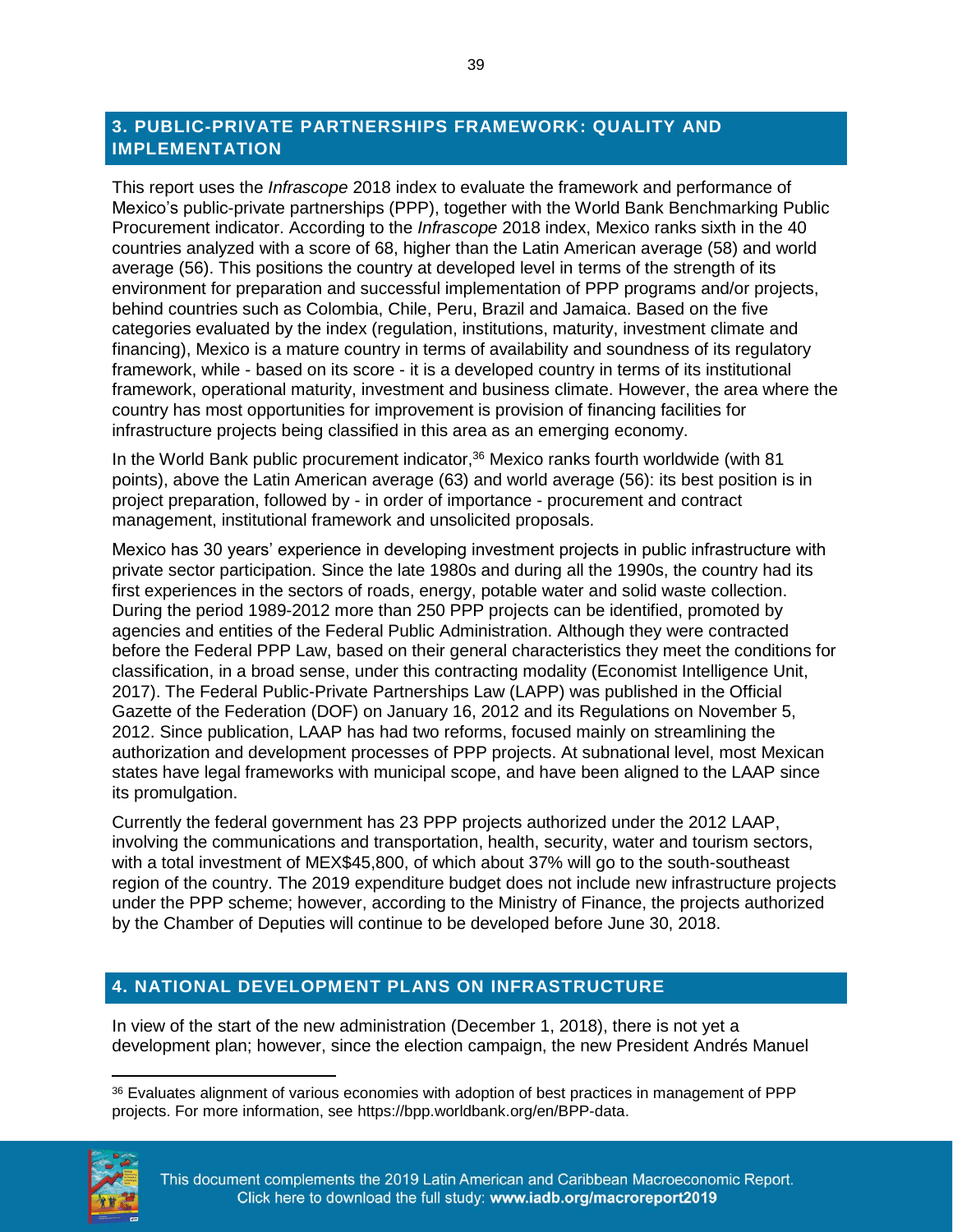López Obrador has mentioned the Mayan Train as the largest government infrastructure project. According to the economic package delivered to Congress on December 15, 2018, MEX\$6.000 billion will be allocated to start construction; however, this amount will not be enough to reach completion. Since the amount represents approximately 4% of the total investment of the project, the President has called on private initiative to participate in the works. Construction involves a 1,500 km circuit, of which 426 km will cross jungle areas; 446 km part of the Caribbean and 653 km areas near the Gulf of Mexico.

The second plan that the government has suggested in the infrastructure area is the Transoceanic Corridor. This project would connect the Atlantic and Pacific Oceans by means of ports and railways (about 300 km), and is expected to speed up trade with the United States, Canada, Asia and Europe. According to estimates suggested by the López Obrador government, with the support of the ports, merchandise will transit through the transoceanic corridor in less than 10 hours, compared with crossing through the Panama Canal which takes six more days. This project is expected to improve commercial conditions in the southeast of Mexico and Central America since international companies will have an option for improving their logistics and costs. According to the Economic Package 2019 proposal, a MEX\$900-million budget has been allocated for this project.

#### **5. POLICIES AND INTERVENTIONS UNDER CONSIDERATION**

In Mexico, a new government took office on December 1, 2018, so all the changes to be implemented from 2019 onwards in the various sectors are still in the planning stage. So far the Mayan Train and the Transoceanic Corridor are the only projects suggested for undertaking during the 2019-2024 six-year period in the transport sector.

#### **References**

- Borensztein, E., T., S. Miller, G. Sánchez y P. Valenzuela. 2014. "Development Diagnostics for the Southern Cone." IDB Working Paper no. 516. Inter-American Development Bank, Washington, D.C.
- CONAGUA (Comisión Nacional del Agua)[National Water Commission]. 2017. Estadísticas del agua en México. Mexico City: CONAGUA.
- Economist Intelligence Unit. 2017. Infrascope 2017. Evaluation of the Environment for Publicprivate Partnerships in Latin America and the Caribbean. London: Economist Intelligence Unit.
- ----------. 2018. Infrascope 2018. Evaluation of the Environment for Public-private Partnerships in Latin America and the Caribbean. London: Economist Intelligence Unit.
- Infralatam. 2017. Datos de inversión en infraestructura económica. Available at http://www.infralatam.info/.

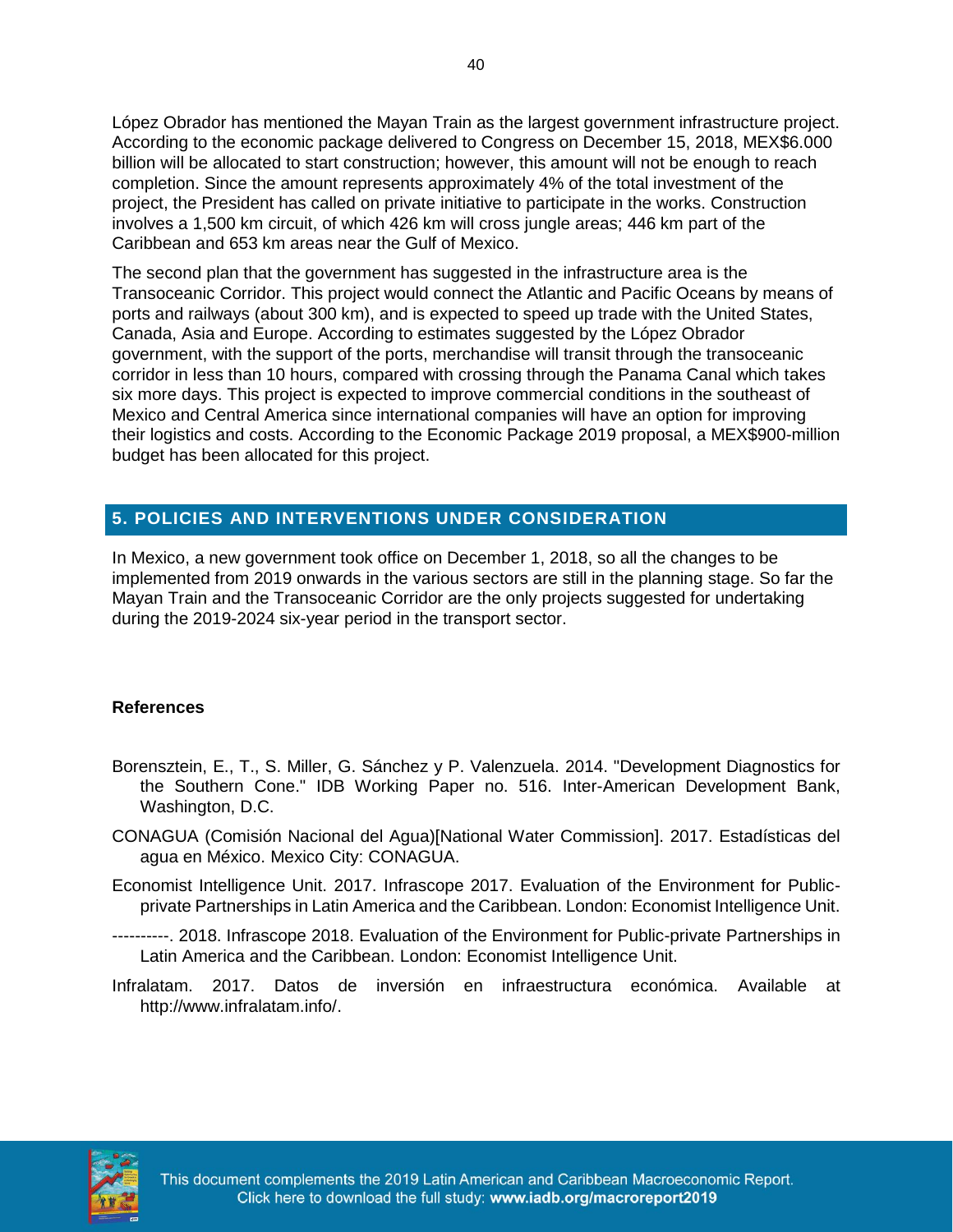## **Nicaragua**

André Martínez Fritscher, José David Solórzano and Jennifer Linares

### <span id="page-43-0"></span>**1. INFRASTRUCTURE CHALLENGES**

Nicaragua invested approximately US\$750.3 million (5.9 percent of GDP) in infrastructure in  $2015.<sup>37</sup>$  Most of the infrastructure investment has been assumed by the public sector (60 percent of the total) and allocated to the telecommunications and transportation sectors at 2.4 percent and 2.1 percent of GDP, respectively.

This brief analyzes the country's overall infrastructure using the Development Gaps methodology, a metric for identifying the relative position of a country's sector indicator with respect to the expected value of that indicator based on its level of income. According to this methodology, Nicaragua has negative gaps in all four infrastructure sectors. The challenges are detailed as follows:

**Transportation:** Despite significant growth in public investment in transportation infrastructure, coverage is still low compared to the rest of Central American countries. Road density in Nicaragua is 184.3 km/1,000 km<sup>2</sup>, less than half the regional average of 397.6 km/1,000 km<sup>2</sup>. Moreover, only 13.3 percent of the national road network consists of paved roads. They are concentrated in the Pacific and central regions, as the Caribbean coast has been historically isolated. A gap analysis of the road network showed that Nicaragua requires investments of approximately US\$ 135 million yearly for the next 10 years, in addition to current investment in the sector, in order to meet growing demand for transportation services.

**Energy:** There have been advances in increasing electricity generation capacity and access to electricity, as well as in transforming the energy matrix. Nonetheless, energy prices are among the highest in Central America, due partially to high levels of energy losses, which in 2016 accounted for 23.0 percent of total generation, compared to the Central American average of 18.0 percent. Additionally, the country's share in the regional market is limited because of deficiencies in national transmission lines. In 2017, Nicaragua's share was 10.4 percent of the total energy traded in the Electric Interconnection System for Central American Countries (SIEPAC). There are also institutional challenges in the generation subsector due to lack of competitiveness in bidding procedures. Finally, there are concerns about the sector's financial sustainability because of high generation costs and high subsidies to consumers, which do not target the lowest-income households.

**Water and sanitation:** This sector faces challenges in both coverage and quality. At the national level, only 66 percent of the households have drinking water system access, with important differences between areas. While urban coverage reaches 91 percent, the comparable rural figure is only 30 percent. Furthermore, the quality of service remains problematic. For instance, in the capital, 37 percent of households have water service for less than 6 hours per day. Moreover, gaps in sanitation coverage are larger than in water access. In 2012, only 40 percent of urban houses were connected to the sewerage system, while the rest had individual systems with little maintenance.

 $\overline{\phantom{a}}$ <sup>37</sup> Infralatam (2017).

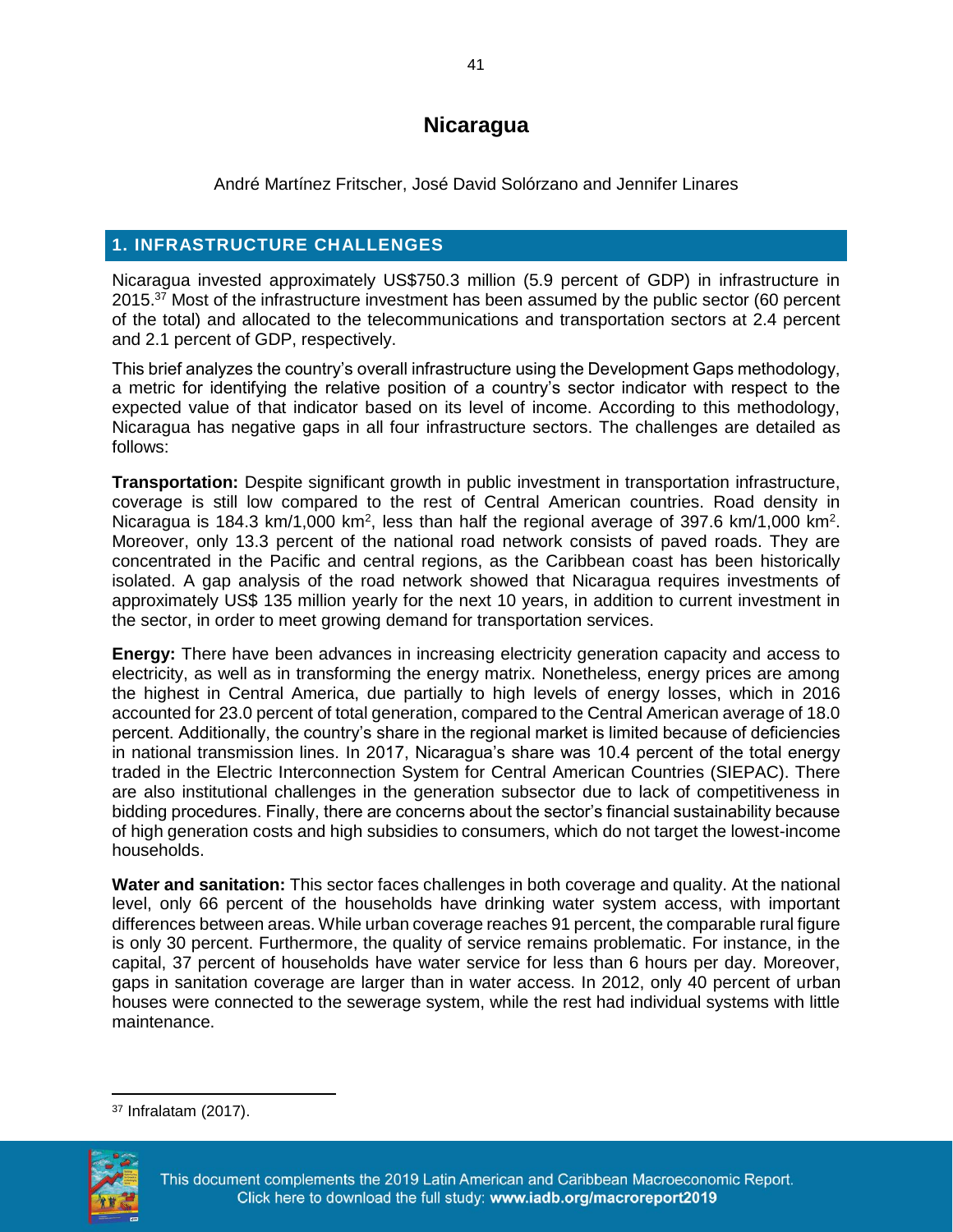**Telecommunications:** The large digital divide is the main challenge of the sector. According to the Global Information Technology Report 2016, only 2.5 percent of the country's population has access to fixed broadband, and only 1.4 percent has access to mobile broadband. Additionally, the sector's legal framework is outdated, since the general law of telecommunications and postal services dates to 1995 and does not contain clauses for the promotion of infrastructure and broadband competition. In addition, fixed and mobile broadband services provision is limited to relatively few firms, thus leading to a concentrated market. These factors result in high prices for internet service.

#### **2. RECOMMENDATIONS TO OVERCOME CHALLENGES**

In general, infrastructure interventions in all four sectors will allow the country to close economic and social development gaps, with valuable effects on productivity, human capital and welfare. The Growth Diagnostics methodology employed in the Country Development Challenges of Nicaragua found that infrastructure represents an active constraint on economic growth, as gaps in this sector hinder current economic activities and limit the emergence of new activities. Promoting all types of productive infrastructure would reduce this restriction and contribute to economic development.

In the transport sector, several studies in Nicaragua show evidence on how interventions in the sector are related with benefits in other sectors. A general study of the impact of rural roads in Nicaragua indicates that improvements in those roads have a positive effect on well-being, including travel times reduction, new transport services development and better indicators of education and health.<sup>38</sup> Another analysis of IDB investments in rural roads in Nicaragua shows evidence of direct and indirect benefits, such as increases in agricultural production within the project's area of influence, tourism income, fishery production<sup>39</sup> and health and education services.<sup>40</sup>

Water and Sanitation (W&S) is a sector with important relations to other sectors. For example, the positive relation between W&S and health is widely documented. According to UNDP (2006), inadequate W&S is the main cause of disease around the world, including the incidence of mosquito-borne diseases. This is particularly the case in children. Additionally, there is evidence of significant links with education. Improved W&S access in schools increases the attendance rate and children's learning abilities, which in turn results in better job opportunities, higher incomes and ultimately higher economic growth.<sup>41</sup> Moreover, lack of access to W&S implies labor productivity losses as a consequence of worker absenteeism, as well as constraints to income generation due to time wasted in obtaining water.

Finally, energy and telecommunications support economic activities and improve wellbeing. There is evidence that rural electrification improves quality of life by augmenting study time and improving study environment for school children, extending hours for small businesses and increasing security.<sup>42</sup> Regarding telecommunications, investment in this sector could contribute to the generation of new employment and increasing productivity. According to Katz (2009), in Latin American countries, including Nicaragua, addressing the broadband gap could have an important positive impact on job creation.<sup>43</sup>

<sup>43</sup> Katz (2009).



 $\overline{\phantom{a}}$ 

<sup>38</sup> COWI A/S (2008).

<sup>39</sup> PCR Acoyapa - CR border Road Integration Program (1796/SF-NI).

<sup>40</sup> World Bank (2008a).

<sup>41</sup> Agénor (2013).

<sup>42</sup> World Bank (2008b).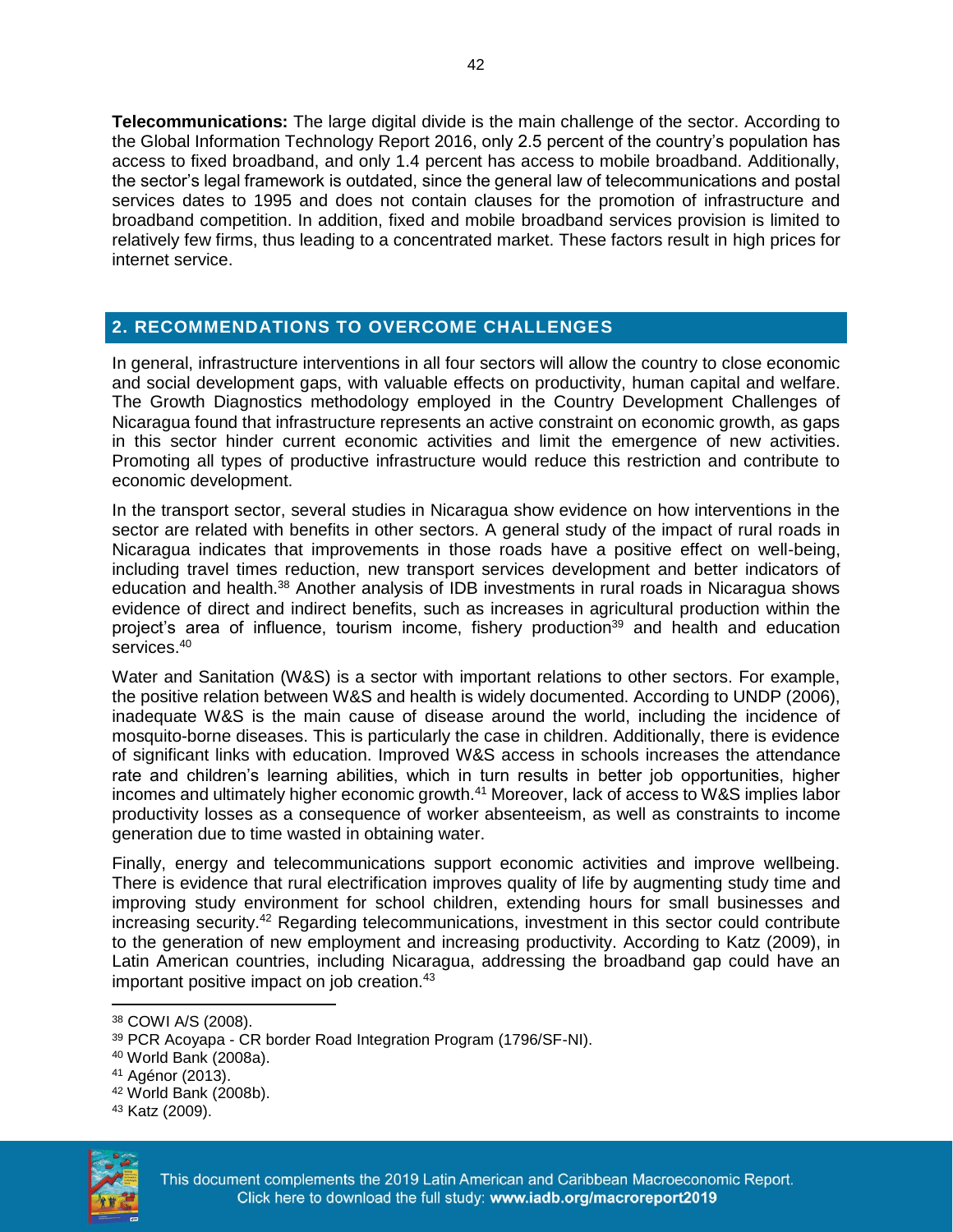#### **3. PUBLIC-PRIVATE PARTNERSHIPS FRAMEWORK: QUALITY AND IMPLEMENTATION**

The Public Private Partnership (PPP) law was approved in 2016 and regulates the joint participation of the public and private sectors in infrastructure. In 2017 the regulation of the law was approved. This legal framework establishes that the Ministry of Finance, through the Department of Public Investment, oversees the implementation of the law, while the Agency for the Promotion of Investments and Exports (PRONicaragua) is responsible for facilitating the coordination of institutions and alliances among the public and private sectors, civil society and academia. According to Infrascope, only three PPP projects have reached financial closure, with total PPP investment of US\$ 130 million.

Nicaragua scores above the Latin American and Caribbean average in the Infrascope index, which evaluates countries' capacity to implement sustainable and efficient PPP projects. The country's strengths include the dimensions of institutions, maturity and regulations. However, Nicaragua still faces challenges in investment and business climate and financing in order to ensure the implementation of PPP projects.

The Human Development National Program 2018-2021 includes as one of its pillars productive development, focusing on energy, technology, agriculture, industry, fishing, tourism and telecommunications, among other sectors. This plan contains general lines of action, but it does not provide details of the planned projects.

In 2016, PRONicaragua prepared a document titled "Policies and Development Projects" containing policies and a list of development projects to increase economic growth in the period 2017-2021 by improving productive and social infrastructure. The listed projects, mainly infrastructure, total US\$ 5.229 million and are mainly in agriculture and forestry, fishing, tourism, industry and energy. Many of these projects are expected to be implemented through PPP structures. However, the document contains neither additional details nor the expected economic and employment impact of those projects' execution.

#### **4. NATIONAL DEVELOPMENT PLANS ON INFRASTRUCTURE**

**Transportation:** In Nicaragua, the National Transport Plan 2013-2033 defines five major development policies: i) efficiency of the transport system at an international level, ii) reliability of the transport system at the national level, iii) improvement of mobility, iv) improvement of the sector's organization and v) resilience and environmental sustainability.

**Energy:** In the energy sector, the 2016-2030 plan for expanding electricity generation details the estimated investment needed to achieve an increase of 1.223 MW in generation capacity, in line with energy demand growth. The main source of the expansion would be renewable energy, and in 2030 such sources are expected to represent 73 percent that the proportion of generation from these sources will represent 73 percent of total energy production. The government additionally has a detailed investment plan for the expansion of transmission in the period 2016-2029.

**Telecommunications:** In the telecommunications sector, the principal guideline is the national broadband plan, which is focused on three lines of action: i) development of broadband infrastructure, ii) strengthening the regulatory framework and iii) promoting use of information and communications technology (ICT). This plan is mainly supported by the IDB and South Korea.

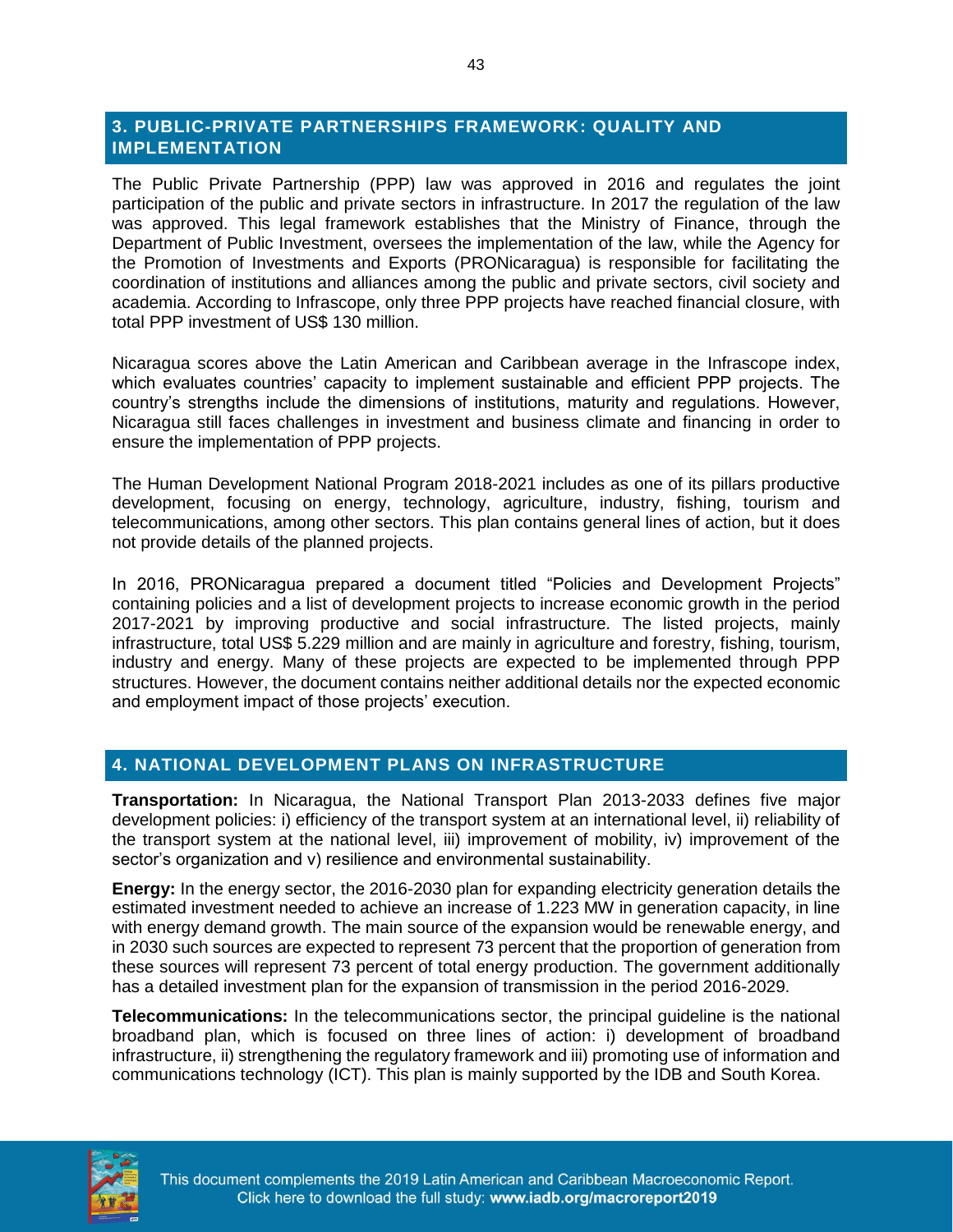#### **5. POLICIES AND INTERVENTIONS UNDER CONSIDERATION**

**Transportation:** The 2018-2022 transport strategy called for interventions in: i) expansion of the rural and Caribbean road network, ii) improvement of transport services through the development of freight logistics, border crossings and ports, and, iii) development of multisector synergies through transport services interventions with higher impacts on access to health, education and safe water services. These interventions are currently being carried out.

**Water and sanitation:** The interventions in this sector are guided by the National Human Development Program 2018-2021, which includes as one of its pillars the universal and fair provision of drinking water and sanitation, but those guidelines are broad. The institutional plan of the Nicaraguan Company of Water Supply and Sewerage (ENACAL) focused on the improvement of water system, decreasing the sanitation deficit and reducing water losses and cost of production.

#### **References**

- Agénor, P.-R. 2013. Public Capital, Growth and Welfare: Analytical Foundations for Public Policy. Princeton, NJ: Princeton University Press.
- COWI A/S [Consulting firm]. 2008. "General Study of the Impact of Rural Roads in Nicaragua." Report. Kongens Lyngby, Denmark. Available at https://www.oecd.org/countries/nicaragua/42214904.pdf. Accessed February 2019.
- Infralatam. 2017. Datos de inversión en infraestructura económica. Available at http://www.infralatam.info/.
- Katz, R. L. 2009. "Estimating Broadband Demand and Its Economic Impact in Latin America." Paper presented at the Third ACORN-REDECOM Conference, May 22–23, Mexico City.
- UNDP. 2006. Human Development Report 2006, Children and Water, Sanitation and Hygiene: The Evidence. New York.: UNDP.
- World Bank. 2008a, "Nicaragua Poverty Assessment: Challenges and Opportunities for Poverty Reduction." Volume l: Main Report. Poverty Reduction and Economic Management Sector Unit, Latin America and the Caribbean Region, World Bank, Washington, DC.
	- -. 2008b. The Welfare Impact of Rural Electrification: A Reassessment of the Costs and Benefits: An IEG Impact Evaluation. Washington, DC: World Bank.

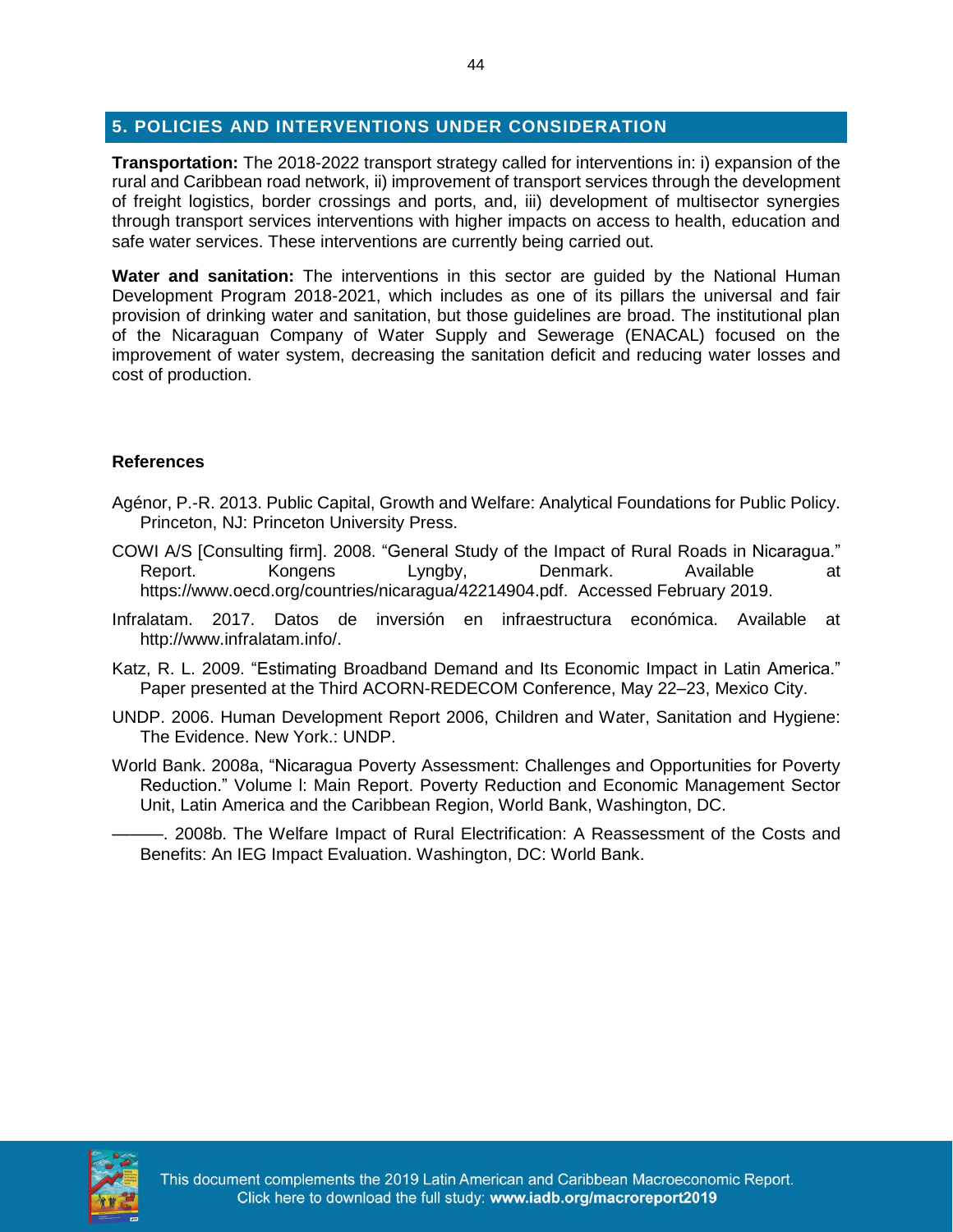## **Panama<sup>44</sup>**

Jhonatan Astudillo, Carlos Garcimartín and Jennifer Linares

### <span id="page-47-0"></span>**1. INFRASTRUCTURE CHALLENGES**

In 2015, Panama invested approximately US\$2.275 billion (4.5% of GDP) in infrastructure (Infralatam, 2017). More than 99% of these investments were in the hands of the public sector. The investments were concentrated in the transport sector (4.3% of GDP).

In transport in particular, Panama's results are above its income level, with positive gaps in all areas evaluated, especially connectivity and safety. In water and sanitation, and energy the country performs in line with expectations in almost all areas with the exception of sustainability. In this area, the gaps are related to the low percentage of treated water (13.3%) and low use of renewable energy (3.7%, excluding hydropower). Lastly, there are important gaps in the telecommunications sector, mainly in the areas of digital adoption and infrastructure quality, reflected in the limited use of digital banking services (12.3%) and low coverage of 4G highspeed mobile-phone services (0.1%).

### **2. RECOMMENDATIONS TO OVERCOME CHALLENGES**

**Transportation:** Value added logistics services need to be developed to complement the Panama Canal: i) incorporate technologies for cargo follow up and tracking to improve customs processes; ii) promote private sector participation in infrastructure financing and iii) improve internal connectivity, prioritizing productive criteria. Development of services complementary to the Canal could have an impact on raising productivity and reducing territorial inequalities. With respect to urban transport, the role of PIMUS must be strengthened as planning hub, aiming at integrating the physical, tariff and operational efficiency of public transport. This would cut travel time in urban areas and have a positive effect on productivity.

**Energy:** To increase capacity and diversify electricity generation, as well as stimulate competition in the wholesale market, the recommendation is to update the regulatory framework to create incentives for renewable generation, promote use of natural gas and strengthen regional electricity integration through the Regional Electricity Market and the possible interconnection with Colombia. In terms of expanding electricity coverage in rural areas, the recommendation is to redesign the subsidies considering the specific conditions of the population and the area of operation. Under the existing regime, subsidies are focused on expanding the national integrated grid rather than on community or individual projects in isolated networks. An additional recommendation is that the Office of Rural Electrification (OER) should work toward direct execution of projects with market agents interested in directly developing rural electrification projects, after reviewing the costs and scope of the OER and the concession holders of the areas where the projects are to be carried out.

 $\overline{a}$ <sup>44</sup> This document describes the challenges that the country faces in infrastructure development in four specific sectors: i) energy, ii) telecommunications, iii) transportation and iv) water and sanitation. Identification of the challenges is based on the development gap methodology of Borensztein et al. (2014).

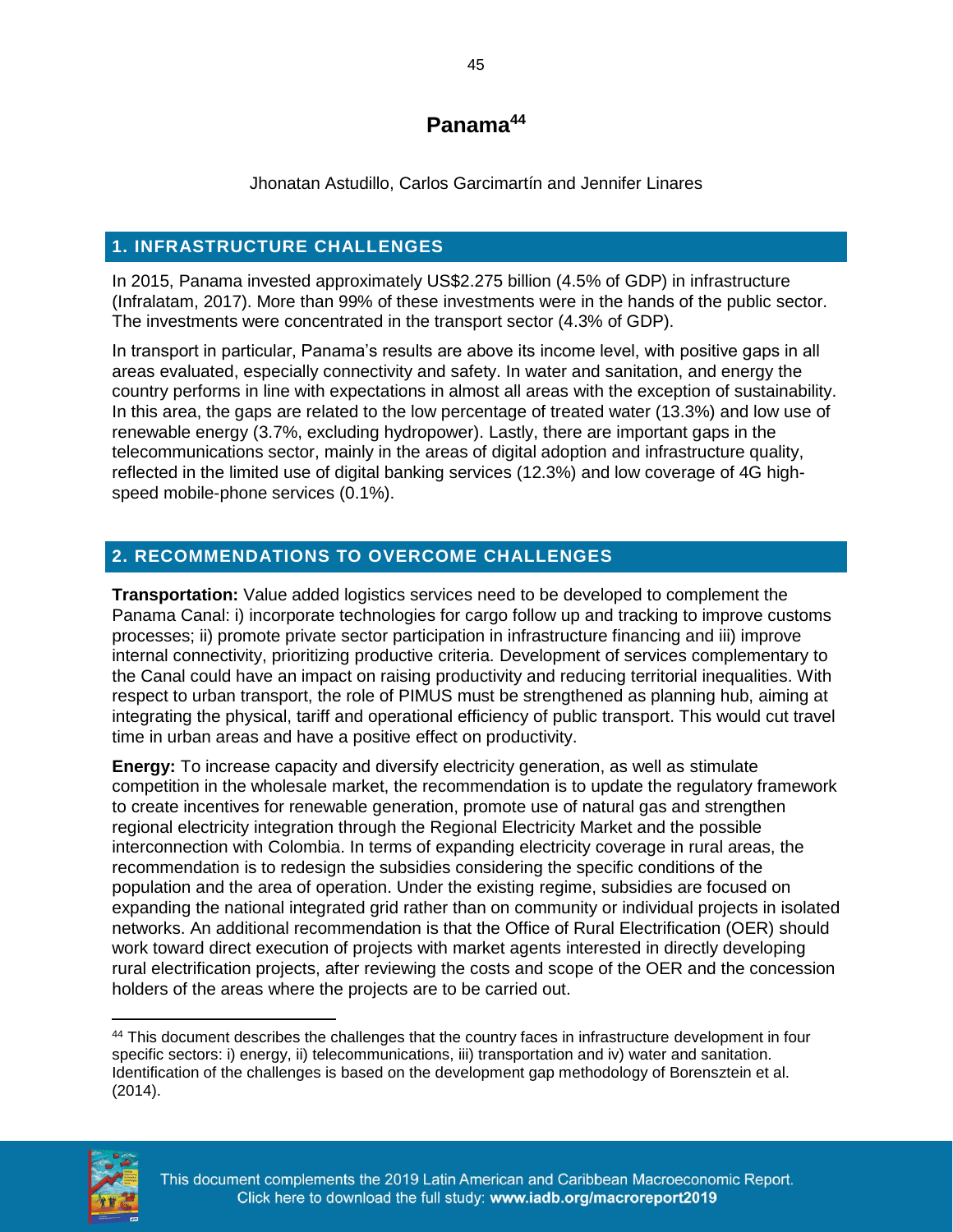**Water and sanitation:** In conjunction with the strengthening and implementation of the National Water Security Plan, it is necessary to reinforce the institutional framework of the sector and explore alternatives for private participation, either in PPP schemes or others that increase water security and incorporate new technologies, given the operational and financial deficiencies of the Institute of Waterworks and Sewerage Systems (IDAAN). <sup>45</sup> These actions need to be accompanied by an improvement in operational and commercial management capacity, with implementation of demand management plans.<sup>46</sup>

#### **Telecommunications:**

The municipal digital government plan needs to be strengthened, along with the digital government initiatives included in the Panama 4.0 Agenda to ensure incorporation of all state entities. In addition, the operational capacity of the National Government Innovation Authority (AIG) needs to be strengthened. In the area of cybersecurity, the dynamic nature of cyber risks and the extreme sensitivity of key economic sectors to them (such as the financial sector and the Panama Canal) require a strengthening of the technical and operational capacity of the National Computer Security Incident Response Center (CSIRT) and updating of the regulatory framework in the areas of cybercrime, data protection and regulation of critical cybersecurity infrastructure. It is also advisable to set up cybersecurity monitoring centers and national platforms to share information on cyber incidents.

#### **3. PUBLIC-PRIVATE PARTNERSHIPS FRAMEWORK: QUALITY AND IMPLEMENTATION**

Panama does not yet have a specific legal framework for promotion of PPPs. It uses its public procurement framework to introduce private capital into infrastructure projects and sectorial frameworks to complete the legal arrangements of the water and sanitation sector and the electricity and transport sectors. The government is working on a new bill to give greater impetus to private investment in infrastructure projects. According to the key existing indicators for measuring the facilitating environment for PPPs, Panama is ranked 16 in the IDB *Infrascope* 2018 and 15 in the World Bank Benchmark Procurement PPP 2018, both out of 19 LAC countries. The main gaps are in the areas of PPP preparation, institutions and regulations, which highlights the importance of institutional strengthening for PPP in the country.

#### **4. NATIONAL DEVELOPMENT PLANS ON INFRASTRUCTURE**

Infrastructure and its components are included in the Government Strategic Plan 2015-2019 (PEG) as one of the priority areas for development. Although the Plan considers the need for making institutional changes, it focuses on infrastructure development with a US\$6.700-billion investment plan, which has had intermediate levels of execution and no cost-benefit estimates or consultation plans. It was also assumed that the plan would be executed under the existing institutional structure, which is characterized by inefficiency and the absence of an entity to

<sup>46</sup> For example, plans to reduce losses, update tariffs and improve macro and micro measurement.



 $\overline{a}$ <sup>45</sup> In addition to the low levels of effective micro measurement (48%) and failure to update tariffs, the IDAAN has an unaccounted-for water index around 40% and a low level of billing collection (85%), all of which results in deficit financial results.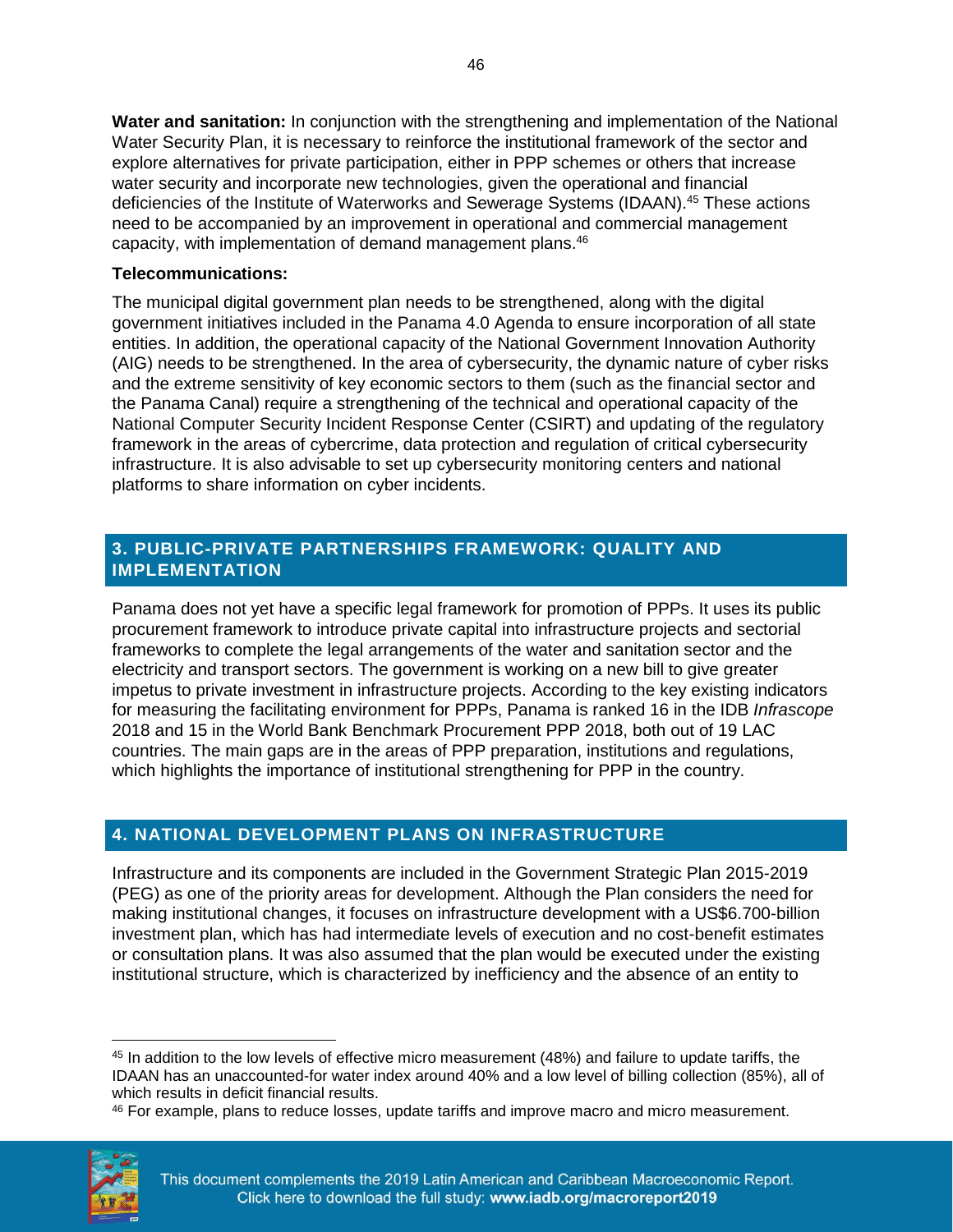coordinate, supervise and evaluate the strategic plans of the sector. Although there is no integrated infrastructure plan, the country has sectorial plans and strategies.

**Transportation:** This sector has two main plans: the National Logistics Strategy 2030 and the Integrated Plan for Sustainable Urban Mobility (PIMUS) 2015. The former focuses on converting Panama into a logistics hub, promoting value added services and the logistical integration of the country. The plan has four strategic pillars: strengthening the central hub of the inter-oceanic area, integrating national logistics, improving foreign trade logistics and building a consensus on institutions. The PIMUS aims to establish a transport and mobility policy for the city, focused on institutional restructuring, integration of urban transport and effective management of territorial policy.

**Energy:** There are three main complementary plans in the energy sector: the Indicative Generation Plan 2017-2031, focused on monitoring the evolution of electricity generation and recommending investments to meet demand; the Transmission Expansion Plan 2017-2031, which identifies the investments needed in transmission; and the Rural Electrification Program, focused on expanding access to electricity in rural areas. Policy actions in the sector have concentrated on supporting the Rural Electrification Program, and building up the capacities of the OER, the executing agency.

**Water and sanitation:** The main projects include execution of the Basic Health Plan 100/0 2014, which will expand sanitation coverage in rural areas, and the National Water Security Plan 2015-2050, aimed at linking and coordinating the actors in the water sector.

**Telecommunications:** The main plans in the sector are the Strategic Broadband Plan 2013, whose objective is to increase adoption and use of information technologies and the universality of the high-speed Internet service; and the Panama Digital Agenda 4.0 2014-2019, designed to strengthen the institutional and technical capacity of the AIG, responsible for modernizing public management.

#### **5. POLICIES AND INTERVENTIONS UNDER CONSIDERATION**

In addition to the abovementioned plans and strategies, the following interventions are particularly important:

**Transportation:** The Panama Canal Authority is developing a complementary business plan to add value to the Canal route, which includes concession for construction of container, transshipment, and liquefied natural gas terminals, along with use of surrounding areas to set up distribution and merchandise processing centers.

**Water and sanitation:** The government approved, with support and financing from the IDB, a US\$250-million project to improve the operational and commercial management of the IDAAN. This project, whose eligibility is still being analyzed, covers financing for infrastructure, as well as execution of a reengineering plan for processes and preparation of waterworks master plans by an international water management company over five years.

#### **References**

Borensztein, E., Miller, S., Sánchez, G., Valenzuela, P. 2014. Development diagnostics for the Southern Cone. IDB working Paper Series No. IDB-WP-516.